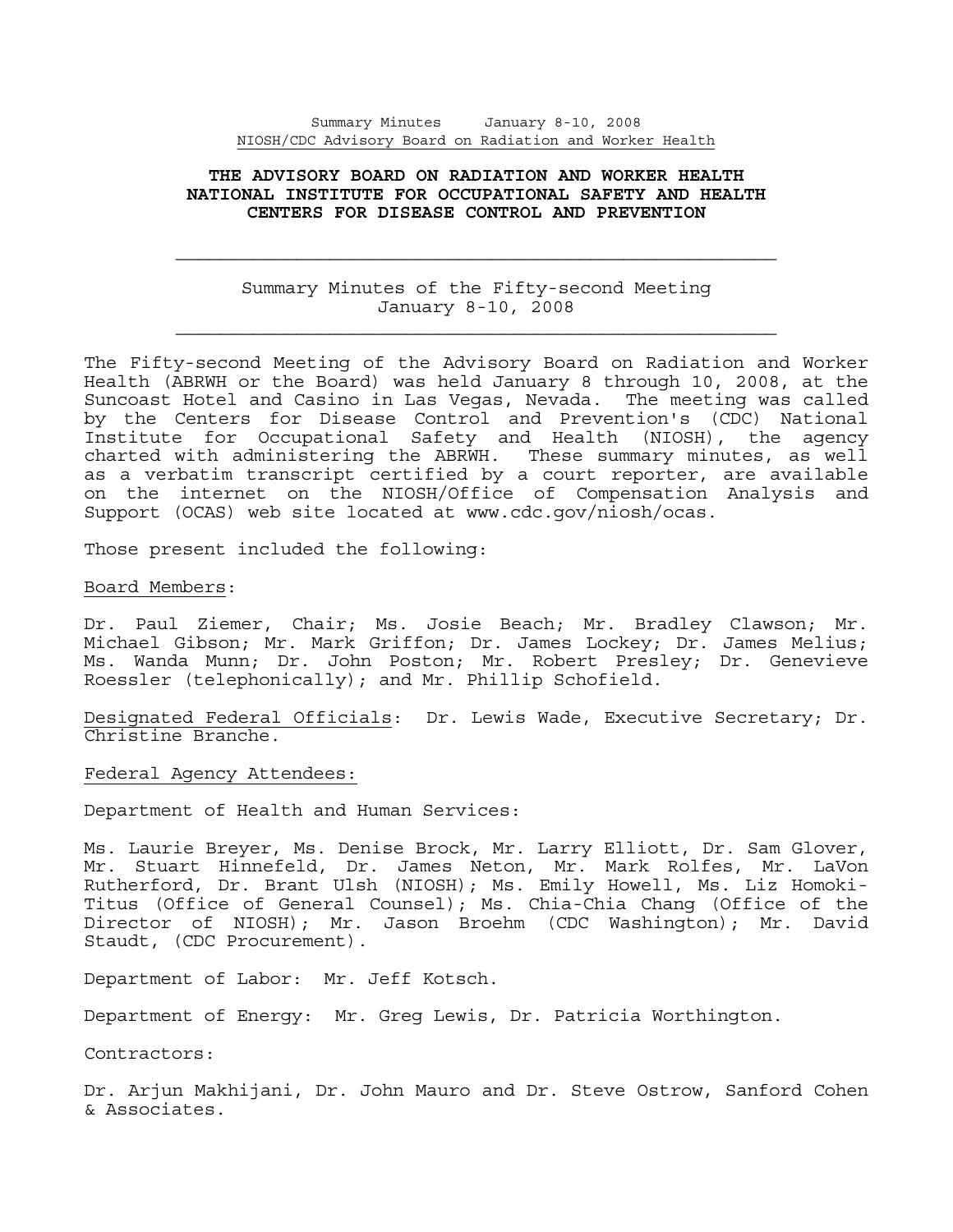Congressional Staff Members:

Ms. Sara Bermingham (Senator Charles Schumer); Ms. Sharon Block (Senator Edward Kennedy); Mr. Steven Hill (Congressman Shavitz); Mr. Frank Rowe (Senator Joe Lieberman); Mr. Robert Stephan (Senator Barack Obama).

Other Participants:

See Registration.

## **\* \* \* \* \***

## **Tuesday, January 8, 2008**

**Dr. Paul Ziemer**, Board Chairman, called the meeting to order. He called for members of the assembly to register their attendance in the book provided for that purpose, reminding those who wished to make public comment in the meeting of a sign-up sheet in the foyer for that purpose as well. **Dr. Ziemer** described materials available for those who wished to take advantage of them, including the agenda and documents associated with the deliberations for the three days of the meeting.

**Dr. Lewis Wade**, Designated Federal Official for the Board, was introduced and offered regards from Mr. Mike Leavitt, Secretary of Health and Human Services; Dr. Julie Gerberding, Director of the Centers for Disease Control and Prevention; and Dr. John Howard, Director of NIOSH. **Dr. Wade** thanked the Board members for their service.

It was announced that on the following morning **Senator Harry Reid** was expected to address the assembly, although that does not appear on the agenda. **Dr. Wade** added that during this meeting he will be sharing the Designated Federal Official's chair with **Dr. Christine Branche**, who will be assuming responsibilities of the DFO in the near future.

#### **\* \* \* \* \***

## **MOUND PLANT SEC PETITION NIOSH EVALUATION REPORT**

Before the presentation began, **Dr. Wade** announced that Board member **Mr. Michael Gibson** had a conflict with this site and **Mr. Gibson** would be joining the audience for the presentation and discussion. He explained that under Board policy if a member is conflicted on a particular site,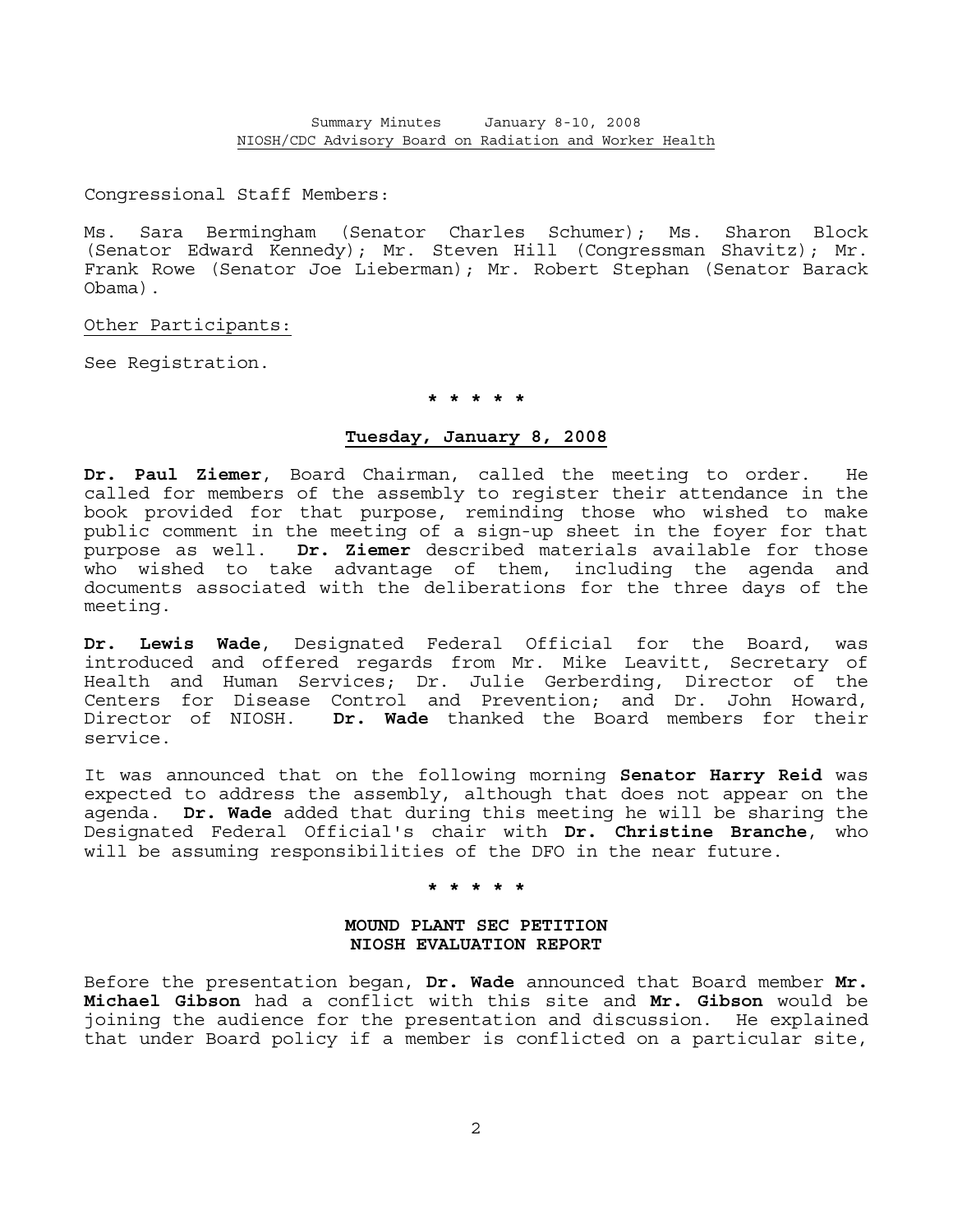they don't sit at the table and participate in deliberations, discussions, motion making and votes surrounding SEC petitions.

**Dr. Ziemer** added that a conflicted member basically becomes a member of the public and that **Mr. Gibson** would be able to comment as a site expert or member of the public.

 **\* \* \***

**Dr. Brant Ulsh**, NIOSH

**Dr. Ulsh** explained that generally DOE facilities were either production-type facilities or focused more on research, such as the National Laboratories. He observed that the Mound facility is unique in that it had significant production operations as well as significant research activities, which presents unique challenges in moving forward with evaluation of the Mound petition.

**Dr. Ulsh** provided some background into the Mound mission. He explained that a major mission was in polonium-210 production and research. Polonium-210 was used in initiators in nuclear weapons. Research included research into the use of radium-226 and actinium-227 as alternatives to polonium-210, which had some undesirable characteristics. There was also research involved with the civilian nuclear power program, including various isotopes of uranium, protactinium-231 and plutonium-239. Also included was the Radioisotope Thermoelectric Generator (or RTG) program which first involved polonium-210 and later plutonium-238. Mound was also involved in some research activities with tritium. **Dr. Ulsh** cautioned that these were the major programs at Mound and this list is not intended to be allinclusive. There were many smaller programs.

As a part of his presentation **Dr. Ulsh** also provided some history of the Mound site. The activities were transferred from the Dayton Project, also known as the Monsanto site, with the transfer completed in 1949. In February of 1949 the Mound site was occupied and began operations. Production continued through 1994. **Dr. Ulsh** commented that he wasn't going to make that a hard date because the RTG program continued beyond 1994, but the focus of the site was shifted from production to decommissioning and decontamination in '94 and continued up through 2006.

Two petitions were received from this site. Petition 00090 was received in early June of 2007, qualified for evaluation mid-August of 2007. Petition 00091 was received in mid-June of 2007 and qualified

3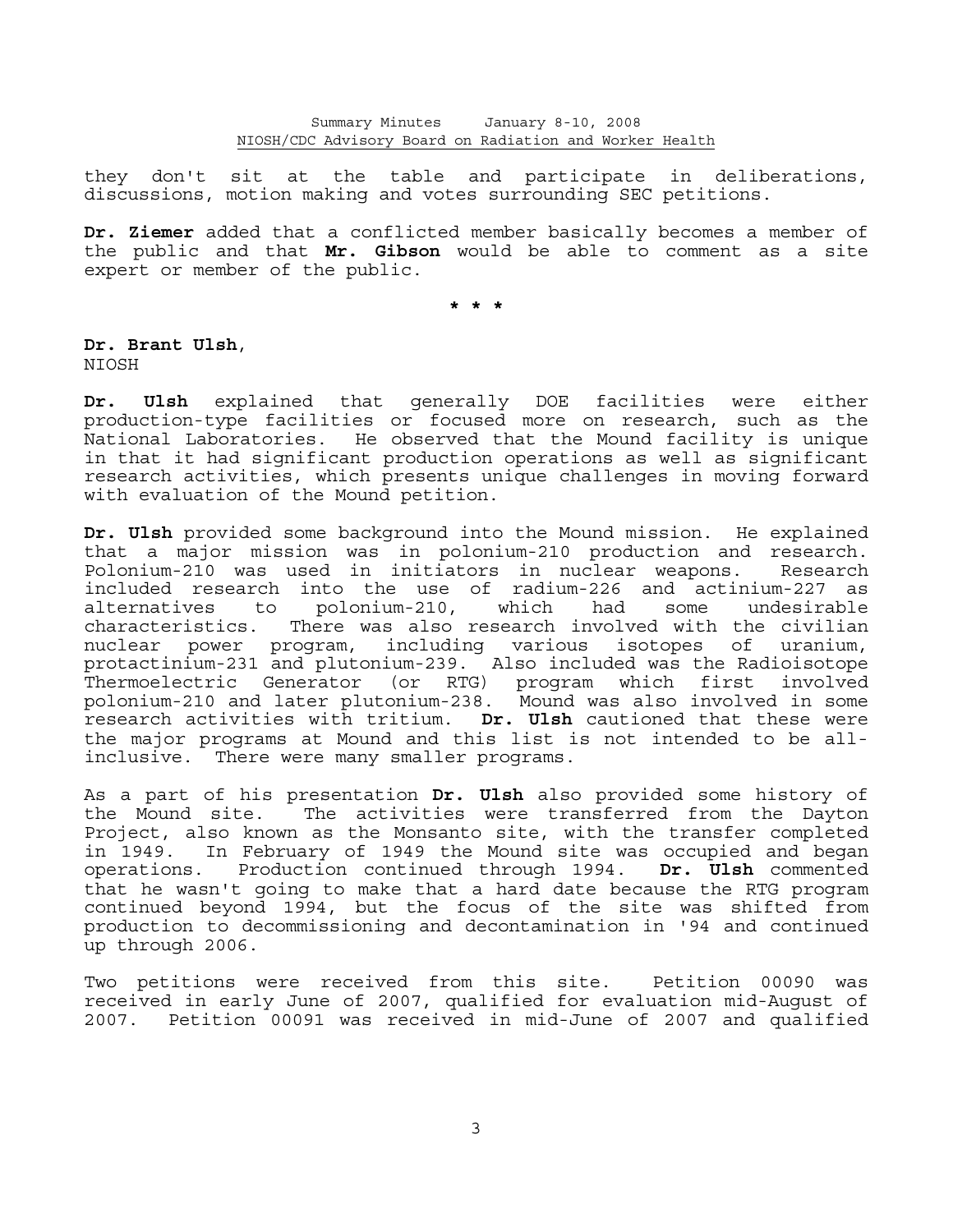for evaluation in late September. Those petitions were merged into one.

The initial class definition was "all employees who worked in all areas within the boundaries of the Mound plant from February 1949 to the present." The NIOSH proposed class is for "all employees who worked in all areas of the Mound plant from February 1949 through August 17, 2007." NIOSH preferred to put a definite end date and so used the qualification date of the earlier petition. **Dr. Ulsh** explained this was the class definition established at the beginning of the evaluation process in order to provide parameters for the NIOSH considerations.

**Dr. Ulsh** described some of the activities surrounding the site as far as communications between NIOSH, SC&A and claimants, which included preparation of the six Technical Basis Documents which make up the site profile. Those were issued between March and October of 2004. Sanford Cohen & Associates, the Board contractor, reviewed the TBDs and issued their draft review report in July of 2006. Worker outreach meetings were held with PACE and with Dayton Building and Construction Trades Council in January of 2005. During the petition evaluation process interviews were conducted with approximately 25 former Mound workers.

In addition to that information, other data resources for determining feasibility of dose reconstruction included dosimetry records, Mound environmental safety and health plutonium reconstruction and polonium reconstruction databases and hard copy records, ORAU site research database, and documentation provided by the petitioners and site experts.

According to the NIOSH/OCAS Tracking System as of December 6, 2007, DOL had submitted 491 Mound cases for dose reconstruction. NIOSH has completed 348 of those cases; 420 of the 491 cases submitted have internal monitoring records, and 430 cases have external monitoring records.

**Dr. Ulsh** listed the bases or concerns that formed the foundation of the petition. These included haphazard radiation monitoring of workers, radioactively-contaminated materials in non-controlled areas, employees in non-controlled areas prohibited from receiving monitoring, control of Mound lab documentation, record destruction, and integrity of radiation dose records. **Dr. Ulsh** addressed each of those concerns individually and discussed them in depth, explaining how NIOSH addressed each concern and the findings of their evaluation. He explained the petition is evaluated by NIOSH using the guidelines in 42 CFR 83.13, and a summary of those findings is submitted in a petition evaluation report to the Board and petitioners. That report was issued in December 2007.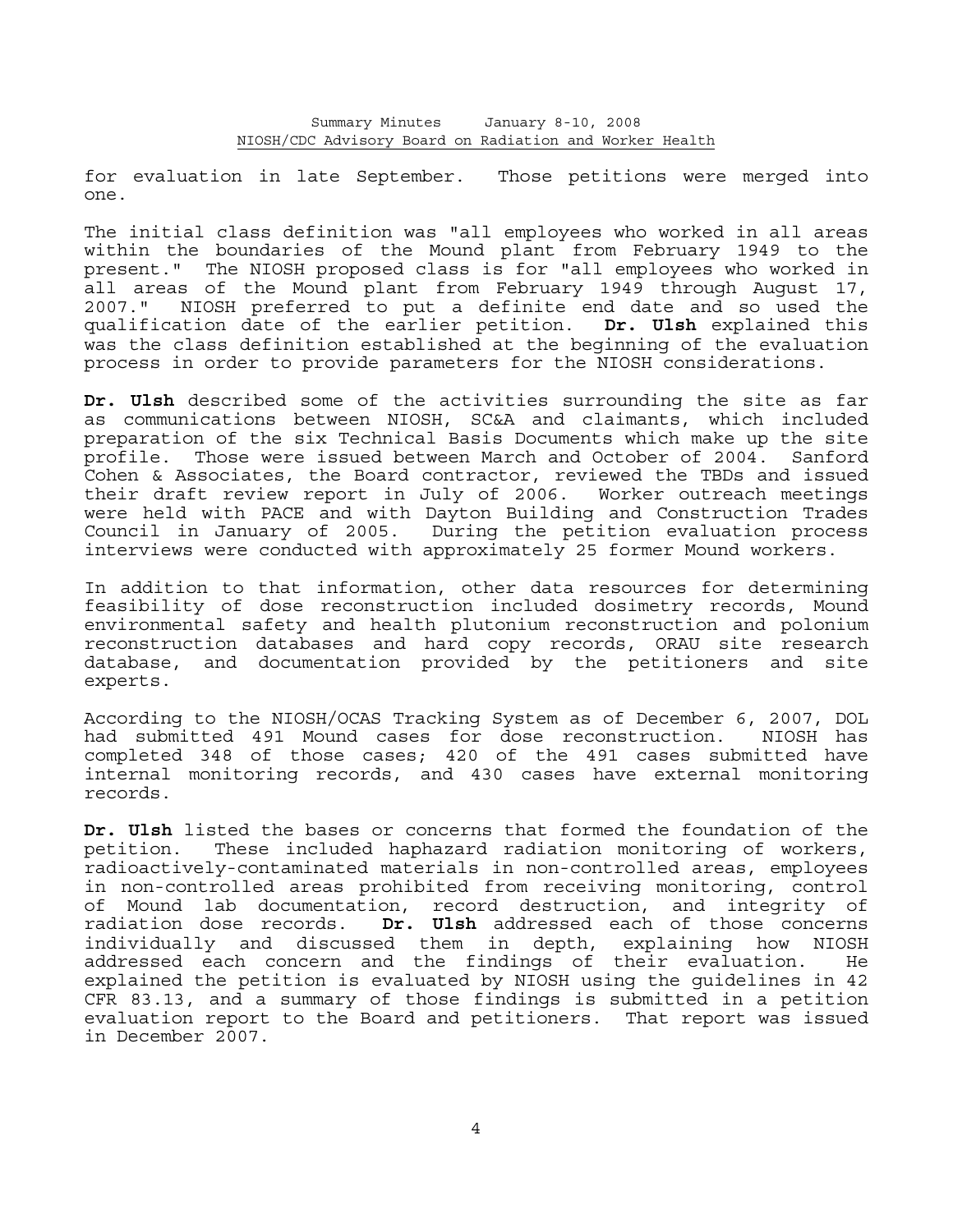**Dr. Ulsh** went on to discuss an issue that he explained wasn't raised explicitly in either of the petitions, but was raised in several of the interviews conducted with former workers. That issue involved an operation from October of '49 over the next ten years, the separation of radium-226, actinium-227 and thorium-228. He explained the source materials were from K-65 residues and irradiated radium.

Describing interviews with Mound employees, **Dr. Ulsh** reported he likes his last question to offer them an opportunity to discuss anything they feel would be important to NIOSH in dose reconstruction that had not yet been discussed. That is the context in which this issue came up over and over. NIOSH therefore spent time evaluating and looked at some health physics progress reports and found language to indicate that contamination was not confined to the SW 19 area, which was referred to as the "old cave" or "radium cave" where the separation operations took place. That contamination spread throughout the R and SW buildings.

Although **Dr. Ulsh** could not go into details about some of the information, other buildings were involved in research to support the separation project and he had seen air data that was sufficient to indicate there was a significant airborne potential for exposure. There are problems with interpreting the limited number of bioassay data available for this particular operation. It often isn't associated with a particular worker, et cetera, and NIOSH felt it would not allow them to put a sufficiently accurate upper bound on internal doses from this operation, and concluded that reconstruction of internal doses from those three radionuclides -- radium-226, actinium-227 and thorium-228 -- is not feasible.

The period that covers is from the time the material arrived on site until completion of the D&D of the "old cave". Giving it the broadest scope, they have designated that time as October 1st, 1949 through February 28, 1959.

Reconstruction of internal doses is feasible from 1959 forward through approximately 1990. **Dr. Ulsh** noted that caveat is as a result of concerns about the situation which led to the Price Anderson Act violations, and related specifically to the bioassay problem. NIOSH continues to investigate those bioassay problems in the D&D era, which is the 1990s. However, reconstruction of external doses is feasible for all years.

**Dr. Ulsh** then explained the standard two-pronged test for conducting the evaluation process to determine whether it is feasible to estimate the level of radiation doses to individual members of the class with

<u>5</u>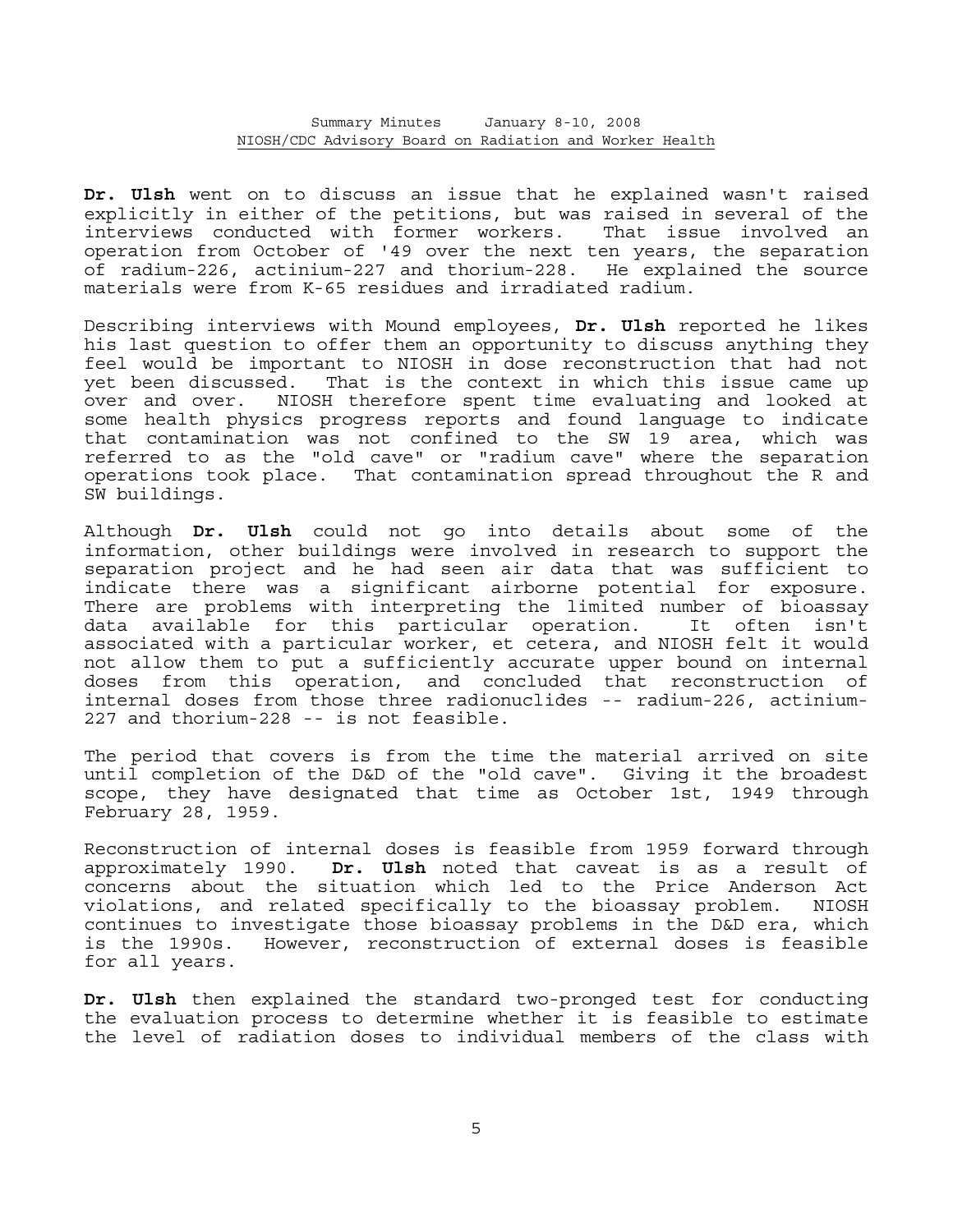sufficient accuracy; and if not, is there a reasonable likelihood that such radiation dose may have endangered the health of members of the class. NIOSH recommends addition of an SEC class consisting of "all employees who worked in all areas of the Mound plant from October 1, 1949 through February 28, 1959."

The NIOSH summary is that the answer to the feasibility question for the specified period for internal exposures from radium, actinium and thorium is negative; and there is a likelihood of health endangerment. In the period 1949 through 1990 it is feasible to accurately reconstruct dose for internal exposures from all other radionuclides, and therefore the health endangerment question is not applicable.

In the period 1990 through 2006 internal exposures from all other radionuclides continues to be the subject of investigation through the decommissioning and decontamination era.

It is feasible to reconstruct external doses from 1949 through 2006, and the health endangerment question is not applicable.

#### Discussion Points:

- #Does NIOSH have bioassay data for the time frame of 1964 when actinium was processed in the new cave;
- #A question as to the differences in plutonium records summaries for 1965, 1966 and 1967 when they range widely;
- $\blacksquare$ A question regarding the cutoff date of February 28, 1959;
- #Why does NIOSH believe it can do internal dose reconstructions after 1959 and what changed in the process that makes that possible;
- #When the "old cave" was deconned in the late 1950s their standards were a bit different than standards of D&D today;
- A discussion of the D&D period as it related to the Price Anderson Act violations regarding bioassays;
- ■A question about whether D&D workers were appropriately monitored for materials they may have been exposed to, even though they were not denied monitoring.

 **\* \* \***

#### **PETITIONER RESPONSE**

**Mr. Larry Russell**, husband of the SEC 00090 petitioner [name redacted], spoke about their concerns with the evaluation report relative to monitoring procedures of operating contractors, commenting that there were six different contractors during the time [identifying information] worked at the facility.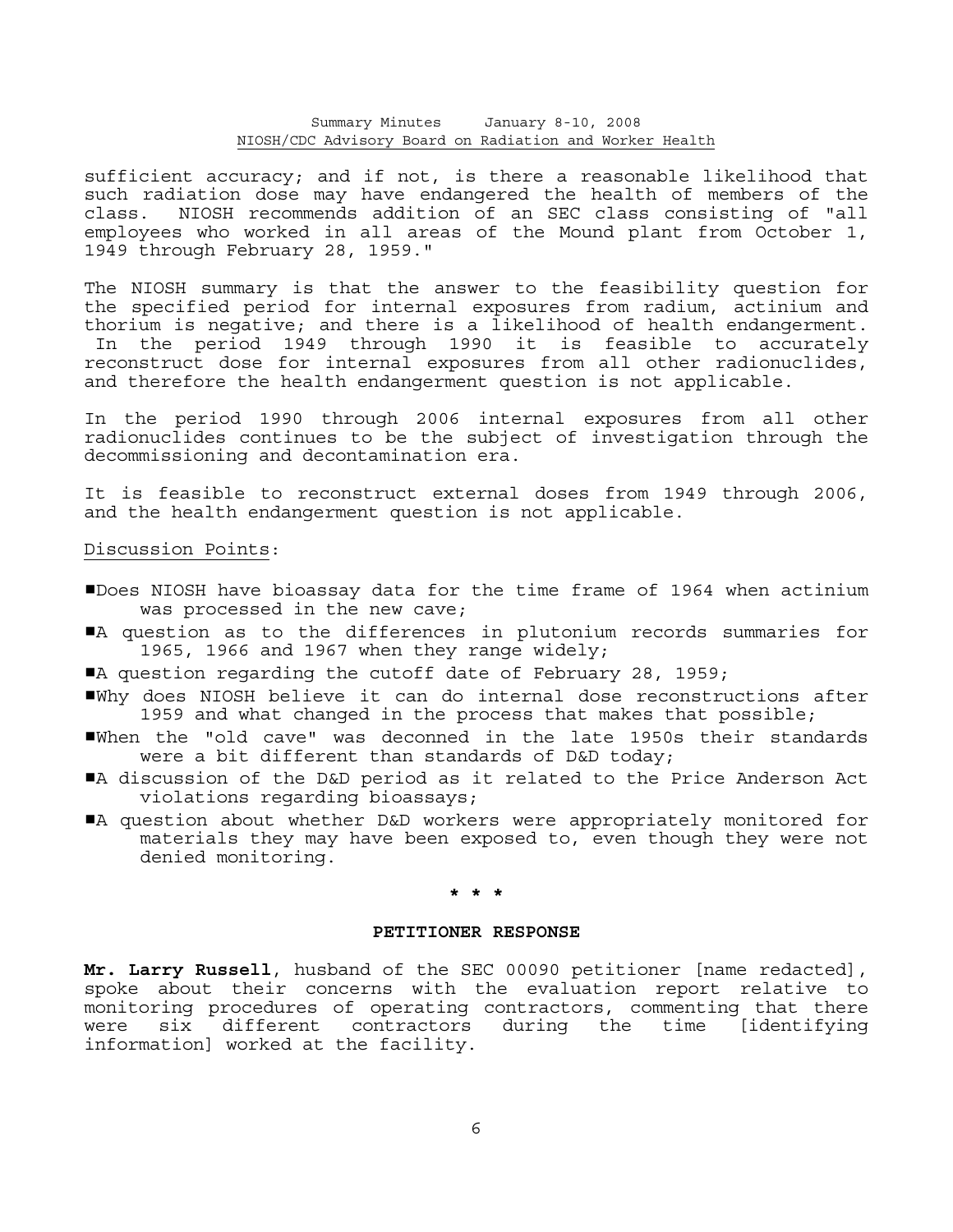**Ms. Judy Miller**, petitioner under SEC 00091, spoke on behalf of her deceased mother, [name redacted], who worked at Mound from 1956 to 1983. She presented a slide show of photographs and described her mother's life and work history, her illness, and commented she was happy her mother had been awarded on her claim under the Part E portion of the program before her death. She also discussed the area where her family lived and the contamination of water in that area. She also described [identifying information] death from cancer, as well as the illnesses of her brother and herself.

 **\* \* \*** 

**Mr. Jason Broehm** from the Washington CDC office read into the record a letter from Senator Sherrod Brown from the State of Ohio expressing his support for the Mound SEC petition.

Also circulated was a letter from a former Mound employee, Mr. Fred Stanley Radwanski, a retired engineer with 57 years experience. It was distributed to Board members, but Mr. Radwanski had not asked that it be read into the record.

A full transcript of all statements is available on the NIOSH/OCAS web site at www.cdc.gov/niosh/ocas.

 **\* \* \***

Discussion Points:

**There is not a working group on Mound;** 

There is a site profile review done by SC&A;

- #It would be in order to form a group to follow up on the petition and deal with the site profile;
- #Should the Board decide to approve the actions NIOSH has recommended, it does not preclude later actions on other parts of the petition;
- #Taking action as recommended would put part of the workers into an SEC class;
- #Confirmation that the 1949 to 1959 time period presented by NIOSH would involve all workers on the site, as well as the later time period would include all workers during that time period, presuming they meet the other requirements of the SEC, such as the 250-day requirement, et cetera;
- #Discussion of the item on the summary indicating reconstruction of external exposure from all other radionuclides is feasible from 1949 through 1990 creating confusion relative to dose reconstructions for non-SEC cancers;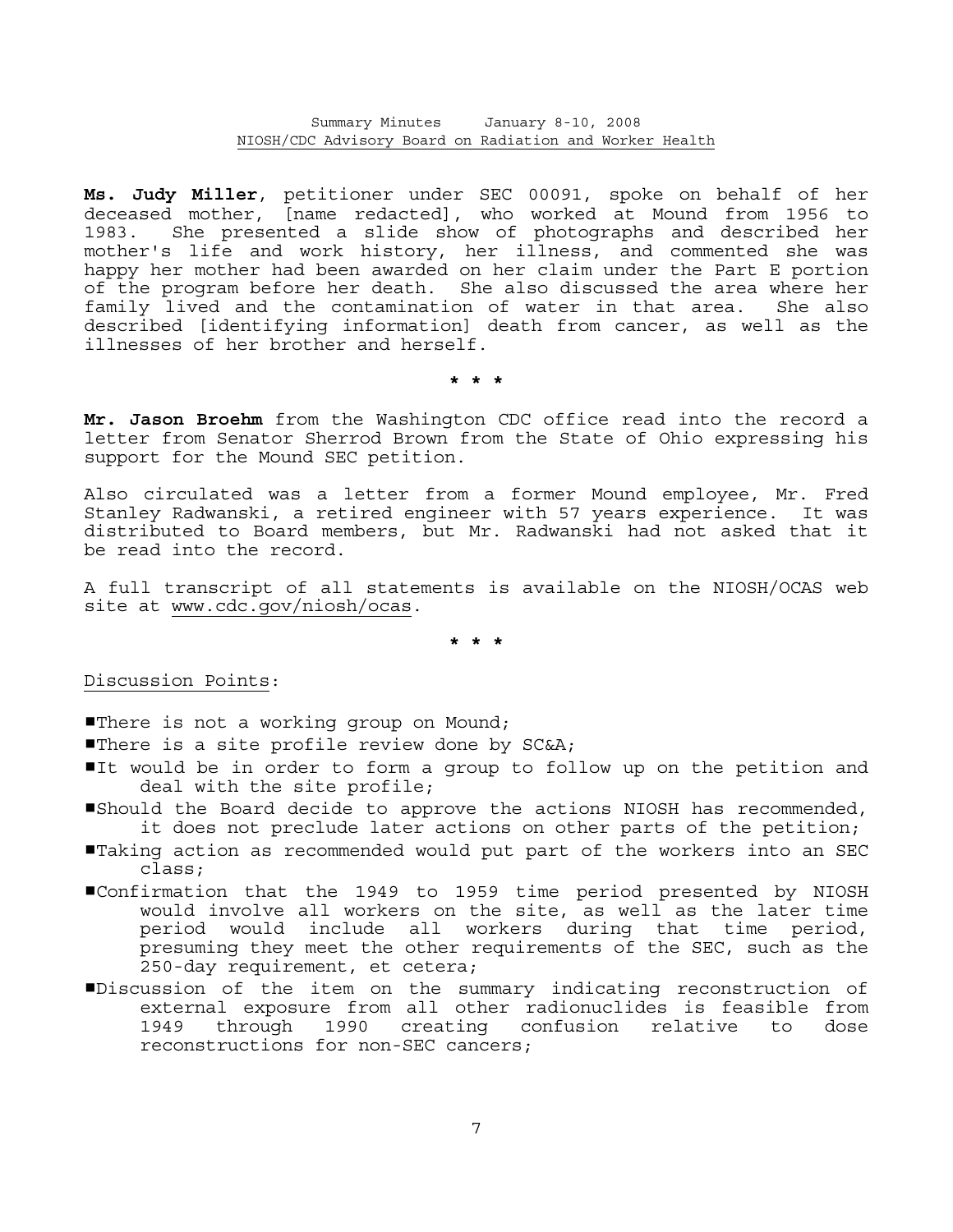An individual whose POC can be shown to be more than 50 percent -without taking into account the radium, actinium and thorium - would be compensable through dose reconstruction.

 **\* \* \***

**Dr. Ziemer** outlined the possible paths forward. This report was received very recently and is extensive, with a lot of backup material. Action could be delayed if the Board is not comfortable with acting on the subset recommended as an SEC class.

 **A motion was made and seconded that the NIOSH recommendation for an SEC class for the years 1949 through 1959 for the entire mound site be accepted.**

 **The motion carried by a vote of 11 to zero, with one member of the Board having been recused due to conflict of interest.**

The formal wording to be sent to the Secretary of Health and Human Services is attached hereto and made a part hereof.

 **A motion was made and seconded to establish a workgroup to oversee the review of the petition evaluation report, as well as make an effort to resolve issues related to the site profile review, and that SC&A be asked to work on issues related to the SEC petition evaluation report.**

 **The motion carried by a vote of 11 to zero, with one Board member having been recused due to conflict of interest.**

**Dr. Ziemer** observed that five Board members had expressed interest in participating in the working group, and he would make his decision for appointments and announce them later in the meeting.

#### **\* \* \* \* \***

## **LAWRENCE LIVERMORE NATIONAL LABORATORY SEC PETITION NIOSH EVALUATION REPORT**

**Dr. Sam Glover**, NIOSH

**Dr. Glover** presented the NIOSH evaluation report on the Lawrence Livermore National Laboratory SEC petition. He explained this is an 83.14 petition which was submitted by a claimant whose dose reconstruction could not be completed by NIOSH because of a lack of sufficient dosimetry-related information. This claimant had been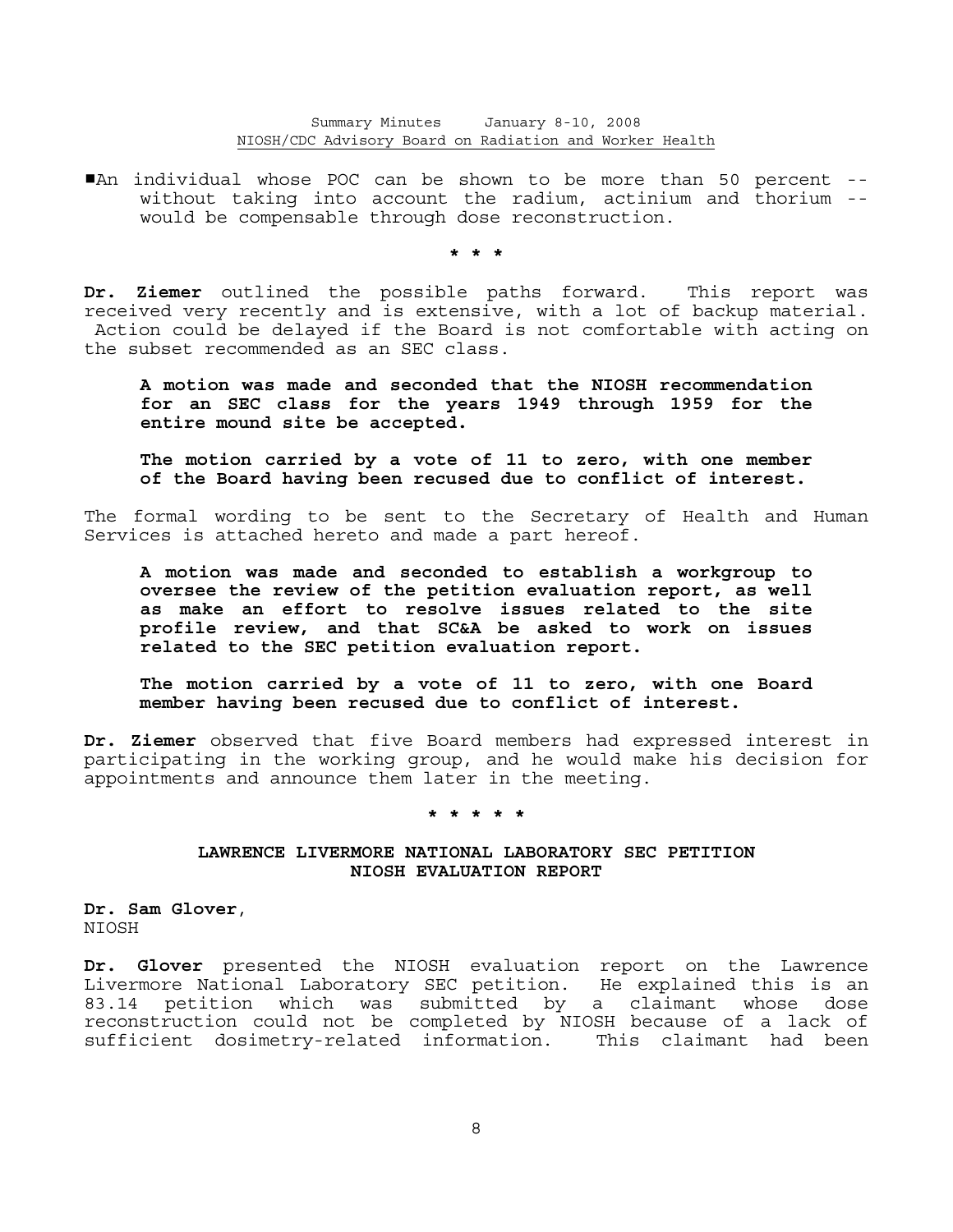employed at the Laboratory during the DOE operational period as an experimental physicist.

Background on the site included the fact that from 1942 to 1950 the facility was a Navy base. The Atomic Energy Commission first occupied the site in 1950, still as part of the Navy base, and in 1951 the property was transferred to the AEC, now the Department of Energy. The site was previously known as University of California Radiation Laboratory at Livermore, and later as the Lawrence Radiation Laboratory at Livermore. Lawrence Livermore National Laboratory consists of two sites, the main laboratory site located in Livermore, California, and an explosives test site located near Tracey, California, previously known as Site 300.

**Dr. Glover** explained the radiological operations, which included the original mission of thermonuclear weapon development and that since 1957 there have been diversified activities, including nuclear propulsion, fusion research, et cetera. Off-site nuclear weapons testing took place at Pacific Proving Ground, Nevada Test Site and Amchitka, Alaska. He described other testing with non-fissile materials which occurred on-site and occurred during periods of moratorium and in support of research activities.

**Dr. Glover explained** weapons testing activities included weapons test materials, or shot samples, which were returned from test sites for analysis and were handled in many facilities at the site. These highly radioactive samples contained weapon-induced fission and activation products, plutonium, uranium and higher-order actinides. Other radiological activities included reactors and reactor research, linear accelerators and Cyclotrons, fuel testing, biomedical and waste disposal.

As a part of his presentation, **Dr. Glover** produced a chart showing current building numbers and the operations or activities conducted within those buildings. There were some 26 buildings related to chemistry, nuclear and radiochemical analyses and tests, et cetera; ten buildings associated with accelerator studies; and all buildings in areas of Site 300 which were associated with linear accelerators, radiography and the Plowshare programs; in addition to reactor, biomedical studies and waste operations buildings.

The documented radiological source terms indicate the predominant radionuclides were plutonium, radium and tritium. Fission and activation products were from shot samples, fuel fabrication, weapons research, et cetera.

9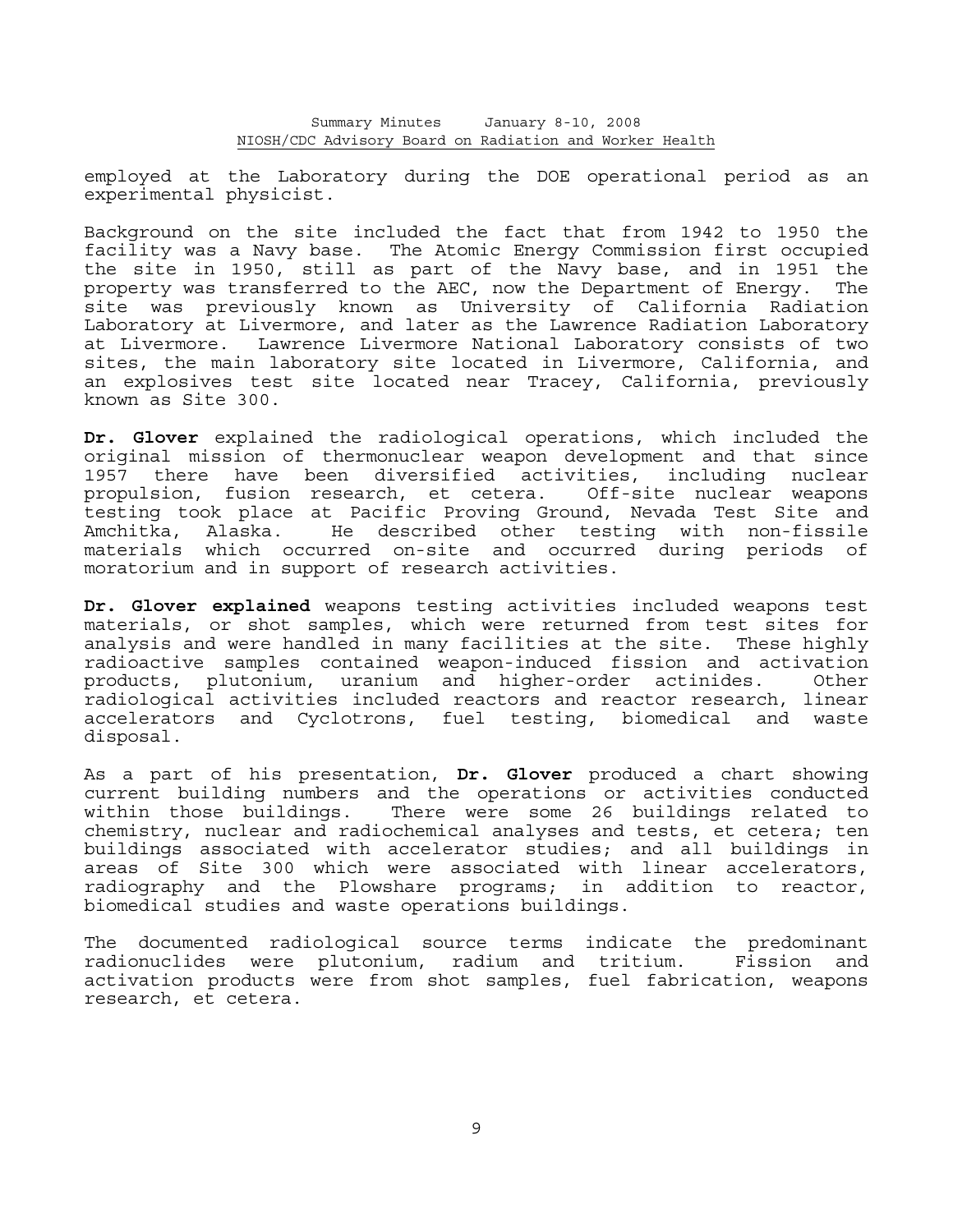*In vitro* monitoring data is available on the MAPPER database and contains 16,750 results for uranium from 1958 to 1996; 7,700 results for plutonium from '57 to '96; along with other transuranics, gross alpha and gross beta-gamma results.

**Dr. Glover** explained that *in vivo* data was not contained in LLNL's MAPPER database, but logbooks indicate approximately 50 to 200 *in vivo* counts were performed each year beginning in 1965. Whole body counters were primarily in a state of research and testing prior to 1974.

He discussed the workplace monitoring data which dated back to 1953 and was available for many buildings and Site 300. Those results, **Dr. Glover** indicated, were mostly total or net alpha or beta activity, with some results including the actual element that was analyzed.

In 1961 LLNL began using environmental air monitoring at two site perimeter stations and nine stations beyond the site boundary, and in 1971 established a network of permanent outdoor stations for evaluating airborne radiological levels, both within the site and at its perimeter.

As of July 23, 2007 NIOSH has access to individual results reported for 617 claimants; 88 percent of the claims have external data and 53 percent have internal data. **Dr. Glover** also noted that records for less than five percent of the claims contained bioassay results for mixed fission products.

He explained that coworker models have been developed using the MAPPER bioassay data -- uranium starting in '58, mixed fission products beginning in '74 -- and the models can be used to reconstruct dose for those radionuclides and time periods for all LLNL workers in all LLNL locations.

Addressing feasibility of reconstruction for internal doses, **Dr. Glover** observed that, based on the minimal bioassay data for the period prior to '73 for mixed fission and activation products, NIOSH concluded it is not feasible for workers who were monitored or should have been monitored for those exposures from 1950 through 1973. Therefore a health endangerment determination is required.

In that regard, the evidence reviewed indicates some workers in the class may have accumulated chronic radiation exposures through unmonitored exposure to fission products. The site generated or processed unknown quantities of mixed fission products during the proposed class period as part of the work conducted for DOE. As a result NIOSH is specifying that health may have been endangered for those workers covered in this evaluation.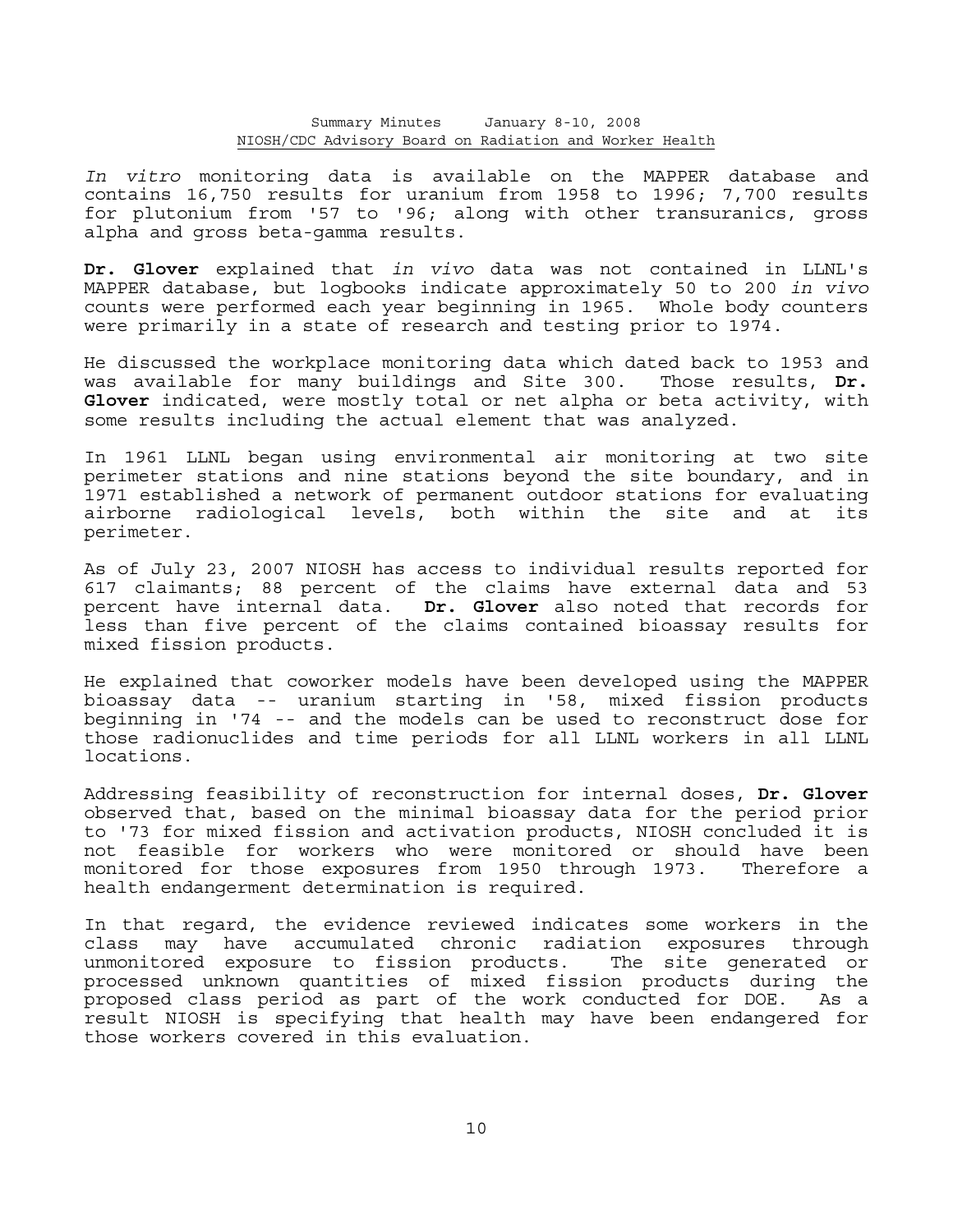Addressing feasibility of external dose reconstructions, **Dr. Glover** remarked that recorded external dosimetry photon data are extensive and sufficient.

The NIOSH recommendation is that for the period January 1, 1950 through December 31, 1973 they have found internal radiation dose estimates cannot be reconstructed for compensation purposes, so the feasibility finding is negative, and positive for health endangerment.

The proposed class is for "all employees of the Department of Energy, its predecessor agencies and DOE contractors or subcontractors who were monitored, or should have been monitored, for internal exposure to mixed fission and/or activation product radionuclides while working at the Lawrence Livermore National Laboratory for a number of work days aggregating at least 250 work days from January 1, 1950 through December 31, 1973, or in combination with work days within the parameters established for one or more other classes of employees in the Special Exposure Cohort.

**Dr. Glover** commented that although NIOSH does have access to documents describing some activities and radionuclides specific to certain buildings, they do not have sufficient data to document quantities and types of most fission products and activation products. They also do not have sufficient information to rule out the use of fission and/or activation products in other buildings where radioactive material was handled and stored. NIOSH has no indication that exposures to mixed fission and activation products would have been a concern in administrative areas outside the radiological areas, such as cafeterias, libraries and office areas.

**Dr. Glover** added that additional documentation and sample dose reconstruction scenarios are available for the Advisory Board's review.

## Discussion Points:

- #Is NIOSH assuming cafeteria workers or workers in the non-radiological areas did or did not have access to radiological areas;
- $\,\!\!\mathrel{\blacktriangleright}$ For people who worked in non-radiological areas, DOL has to make the determination;
- #Can the Board assume that the list of buildings shown in the chart is essentially all the covered areas for which this class would be approved;
- The buildings shown were those that had radiological materials;
- #Department of Labor would have to determine if a claimant had access to those buildings;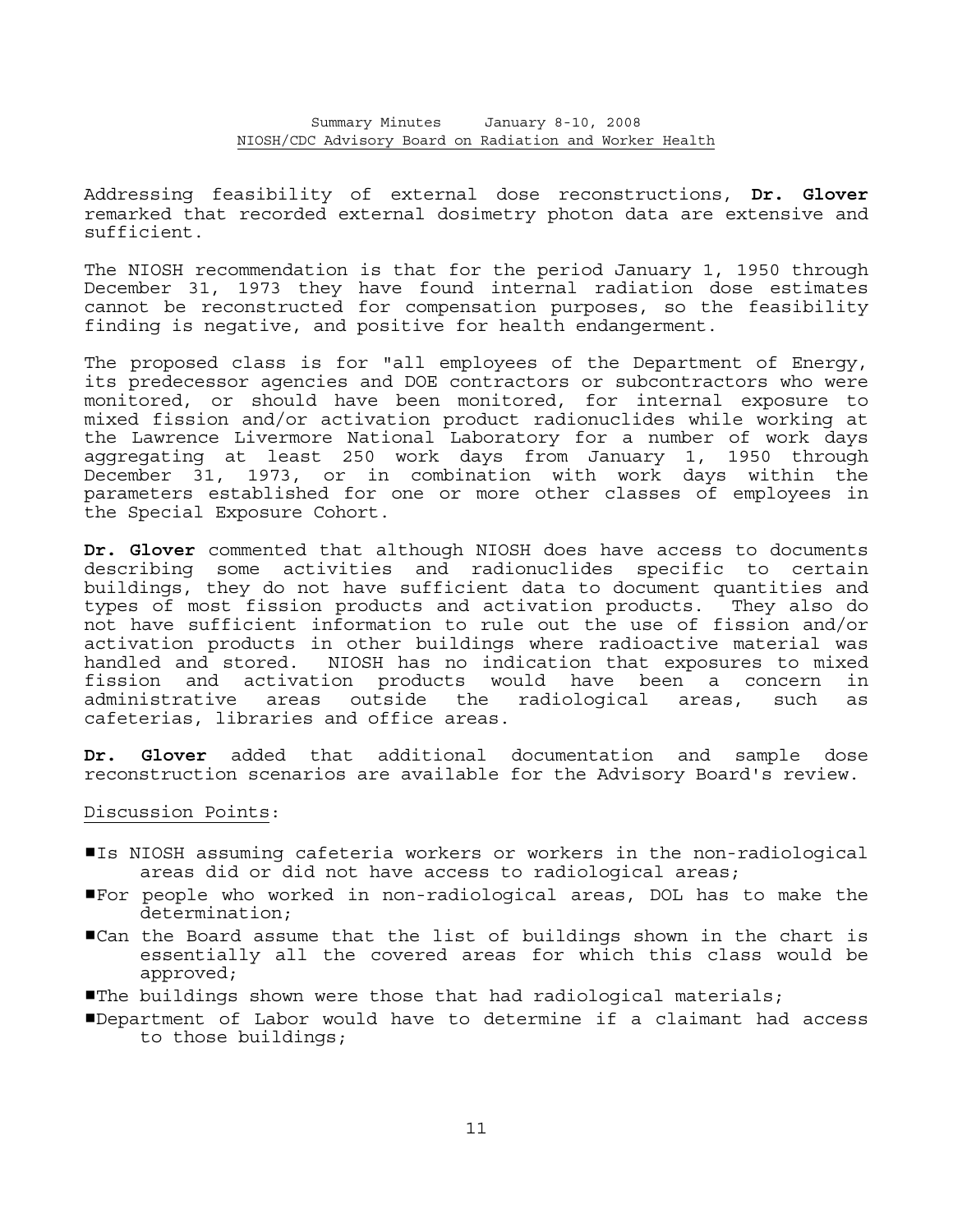- #The evaluation and recommendation for the class would not include people who worked in the cafeteria or library or were strictly clerical, but NIOSH is not confident that the list is the total list;
- #Even though there's a lot of monitoring data for the site, it is a complicated site in terms of different exposures and NIOSH is not really able to determine what people were doing during various time periods when they were or were not being monitored;
- The rationale for the cutoff in '73 was the introduction of whole body counting, which provides more data with which coworker statistics can be used to develop a coworker model;
- #A discussion regarding DOL determining whether people entered radiological areas, even though they might not have been assigned to work in them;
- #In many cases the only thing separating a person working in a radiological area and a non-radiological area was a few two-byfour studs and some sheetrock;
- #Did these workers actually go to off-site test sites such as Amchitka and NTS;
- #Claimants' time spent at one of the off-site test locations would enable them to accumulate time in those SEC classes and add to their required 250 days;
- #The definition language of monitored or should have been monitored has been consistently considered anyone who had the potential to receive more than 100 millirem exposure annual should have been monitored, and that's what would be considered by DOL;
- #DOL also considers affidavits from petitioners or claimants to make that determination;
- A 100 millirem exposure limit is a small exposure to have to demonstrate;
- #Further discussion of the 1973 cutoff and changes that occurred at that time, as well as development of the coworker model;
- #Is the coworker model based on *in vitro* or *in vivo*;
- #The coworker model would be released as a Technical Information Bulletin by NIOSH and would therefore be something available for Board review as a procedure;
- #The way the definition has been characterized might be worth discussing more;
- #An invitation for the representative from DOL to join the discussion about how to establish whether or not a claimant has been in a radiological area.

 **\* \* \***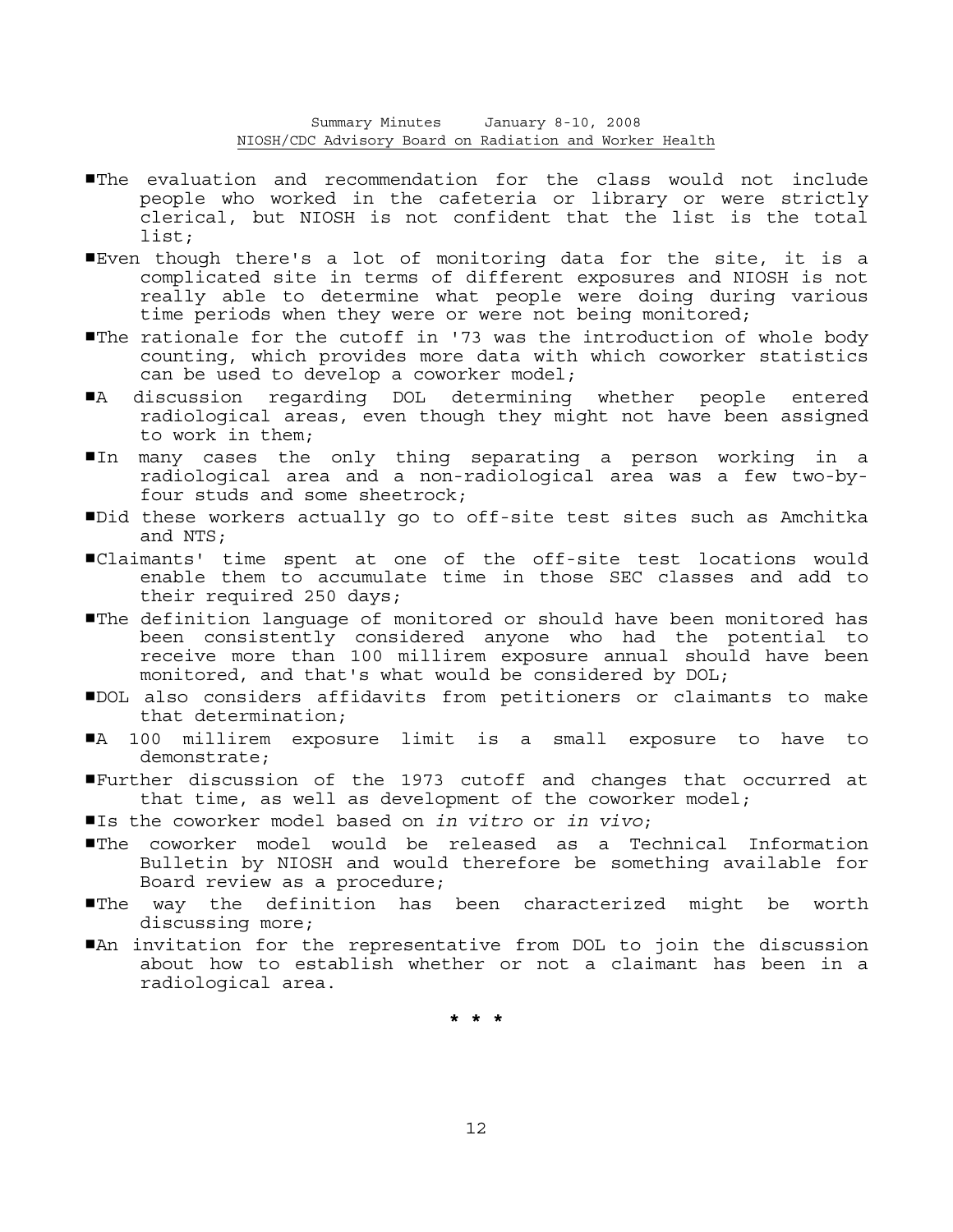#### **PETITIONER RESPONSE**

**Ms. Raili Glenn** spoke about her husband, David Glenn, a physicist with LLNL for 25 years. She discussed his illness, his work history, and his death in 2005. She commented that the lab had destroyed all of her husband's X-rays and badges do not show what he had inhaled, although X-rays taken in the hospital show his lungs had been contaminated by radiation.

**Ms. Glenn** commented that had he been working in a private company he would have made four times his wages, but he loved his job and that was why he worked there. She went on to say that the medical bills and expenses associated with his illness she calculated to have been 25 percent of his earnings.

 **\* \* \***

### Discussion Points:

- #A continuation of the discussion on the list of buildings and people working in them, and what limitations may be indicated;
- #This is similar to Los Alamos where the words "radiological areas" were used, and then NIOSH will work with DOL to define what is considered to be a radiological area;
- **The list of buildings is a starting point;**
- If other areas are discovered later, NIOSH can recommend they be included and DOL can make that adjustment through their technical bulletin process;
- **I** The table in the evaluation report is the basis for defining the Special Exposure Cohort class, with the understanding there may be other locations not listed.

 **\* \* \***

 **A motion was made and seconded to add to the Special Exposure Cohort the class described in the NIOSH evaluation report. The precise wording to be forwarded to the Secretary will be presented on the last day of the meeting.** 

 **The motion carried by a unanimous roll-call vote of 11 to zero, with one member away from the table due to conflict of interest.**

**Dr. Ziemer** asked that the workgroup on Special Exposure Cohort issues, chaired by **Dr. James Melius**, take this issue as part of their task to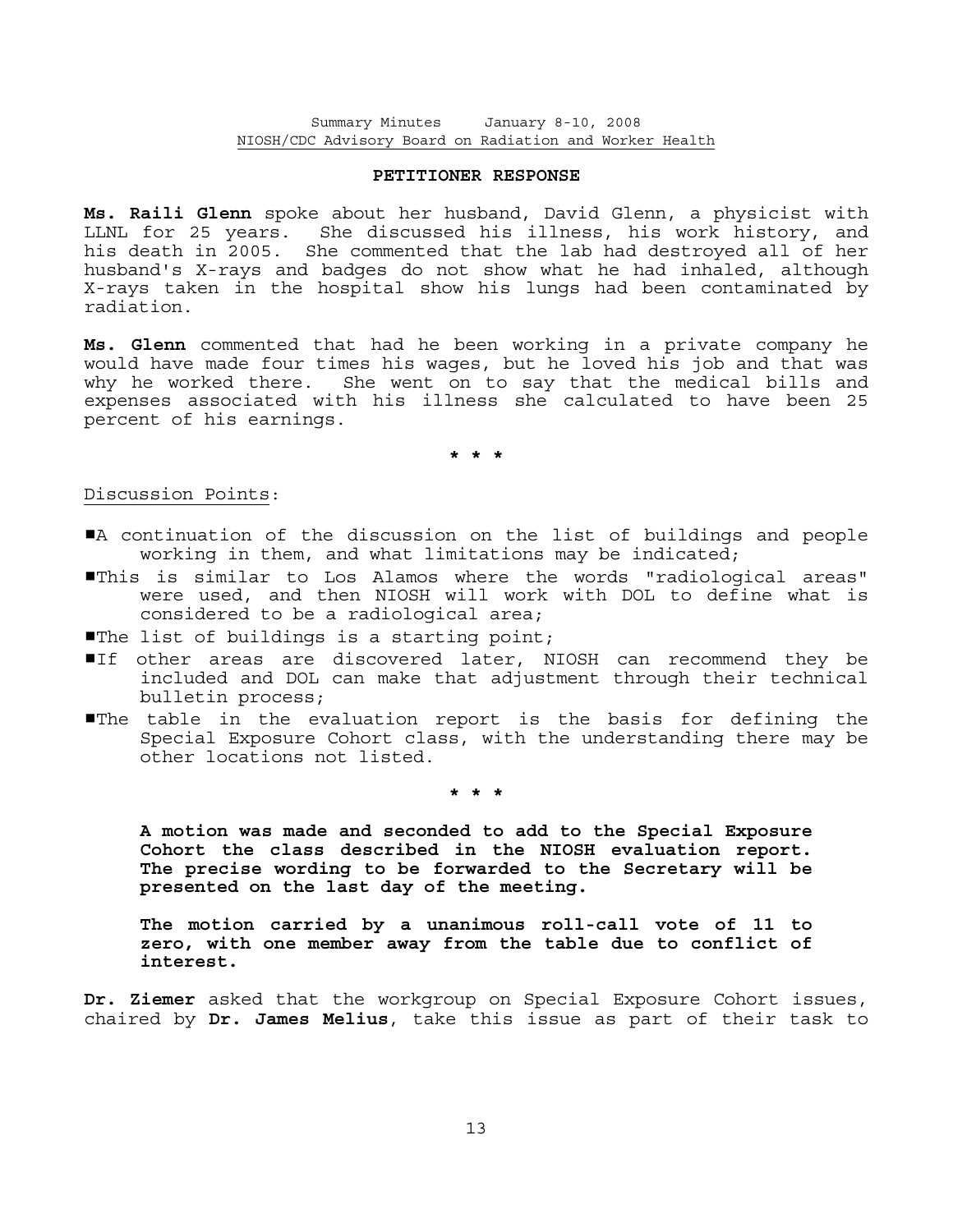monitor and work with NIOSH, and SC&A if necessary, to look at open questions on this particular petition.

## **\* \* \* \* \***

#### **NIOSH PROGRAM UPDATE**

**Mr. Larry Elliott,** Director NIOSH Office of Compensation Analysis and Support

**Mr. Elliott** presented the program status update and update of program issues, commencing with overall initial claim information. He reported that 26,108 cases had been referred to NIOSH for dose reconstruction; 74 percent of those have been returned to Department of Labor, either with a dose reconstruction report or having been pulled from dose reconstruction by DOL for miscellaneous reasons or having been pulled due to addition of an SEC class. Twenty-five percent of those cases remain at NIOSH for dose reconstruction, with one percent having currently been administratively closed. **Mr. Elliott** used various graphs to illustrate cases completed by NIOSH tracking number, submittals versus production, total administratively closed records, receipt and completion of cases returned by DOL for reworks.

**Mr. Elliott** noted that NIOSH is building another backlog due to a variety of reasons, one of which is the funding constraints that has affected NIOSH for the last three quarters of FY07. Another is an increase in recruiting of claims by DOL. Although NIOSH welcomes those claims so they can be worked, it has nevertheless increased the workload. Pending is the award for contract support which, when in place, will enable NIOSH to return to the 2006 capacity.

**Mr. Elliott** explained that in the past reworks typically represented demographic issues such as a new survivor, new cancer, additional employment, et cetera, which requires reworking the dose reconstruction, with very few representing a technical change in the dose reconstruction approach. With the advent of Program Evaluation Reviews there is an increase in reworks, primarily as a result of the PER on the super S or highly insoluble plutonium issue.

These PERs are done whenever there is a technical change in their dose reconstruction approach which could increase dose for a claim or set of claims. There are currently 32, which can be found on the web site. Noting his slide indicated 13,077 claims could be affected, **Mr. Elliott**  commented this was somewhat inflated because many claims would be affected by multiple PERs. To date 157 claims have experienced an increase in their POC to a compensable level, 5,380 claims have had no change, and 7,540 claims are awaiting evaluation.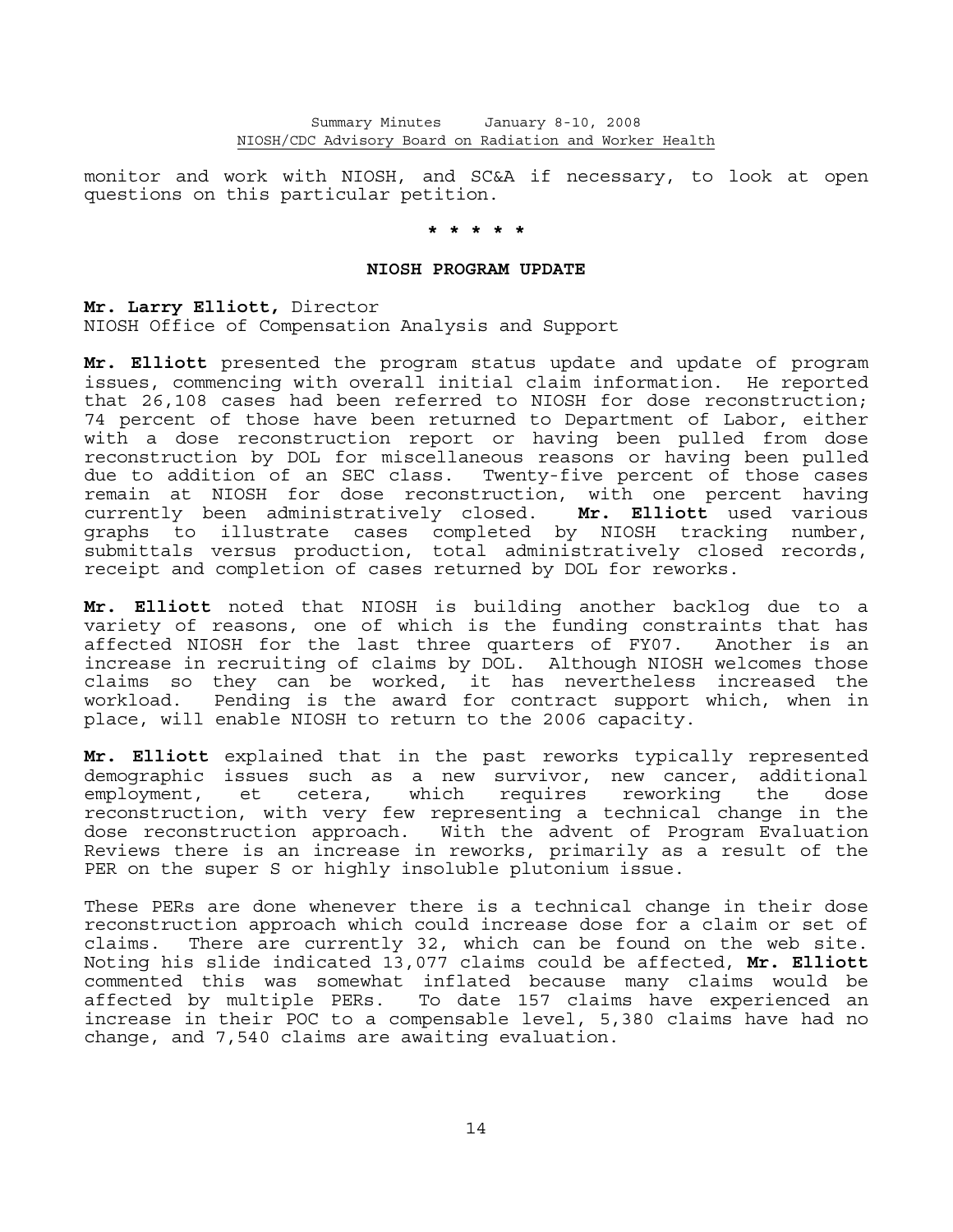There are currently 553 outstanding requests to DOE for exposure records, 170 of which are more than 60 days old.

Turning to technical support and dose reconstruction activities on AWE sites, **Mr. Elliott** noted that TBD 6000, which serves as a site profile for AWEs which worked uranium and thorium metal, now has 15 sitespecific appendices completed, with three in review and none currently in development. TBD 6001, which serves as a site profile for AWEs which refined uranium and thorium, has five completed site-specific appendices, with none in review and none currently in development.

**Mr. Elliott** announced that 25 Special Exposure Cohort classes have been added since 2005. Sixteen of those have come through the 83.13 process, with nine through the 83.14 process which identifies a claim NIOSH was unable to complete due to lack of information. The added SEC classes represent workers from 19 sites and 1,519 potential claims.

**Mr. Elliott** spoke about the Quality Assurance and Quality Control program instituted at NIOSH in processing claims. He discussed quality control processes embedded within the dose reconstruction approaches and technical documents used to complete those DRs. **Mr. Elliott** described the peer reviews, technical reviews and OCAS approval. The QA programs identify documents and correct program deficiencies. Public health advisors are at each meeting to assist claimants.

Also discussed were mechanisms in place to ensure corrective actions are implemented to correct problems or deficiencies. NIOSH tracks and trends performance, with feedback channels in place to let people know how they're doing with regard to the quality of work. He noted 11 self-assessments have been documented. An automated program has been created which runs every night to check 55 potential data discrepancies in every case that has been modified. Any discrepancies found are then given to the public health advisor assigned to that particular case for correction.

Updating the contract award process, **Mr. Elliott** explained that the Request for Proposal was published May of 2007 with proposals due by mid-June. Reviewers' questions prompted an amendment, with proposals to be submitted by mid-October. Those proposals are being processed in Procurement Review and, to avoid interruption of service, the ORAU contract has been extended until February 1, 2008, with further extensions if necessary until the award of a new contract.

Discussion Points: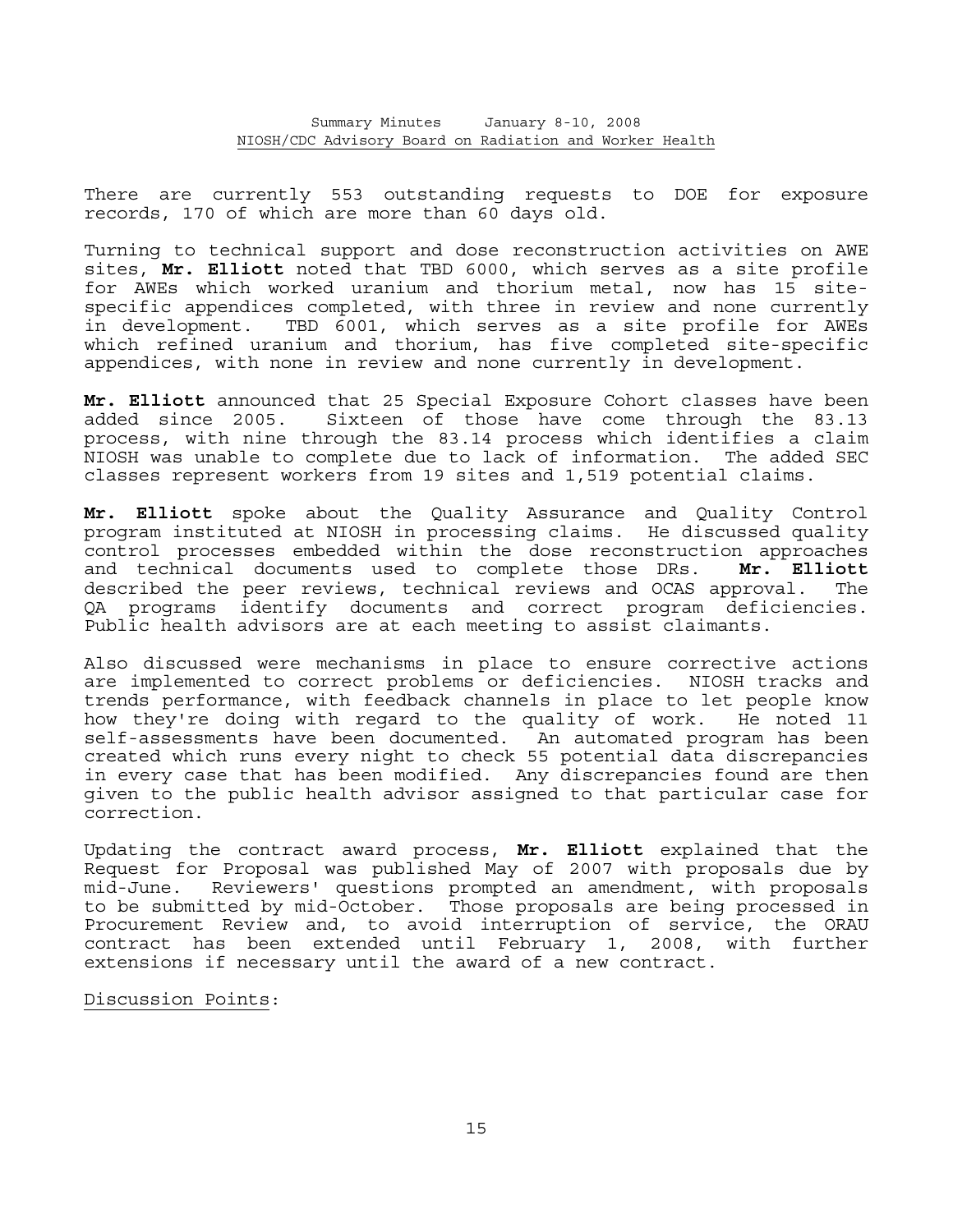- #What kind of questions resulted in the extension of the time to submit proposals;
- #Questions were from both reviewers and proposers, and the extension was in effort to make a level playing field for all proposers;
- #Has the issue causing difficulties with DOE providing records at the Hanford site been resolved;
- #Will the remaining 59 cases from the first 5,000 be converted into an 83.14 petition;
- #An observation that it's "absurd" that someone cannot get their claim processed in over five years, with a call to re-examine the whole process;
- $\blacksquare$  detailed presentation on the QA/QC process at an upcoming meeting would be helpful;
- $\blacksquare$ The workgroup on procedures might be in a position to look at that as a starting point since they haven't looked at any QA/QC procedures;
- #What percentage of potential discrepancies does the automated program catch and is it procedure driven;
- What types of things are included in the 55 issues it checks;
- $\blacksquare$ NIOSH can make a presentation on that program in the future;
- Is that automated system part of the OA.

# **\* \* \* \* \***

## **PUBLIC COMMENT**

Public comment was solicited on the first two days of the meeting. The members of the public who spoke on this day are listed below. A full transcript of their remarks is available on the NIOSH/OCAS web site at www.cdc.gov/niosh/ocas.

Ms. Antoinette Bonsignore for Linde Ceramics workers; Mr. Sherman Jenkins, former LLNL worker; Dr. Dan McKeel, SINEW; Ms. Patricia Cook, NTS claimant; Ms. Teri Sepulvida, NTS survivor; Ms. Dorothy Clayton, NTS survivor; Ms. Brenda Sieck, NTS survivor; Ms. Denise Brock reading into the record statements of Ms. Linda Buckles, NTS survivor rep, and Ms. Sandy Jackson, NTS survivor rep; Mr. John Funk, NTS worker; Mr. Michael Brew, NTS worker; Ms. Kay Barker, ANWAG.

 **\* \* \* \* \***

 **With no further public comment offered, the Board officially recessed until 8:30 a.m.**

 **\* \* \* \* \***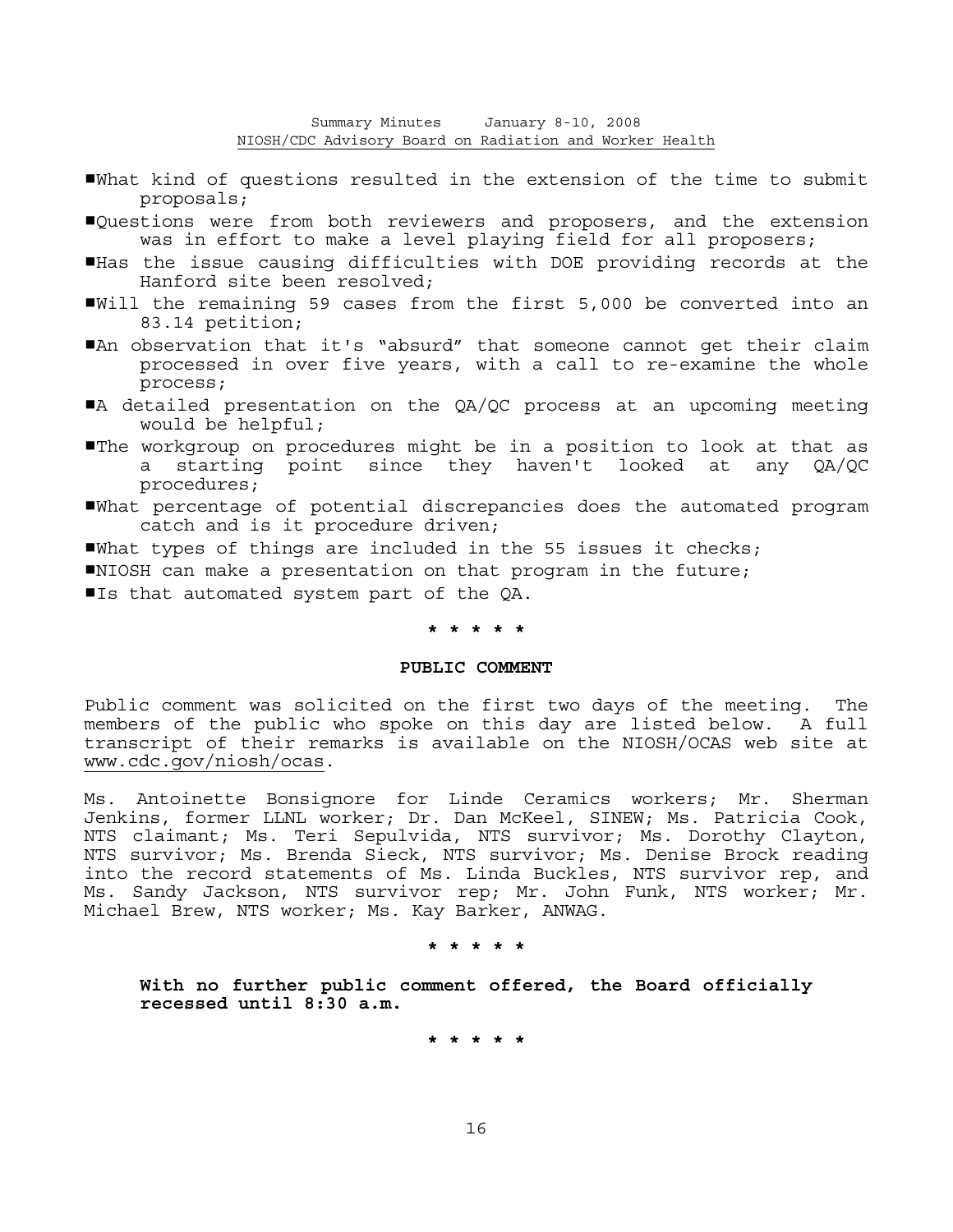## **Wednesday, January 9, 2008**

The second day of the meeting was called to order by **Dr. Ziemer**, who gave a brief summary of the agenda for the morning.

## **NEVADA TEST SITE SEC PETITION NIOSH EVALUATION REPORT**

#### **Mr. Mark Rolfes**, NIOSH

**Mr. Rolfes** began his presentation by providing some history of the Nevada Test Site, the area chosen, the period of atmospheric testing, et cetera. He described site functions, which also included research into nuclear reactors and rockets, peaceful uses of nuclear energy and management.

**Mr. Rolfes** gave a chronology of when the two petitions were submitted for the site. SEC 00084 was qualified for evaluation April 4, 2007 and SEC 00070 was merged with SEC 00084 April 10, 2007. The evaluation report on the merged petition was issued September 27, 2007. The proposed class definition included "all employees of the Department of Energy or any DOE contractor or subcontractor who worked in any areas of the Nevada Test Site from January 1, 1963 through September 30, 1992."

**Mr. Rolfes** enumerated the variety of sources of available information, from the Department of Energy's Radiation History data through Technical Information Bulletins and Technical Basis Documents, rad safe reports, the NIOSH site research database documents, interviews with NTS and LLNL employees and experts, case files, and documentation and affidavits provided by petitioners.

Also discussed was the availability of dosimetry data, with **Mr. Rolfes** citing the numbers of claims submitted in total, as well as the numbers of dose reconstructions completed and numbers of cases pulled by DOL for the earlier petition covering the 1952 through 1962 time period. He also provided information relative to claims meeting the definition of this particular class under evaluation, the number of those claims which contained internal dosimetry and those containing external dosimetry.

**Mr. Rolfes** enumerated the petition bases and petitioner concerns, which included hot particle exposures, ambient dose reconstruction, radiological incidents, destroyed or lost records, and practices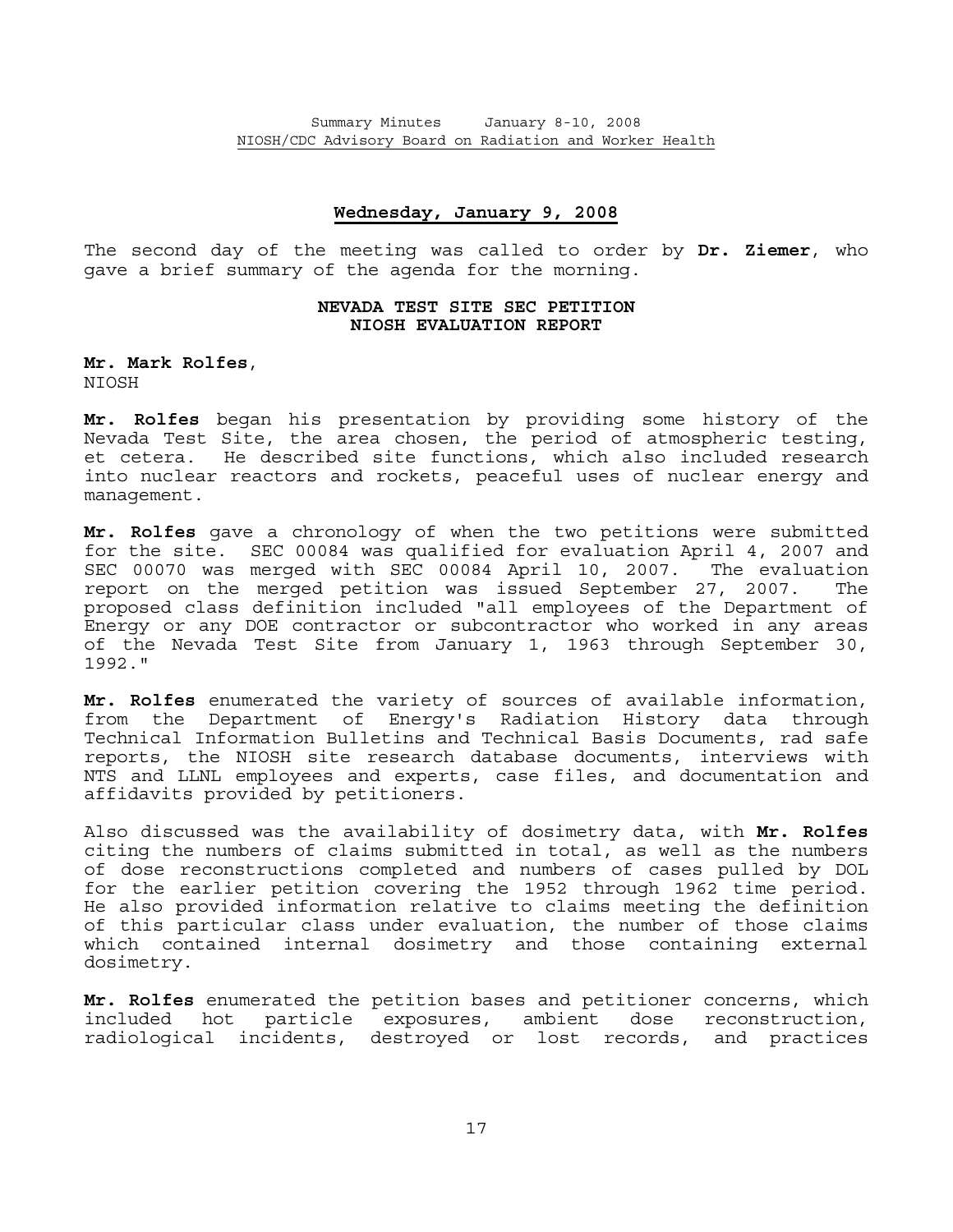defeating universal badging. He then addressed each concern individually, elaborating on the concern itself and describing the evaluation findings and how those findings are being addressed in the dose reconstruction process.

Two sample dose reconstruction scenarios were presented by **Mr. Rolfes** in great detail, describing a hypothetical employee's work history, sex, age, cancer information, date of diagnosis, lifestyle where applicable, internal and external exposure potential in all work areas, assigned exposures where applicable, and the reconstructed dose through to probability of causation. One case was a hypothetical claimant whose POC would have been compensable; the other hypothetical claimant was found to be non-compensable. The purpose of the examples was to demonstrate how dose reconstructions are produced.

**Mr. Rolfes** explained that NIOSH evaluates a petition using the guidelines provided in 42 CFR 83.13, and submits a summary of those findings in an evaluation report to the Board and the petitioners. That report was issued in September 2007. **Mr. Rolfes** reiterated the two-pronged test of feasibility and health endangerment, describing that NIOSH had found the available monitoring records, process descriptions and source data are adequate to complete dose reconstructions with sufficient accuracy for the proposed class of employees. With that finding, a determination of health endangerment is not required.

The chart of feasibility findings indicated that NIOSH found dose reconstruction was feasible for internal exposures to uranium, plutonium and fission products, and for external exposures to gamma, beta, neutron and occupational medical X-rays.

**Mr. Rolfes** added that additional documentation and sample dose reconstruction scenarios are available for the Advisory Board's review.

Concluding his presentation, **Mr. Rolfes** expressed his thanks to all former and current NTS workers for their contribution to the security and defense of the country.

## Discussion Points:

- #Were people specifically asked in interviews if they had been properly badged;
- **I** The majority of the interviews cited were telephone interviews, which are scripted and no deviation from the script is permitted, and that question is not asked specifically;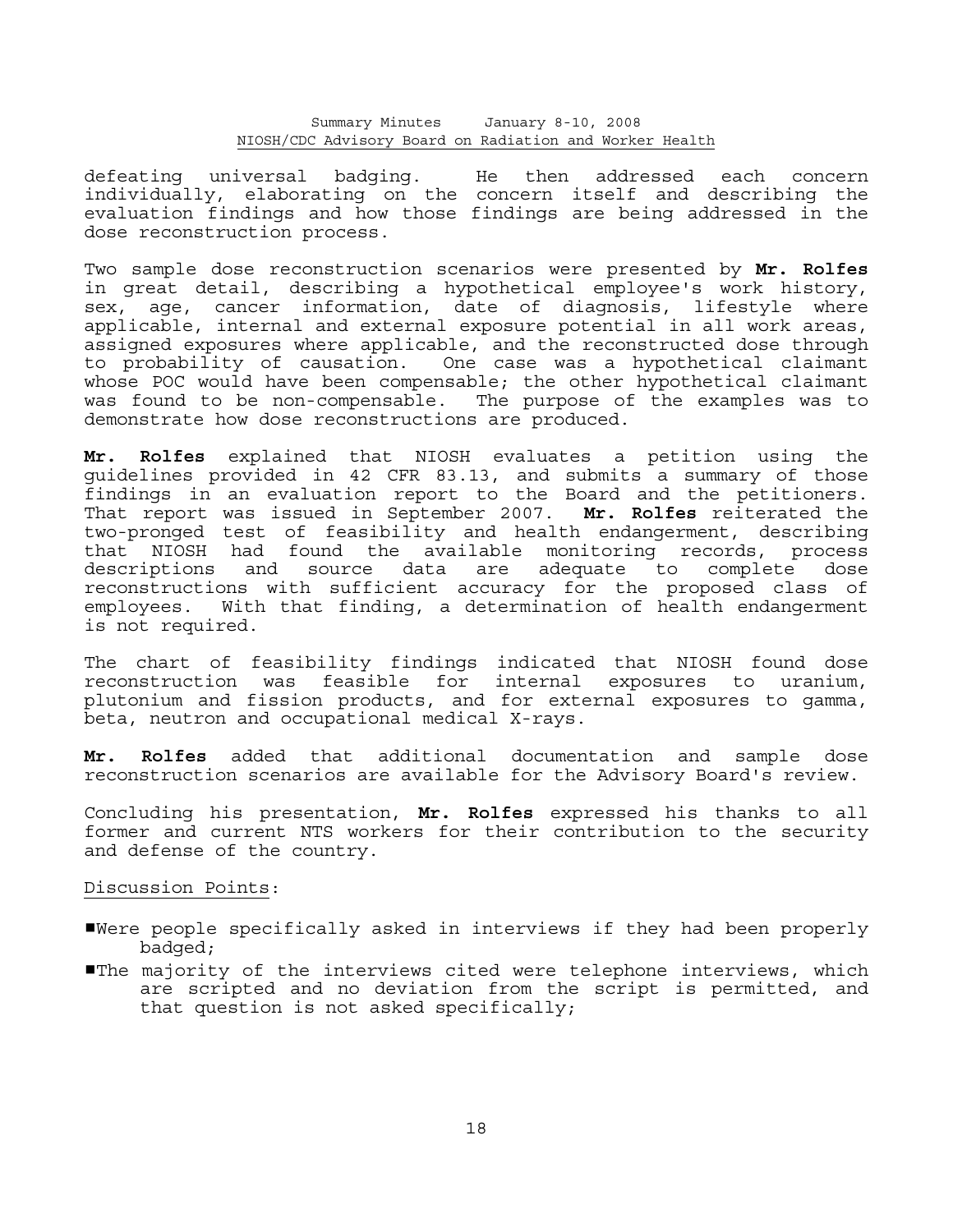- #Fifteen to 20 interviews were conducted specifically asking about the badging issue and none of those individuals indicated the practice of removing a badge had been adopted by them;
- #NIOSH has had six years to ask the Office of Management and Budget to change the questionnaire if they wanted to do so;
- #Claimants don't want somebody else's data to be used for reconstruction of their dose;
- A surprisingly large amount of logbooks and specific exposure information has been discovered for this site;
- #How does NIOSH handle a situation where, when a draft reconstruction report is sent to the claimant with a request for any additional information, it comes back with a comment that they were told to stop using their badge;
- #There are supplemental records in logbooks and at least one compilation of data that can help, but each case has to be addressed individually;
- In many cases, information is there if the researchers dig hard enough to find it;
- A suggestion that the records NIOSH is using for coworker data be put in a reading room available to the public so people can verify what NIOSH and DOL are saying because claimants don't want to just take somebody's word;
- #A suggestion that the same level of documentation be available to the claimants so they may corroborate their dose reconstructions from their personal files.

**Dr. Ziemer** observed that it appears that in many cases information is there, if there is the ability to dig for it sufficiently, to actually get more precise or accurate dose reconstructions than would be available otherwise by the estimating procedure. He cautioned, however, that in most cases they have found from experience that the probability of causation is higher where estimates are made because of the overestimating assumptions. Of course it's important to try to get the actual data, but in most cases that tends to lower values to the individual and affects the POC.

# **\* \* \***

## **ADDRESS BY SENATOR HARRY REID**

Nevada Senator **Harry Reid** addressed the assembly, expressing his appreciation to the Board for the work they've done. He described growing up in Nevada within 100 miles of the Test Site, watching the glare in the sky from aboveground tests.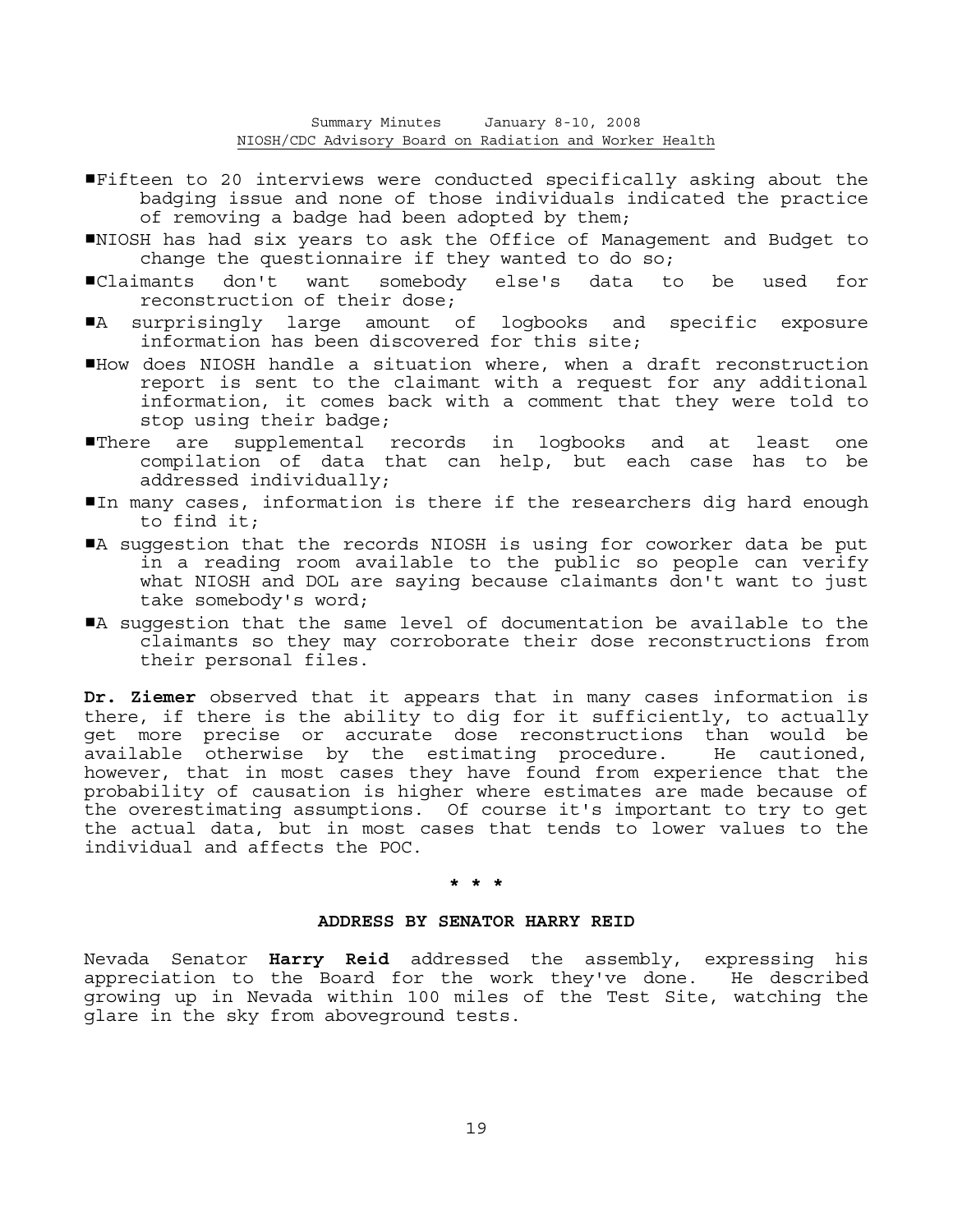He remarked the petitioners in this current petition were just as valuable in winning the Cold War as were those involved in the underground test phase. He recalled explanations his father had given him about the dangers of tunnel reentry too soon, based on his experience as a hard rock miner, indicating that some of those situations were similar to those of the men at the Test Site.

**Senator Reid** observed the Cold War was won by different people in different ways, and that one prime reason this country was able to prevail is what went on at the Nevada Test Site. He commented that NTS is still conducting tests and explained computerization has allowed tests to stop short of an actual explosion.

Remarking that he had done the right thing in support of the passage of EEOICPA, **Senator Reid** expressed his dismay at how he feels the program is failing some people who worked at NTS. He contended NIOSH is being short-sighted and unfair, and urged the Board to acknowledge the shortcomings with the petition evaluation. He commented that NTS workers have faced injustice and urged the Board to understand that the badging issue was a widespread practice and the people are not lying when they say they did not always wear them. He observed that reality and protocol are two different things, and the Board needs to understand that. He cautioned that everyone should be careful of NIOSH judgment.

**Senator Reid** went on to comment that Congressional intent was to provide workers with timely and adequate compensation. He concluded by remarking that the topic of discussion is not a chapter in a book, but the lives of human beings who are being hurt as a result of work they did for this country. He expressed his belief that fairness dictates the petition be granted.

 **\* \* \***

#### **PETITIONER RESPONSE**

**Ms. Laurie Hutton** introduced herself as lead petitioner, the daughter of a former 8-year NTS worker who was diagnosed with cancer five years later, passing away just months after his diagnosis when she was 16 years old. She discussed the workers who are suffering, some too ill to be present, and many who have already passed away. Many feel the government is waiting for them to die so it won't have to pay their claims.

**Ms. Hutton** asked all NTS workers in the audience who took off their badges while working in radiation areas to please stand. She indicated that demonstrated it was not only common, but sanctified by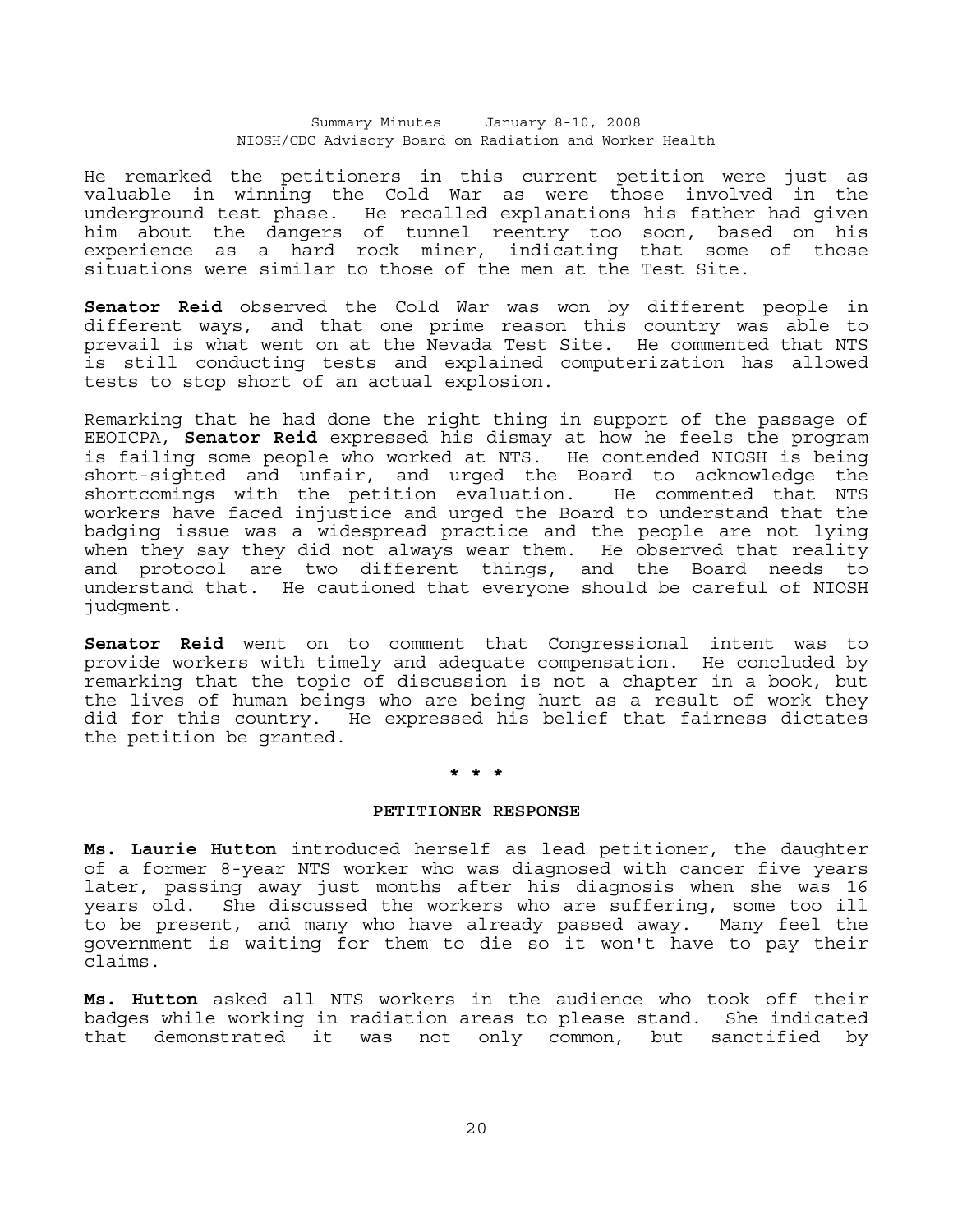supervisors. She contended that NIOSH refuses to acknowledge this is a widespread practice.

**Ms. Hutton** suggested another issue very important to the SEC petition is the 250-day requirement, claiming that radiation doesn't take 250 days of exposure to cause harm.

# **\* \* \***

**Mr. Paul Stednick** spoke on behalf of the petition, describing his work history of 28 years at the Test Site in the drilling department. He talked about the need for wives to work to make ends meet and the various medical problems people are facing, how the work was done in the drilling department. He noted the workers had taken for granted that rad safe was taking care of their exposure issues.

# **\* \* \***

**Mr. Peter White** talked about how the program is not at all what workers had expected. They thought it was supposed to support and help the claimants, and he's worn out from trying to work through it. He commented that on his first day at NTS his badge was burned because of welding and that to this day welders can't be badged. He was told that if he ever came in to get a new badge because it had been burned, he would no longer work there. He also remarked that in that era there weren't many jobs, and what jobs you had, you hung onto. He indicated he simply wanted to be judged on his own exposure, not on somebody else's.

 **\* \* \***

**Ms. Raili Glenn** spoke by telephone on behalf of her husband, who worked at Lawrence Livermore National Lab but often traveled to NTS, describing his work and his life. She told about taking a tour offered to family members and scientists in the early '80s where they visited the Test Site, and the guide told them if they stayed at the Sedan crater more than ten minutes they would get too much radiation.

She described her husband's work and his education, his illnesses before his death.

 **\* \* \***

**Dr. Ziemer** explained there is a Nevada Test Site workgroup which is charged with reviewing the site profile and would give a status report, but they are not addressing the petition nor do they make a recommendation on it. He reminded the Board that at the last meeting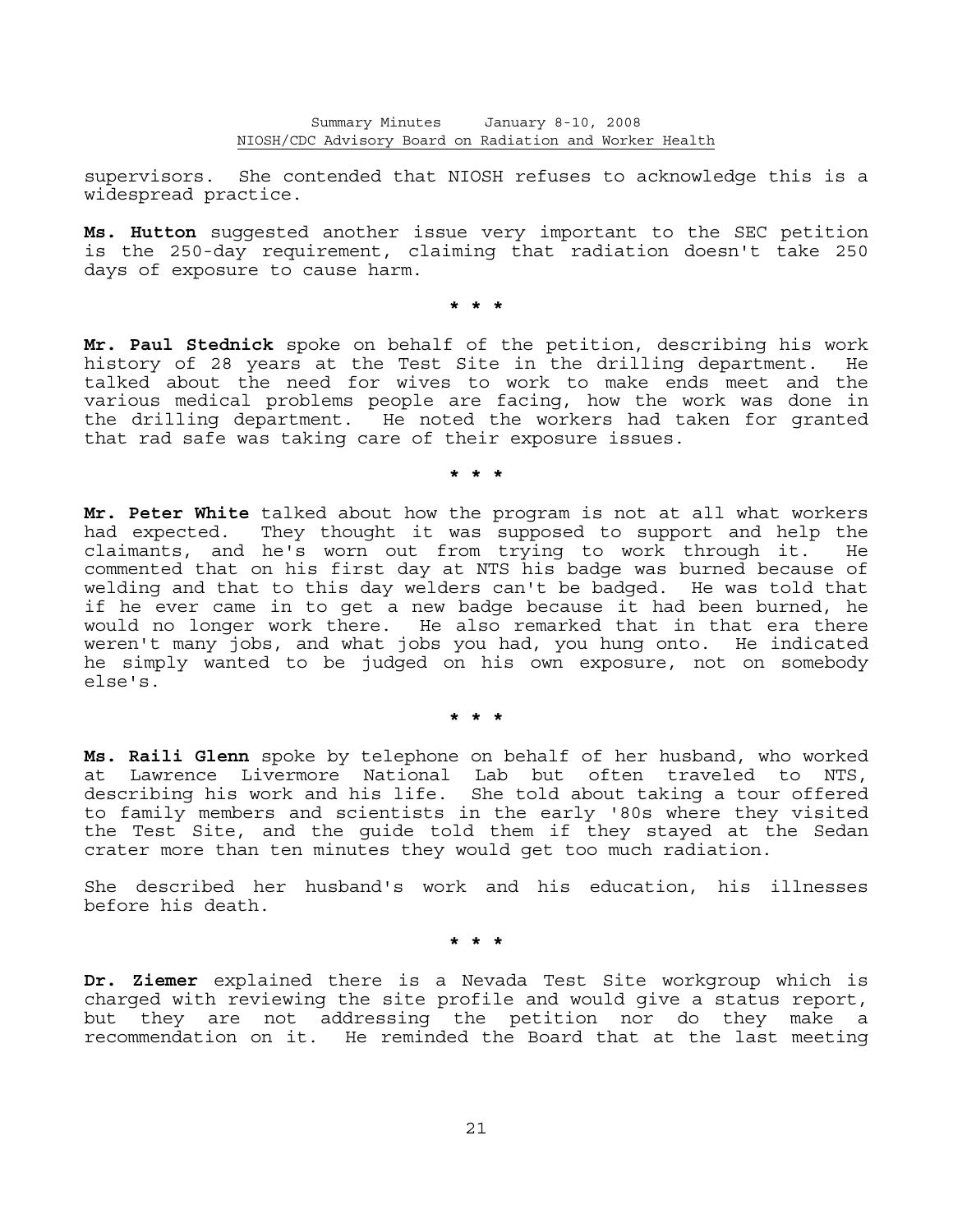they had requested that SC&A begin reviewing the petition issues, but that report has not yet been received. He remarked that, in his judgment, the Board is not in a position to take action on the petition.

# **\* \* \***

### **REPORT FROM NTS SITE PROFILE WORKGROUP**

**Mr. Robert Presley**, Chairman, described the composition of the workgroup and that they have been meeting for about two years now. He explained they had met in mid-December when they reviewed all 25 comments with SC&A. Most were determined to have been closed. Just before this meeting the group met to discuss the review of findings of those remaining comments. He explained one had to do with correction factors for external environmental dose and the other with internal exposures due to non-use of film badges. He observed the first issue is not just an NTS issue but is related to more than a few sites. Therefore it will be discussed by SC&A and NIOSH and will continue to be worked on for a while longer. The other comment was discussed at length. The finding was resolved to the satisfaction of NIOSH and SC&A and the issue has been closed.

**Mr. Presley** went through all 25 comments individually and how they had been resolved.

### Discussion Points:

 $\blacksquare$ Will this workgroup's purpose be expanded to address the SEC petition; #Everyone involved should be using all avenues possible to get every bit of information available because of the film badge issue;

- It is a travesty that so much information is missing;
- It is impossible for widows of former workers, advanced in years, to be able to get information that couldn't even be discussed during the years of employment because of classification;
- A call to declassify certain reports that might assist claimants in finding more information on incidents that happened while they were not badged.

**Ms. Wanda Munn** commented that a debt of gratitude is owed to the workers on every site in this country. Many comments have expressed frustration with what has been referred to as "the government". She pointed out that the government is comprised of people, and often people are encountered whose bureaucratic mind which makes it difficult to communicate. She explained the work done by these petitioners and other workers at NTS provided scientists information which ultimately gave them the ability to calculate the worst possible exposures that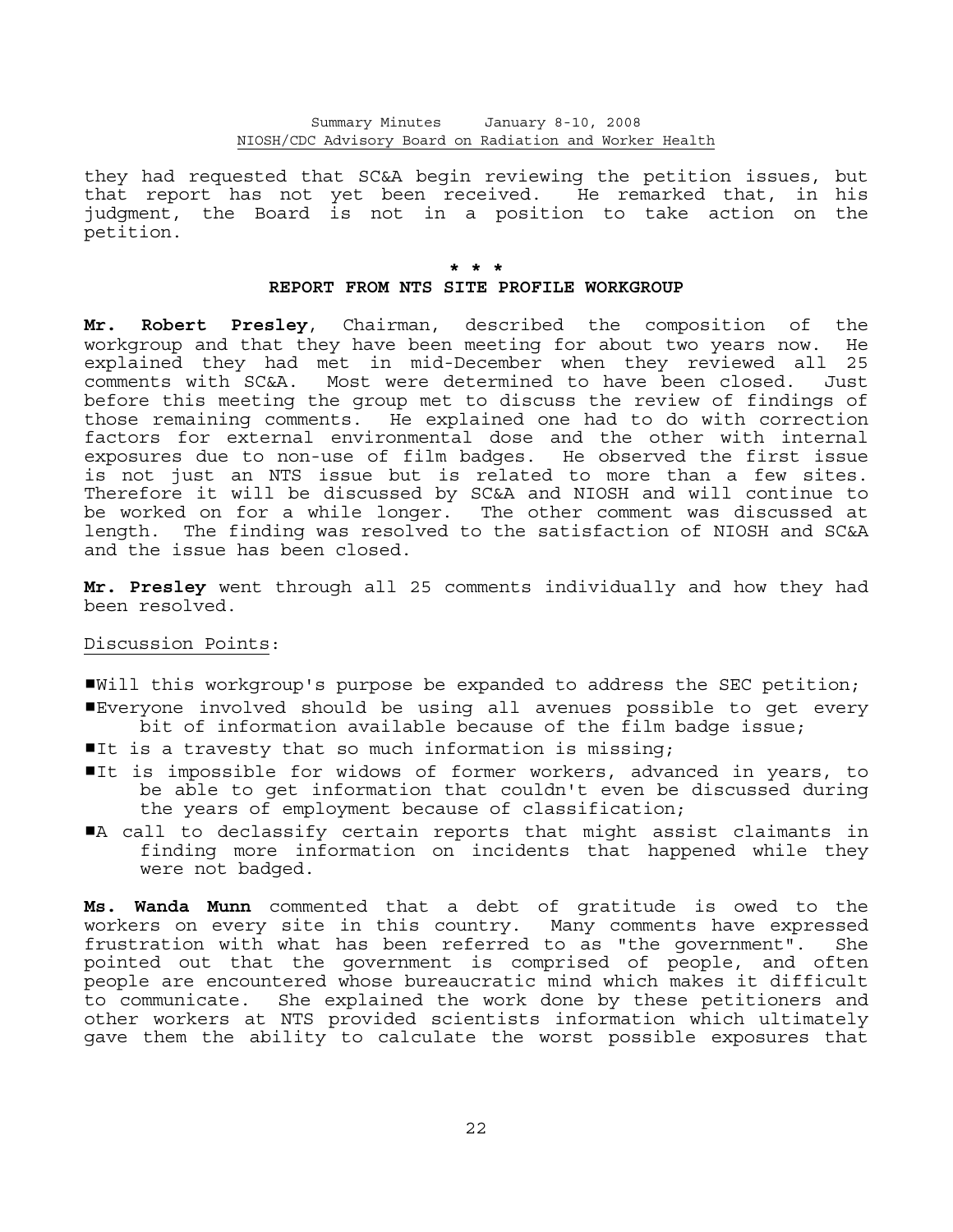could have been received, even though individual exact doses are not available. **Ms. Munn** added she wanted to thank the workers personally, and expressed to them that when decisions are made by this Board, the members try to do it with the best science possible.

**Dr. Ziemer** announced that, by consensus, the NTS site profile workgroup would be expanded to address the SEC issues. The Board will not take action on the NIOSH recommendation that the SEC not be granted for this class because they can reconstruct dose. The vote on that issue will be delayed until the Board hears from the contractor and the workgroup has an opportunity to evaluate the SEC issues and present their recommendation.

# **\* \* \* \* \***

## **COMBUSTION ENGINEERING SEC PETITION NIOSH EVALUATION REPORT**

**Mr. LaVon Rutherford**, NIOSH

**Mr. Rutherford** explained that the Combustion Engineering petition was submitted when NIOSH determined that dose reconstruction was not feasible for a particular claimant. The evaluation also considered a class of workers similar to the petitioner. **Mr. Rutherford** reminded the assembly of the evaluation process, which includes the two-pronged test of feasibility of dose reconstruction and likelihood of health endangerment.

Background was provided on the company, which is located in Connecticut, noting that the company was a contractor for the Atomic Energy Commission starting in the 1940s. Radiological activities covered under this Act did not begin until 1965 and ended at the end of 1972. **Mr. Rutherford** described the radiological processes that were relevant to the class covered by the petition, which included research and development of nuclear fuel, fabrication of fuel from high enriched uranium, et cetera. Radiological sources relevant to the class included uranium compounds from fuel fabrication, et cetera, and cobalt-60 from R&D activities, although the time period for this particular work is uncertain.

The information available for dose reconstruction was summarized and included data capture attempts from requests to the current operator, the Nuclear Regulatory commission, DOE Germantown, National Archives, et cetera.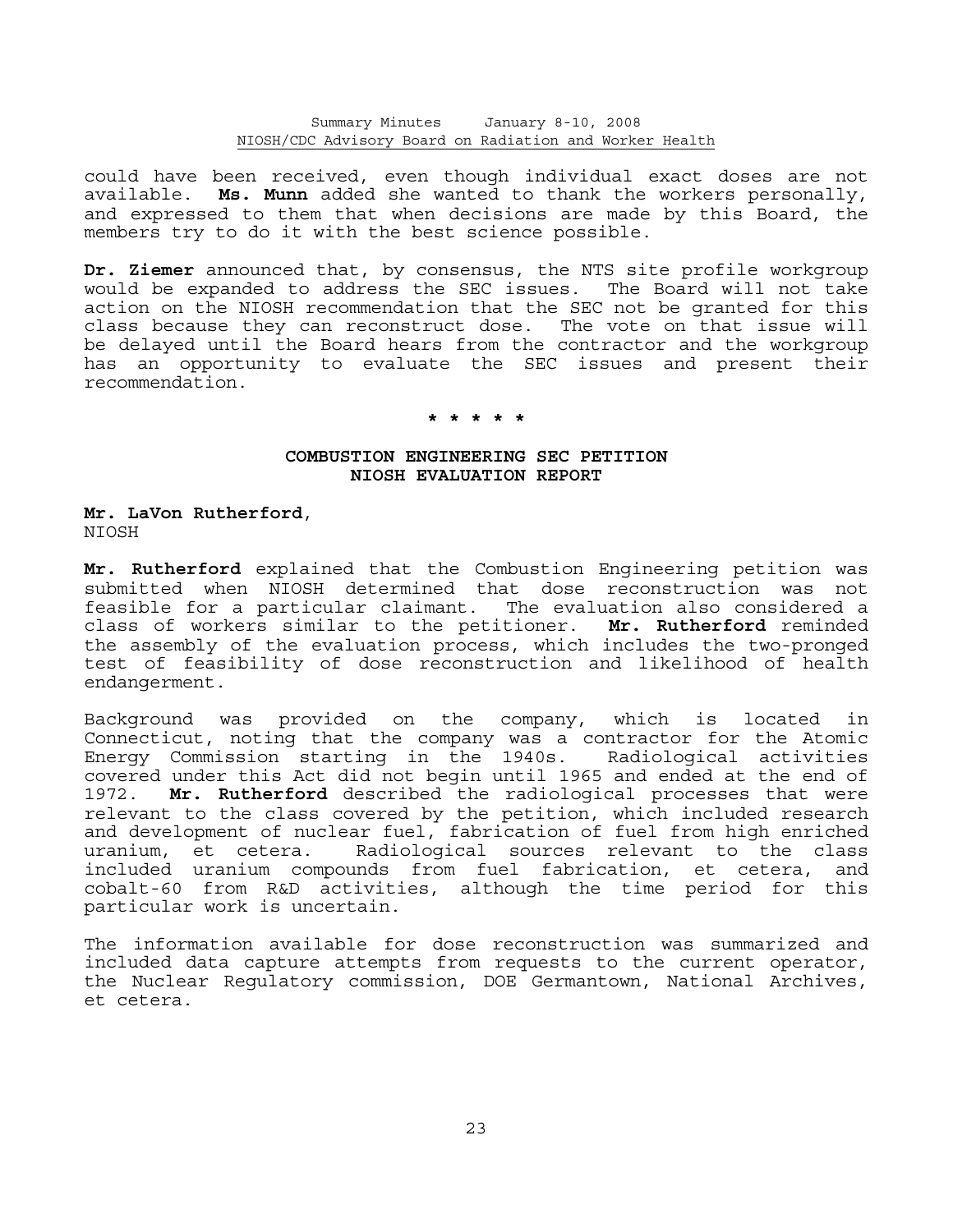**Mr. Rutherford** described the internal monitoring data available included two uranium bioassay samples for a single individual during the covered period. Those results were below detection limits. There were no workplace, breathing zone or general area monitoring data. Although a '64 report indicated some sampling was performed, NIOSH has not located any results. Ventilation effluents were also sampled by Combustion Engineering. Average and high values were found in the above-referenced 1964 report. No similar reports could be found, however, for the time period '65 through '72.

Source term data is available from uranium shipments from Combustion Engineering to Fernald during the covered period, but is not available for other activities, nor are detailed process descriptions available.

As to external monitoring data, NIOSH has whole body monitoring data for four claimants. Two had monthly results and the others had annual summaries. NIOSH has been unable to find any radiation surveys for the covered time period, and the only source term information discovered is for the uranium shipped to Fernald.

In describing how this petition came to be, **Mr. Rutherford** explained that NIOSH was unable to obtain sufficient information to complete a dose reconstruction for an existing claim. A claimant was notified of this fact, provided with a copy of Form A, which is a SEC petition short form. That petition was completed and submitted to NIOSH on October 9 of 2007. The conclusions of the evaluation are that, addressing feasibility, NIOSH lacks monitoring, process, or source term information sufficient to estimate external or internal radiation doses to Combustion Engineering employees for the period January 1, 1965 to December 31, 1972, which is the entire covered period.

NIOSH believes it does have sufficient information to estimate external dose from medical exposures for that period.

Since NIOSH has determined it is not feasible to complete with sufficient accuracy external or internal radiation doses, and that the health of the covered employees may have been endangered. Evidence indicates that workers in the class may have accumulated intakes of uranium and other radionuclides during the covered period.

On the summary chart for this petition dose reconstruction is feasible only for external doses from occupational medical X-rays, and is not feasible for internal exposures from uranium or other radionuclides or external exposures from beta-gamma or neutrons.

The NIOSH proposed class definition is for "all AWE employees working at the Combustion Engineering site in Windsor, Connecticut for a number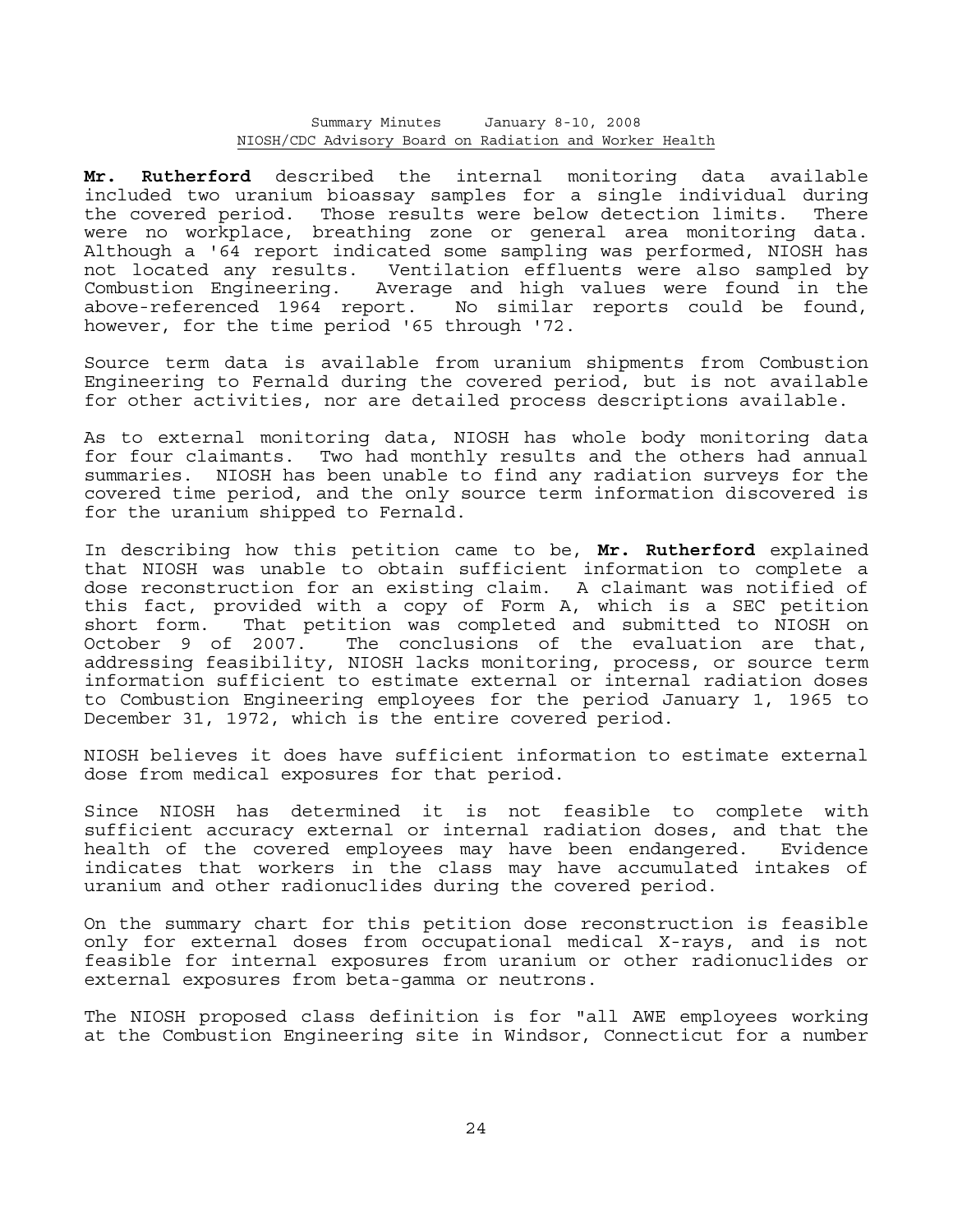of work days aggregating at least 250 work days from January 1, 1965 through December 31, 1972, or in combination with work days within the parameters established for one or more other classes of employees in the SEC."

The recommendation is that NIOSH finds that radiation dose estimates cannot be reconstructed for compensation purposes for that period. The answer to the feasibility question is no, and to the health endangerment question the answer is yes.

Discussion Points:

The cobalt-60 presence was determined from a FUSRAP survey;

- Since NIOSH was not able to characterize the site very well, but somewhere the FUSRAP program was able to uncover information about where things took place, did the FUSRAP report reference documents that were not available to NIOSH;
- **The FUSRAP survey was done between '94 and '98, and there's very** general information in that report because work had continued after 1972, and the report has no details but a lot of the information was on processes that occurred between '72 and '94;
- Is there information on the type of uranium product shipped to Fernald;
- It is NIOSH policy that if data integrity is established, that would be used for partial dose reconstruction for non-SEC cancers;
- #For partial dose reconstructions, if individual data exists, it would be used to the best advantage of the claimant;
- A lot of the FUSRAP information came from interviews conducted at the time as opposed to reports, so that wouldn't necessarily provide exposure monitoring or air monitoring information.

# **\* \* \***

#### **PETITIONER RESPONSE**

**Mr. Dan Greenberg** commented that the Army Corps of Engineers is working on the site cleanup and contamination currently there. The building his father worked in still exists and has not been torn down because of the contamination. He expressed a concern that their claim had been submitted in 2001 and that he hasn't seen any movement regarding it since then.

 **\* \* \*** 

**Mr. Frank Rowe** from **Senator Joe Lieberman**'s office had been on the phone earlier and had been called away. He left a statement to be read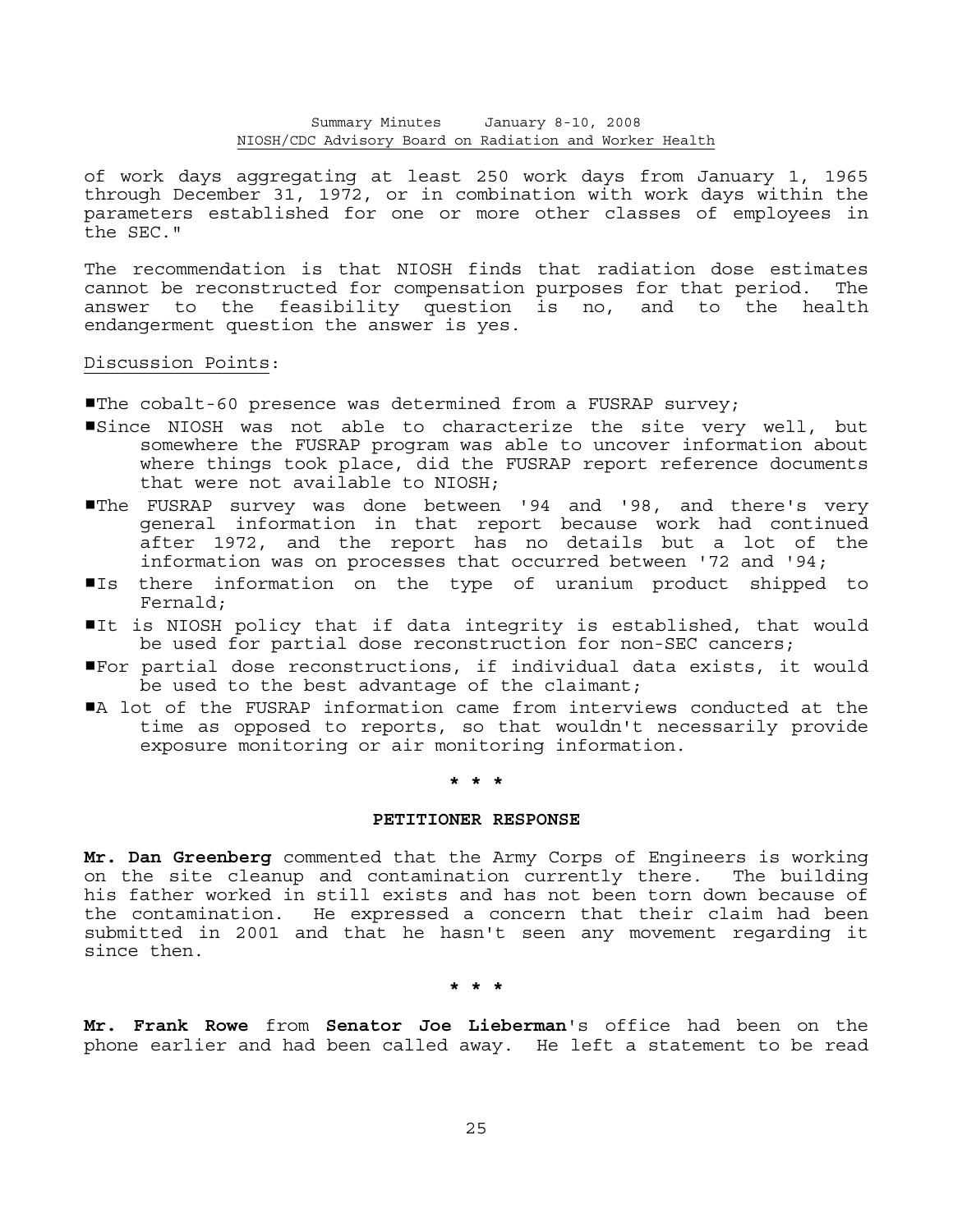into the record by **Mr. Jason Broehm** from the CDC Washington office, which was to say that **Senator Lieberman** was hopeful the process would expedite relief to claimants who have been waiting so long for a positive outcome.

 **\* \* \***

 **A motion was made and seconded to accept the NIOSH recommendation.** 

 **A roll call vote carried the motion unanimously.**

 **\* \* \***

**Mr. Mark Griffon** was not on the phone call at the time of the vote, but his vote will be solicited.

**Dr. Ziemer** noted that the Board is recommending Special Exposure Cohort status for the class and that, along with a similar recommendation from NIOSH, it will go to the Secretary of Health and Human Services who will make the final recommendation to Congress.

 **\* \* \* \* \***

#### **SCIENCE ISSUES UPDATE**

**Dr. James Neton**, Associate Director for Science, NIOSH/OCAS

**Dr. Neton** explained there are two classes of science issues, one related to risk models and one to dose reconstruction process. There are seven risk model issues and ten dose reconstruction issues previously identified by the Board. NIOSH has completed addressing three of those and has either issued TIBs or is in the process of finalizing TIBs for three of the ten. His report today is on their progress on the science issue related to workplace ingestion.

**Dr. Neton** provided an overview of the issue, describing the three major routes of entry into the body and that it must be specifically modeled when bioassay data is unavailable, and is most applicable at AWE facilities. TIB 009, the estimation of ingestion intakes, was developed to account for that pathway and was reviewed by SC&A during a procedures review. The basis of the TIB 009 model has been questioned. A diagram of the ingestion model was provided to illustrate the method of that intake.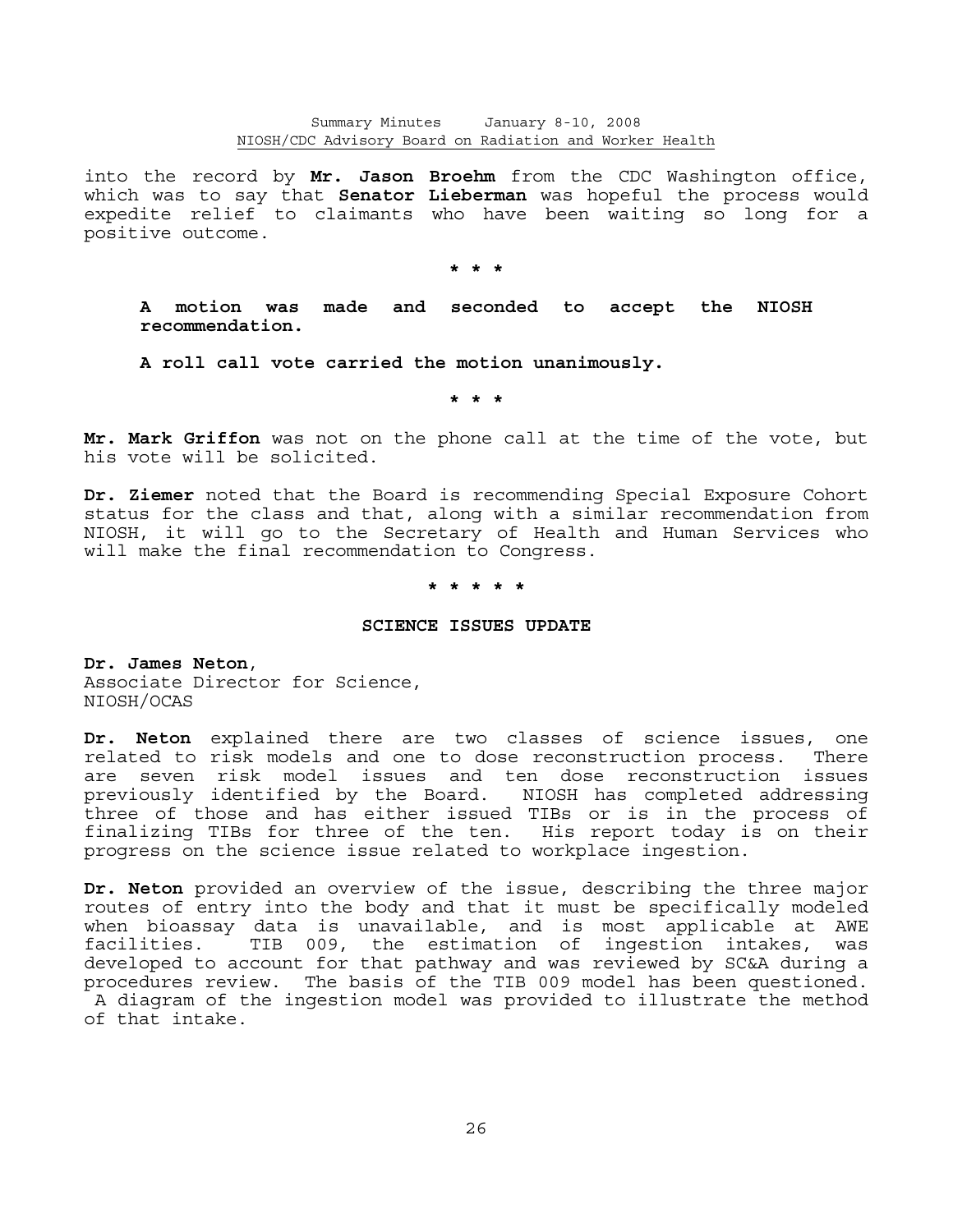**Dr. Neton** explained TIB 009 addresses ingestion from settling material on food or drink, and transfer of material from contaminated surfaces to the mouth. He described the calculation used and the relationship that was evaluated using data from Bethlehem Steel and Simonds Steel, with a graph to demonstrate those findings.

Further evaluation included a literature review of over 35 applicable references and model evaluation. They also reviewed the applicability of NUREG CR-5512. That document was developed by the Nuclear Regulatory Commission to evaluate doses from occupancy of contaminated buildings, and NIOSH was trying to see how TIB 009 compared to that model.

**Dr. Neton** presented a chart comparing ingestion rates between the two models. He noted that in all cases the NIOSH value is in range or higher than the comparison model, which led them to believe that they were very much in the right ball park and that the approach is appropriate. Also discussed by **Dr. Neton** was the significance of uranium ingestion since those doses are a small fraction of the dose from inhalation.

**Dr. Neton** then presented the NIOSH conclusions, noting that they were comforted by them.

## Discussion Points:

Is the model applicable for all isotopes of uranium;

What was the reference for the box model;

- **Example Resuspension is another issue that's being worked on;**
- #The comparison model is not based on uranium, but NIOSH intends to apply it to uranium at AWE facilities;
- #This analysis will be written up into a Technical Information Bulletin and would be available for review by the Board upon completion.

 **\* \* \* \* \***

## **DEPARTMENT OF ENERGY UPDATE**

**Dr. Patricia Worthington**, Department of Energy

**Dr. Worthington** reported on DOE support to the EEOICP. She described DOE activities as their major responsibilities under EEOICPA, which included responding to exposure records requests. She reported the numbers associated with various portions of those responsibilities such as employment verifications, dose documentations and document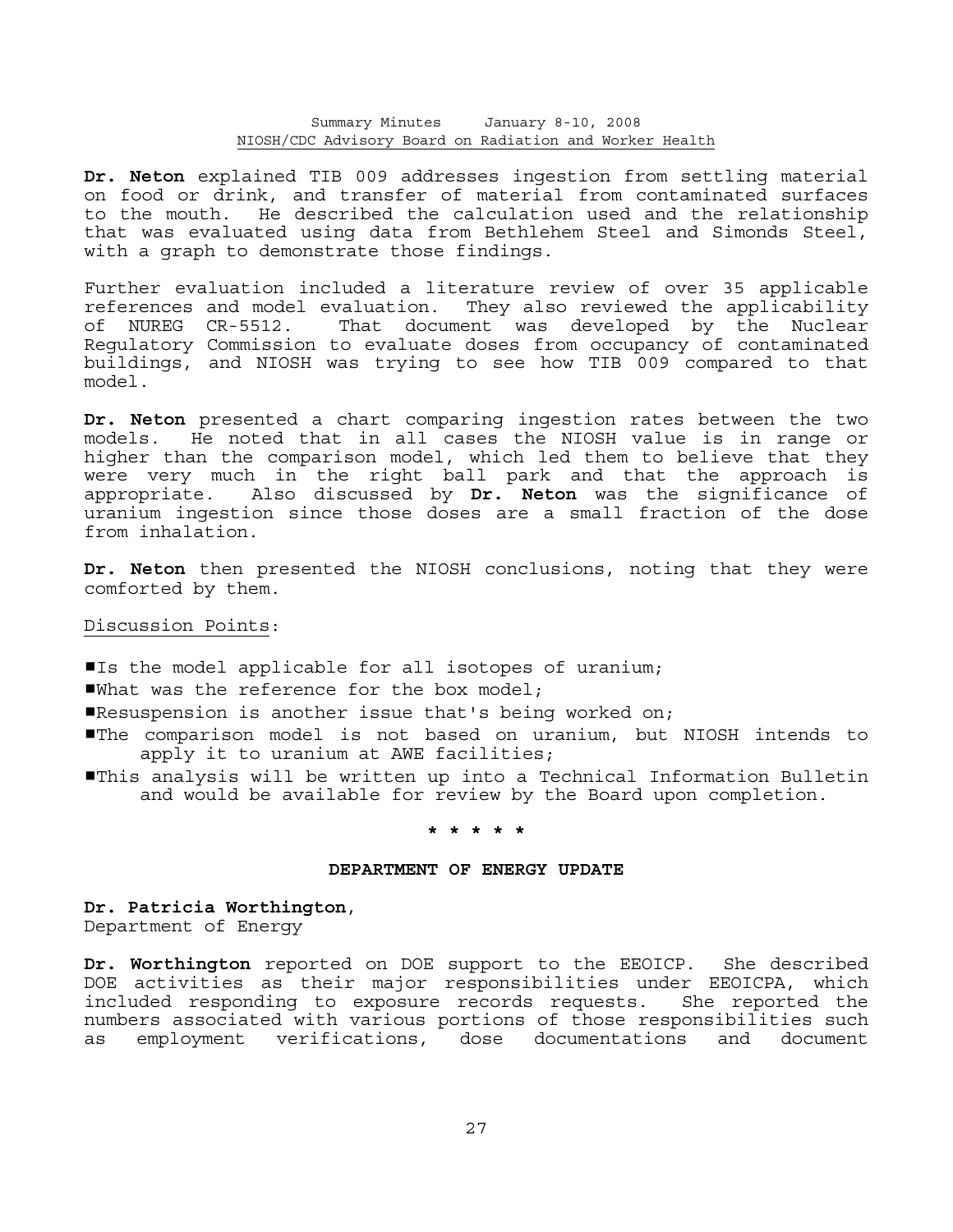acquisition requests for employee work histories, with a bar graph illustrating the increases in completed requests as the program has progressed.

**Dr. Worthington** explained the funding issues that had presented challenges for their work in the past year. She described the effort with DOL to gather information to assist and support their activities on various sites, which at DOE is referred to as the site exposure matrix. She described places which DOE has researched, organizations they have worked with in the past year, records research efforts for NIOSH and ORAU, as well as records research support for the Board itself.

**Dr. Worthington** commented that a key responsibility for DOE is research and maintenance of a covered facilities database, the 343 covered DOE and AWE facilities, as well as beryllium vendors. She discussed some of the research currently underway and the cooperation with the Office of Legacy Management in completing the research efforts.

**Dr. Worthington** described some of the 2007 DOE initiatives and the progress made in having named a point of contact within her office, conference calls with members of NIOSH and SC&A, et cetera.

**Dr. Worthington** reported that DOE had conducted audits at three of the sites to evaluate records process and contractor efficiency. She wanted to continue to do that and visit additional sites, but feedback thus far indicates people are doing a good job. Nevertheless, they do recognize where there are opportunities for improvement and are able to move forward and address those concerns.

## Discussion Points:

- #Is there anything the Board or NIOSH can do to help the claimant retrieve information from DOE, and is there anything DOE is doing to assist the claimants with those requests;
- #DOE is trying to be driven by the information rather than set a path of where to look for records;
- Some of the DOE slides may need to be updated;
- #Has there been any freeing-up of funding necessary for records retrieval at Hanford;
- #In Mr. Elliott's presentation earlier he had mentioned 75 percent of the outstanding requests to DOE were more than 60 days old and from one location, and that might be something for DOE to look into;
- #Before Ms. Libby White moved into a different area of DOE she was working on clearances for some Board members and contractor team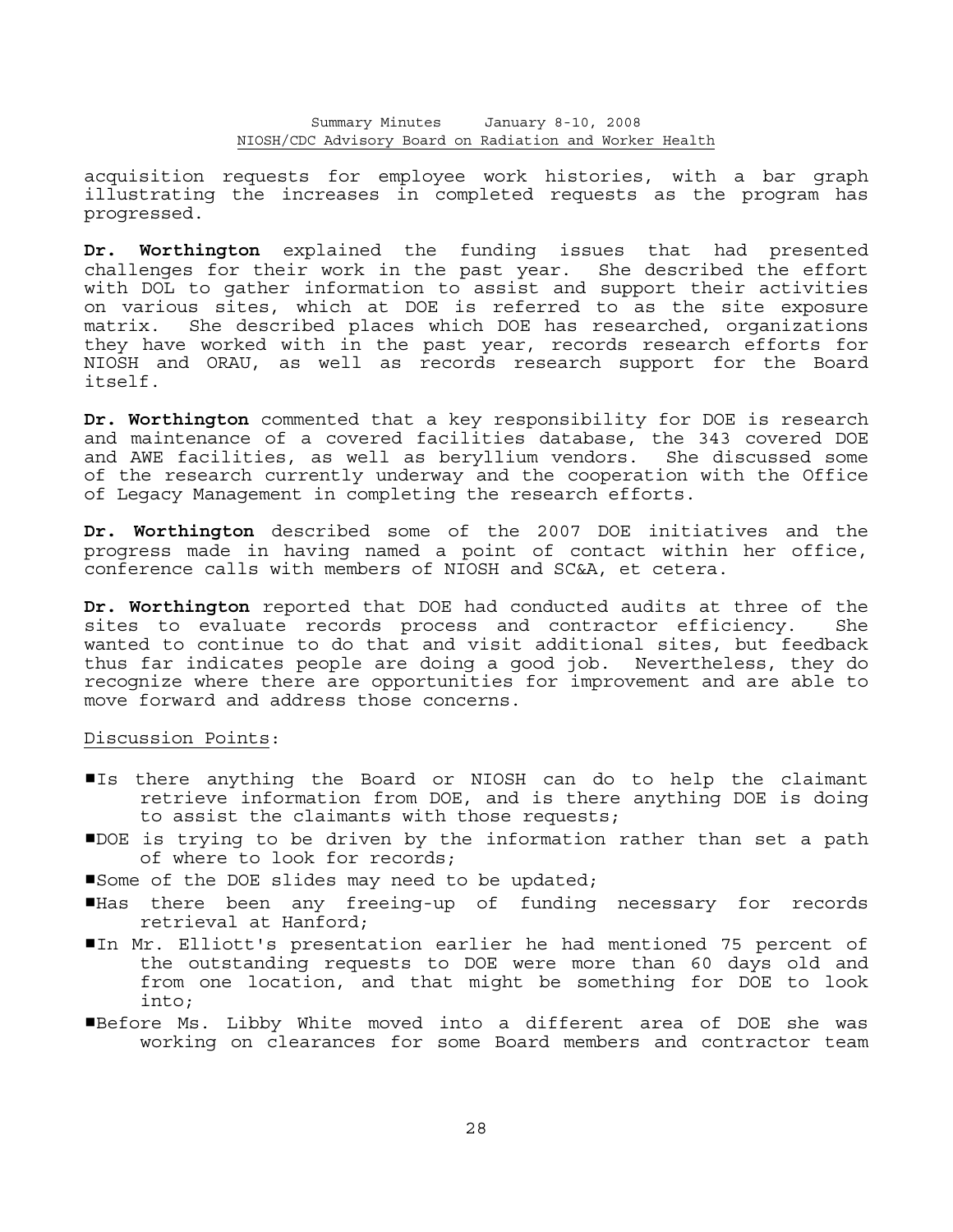members who are running into problems now with access because their clearances have expired. What is DOE doing to address these issues.

# **\* \* \* \* \***

### **DEPARTMENT OF LABOR UPDATE**

**Mr. Jeffrey L. Kotsch**, Department of Labor

**Mr. Kotsch** began his presentation by remarking that DOL has present at this meeting the Director of the Las Vegas Resource Center, as well as three members of the Seattle District Office, including their District Director, available to speak to claimants and attempt to answer questions or address issues. He noted they had begun that practice again at the Chicago meeting and it seems to be a useful thing, along with the NIOSH public health assistants.

**Mr. Kotsch** explained that the DOL portion of the program has two parts, Part B, the part the Board addresses, dealing with cancer, silicosis, beryllium sensitivity, et cetera. **Mr. Kotsch** provided background on that part and explained that all of his slides are giving statistics as of December 25, 2007.

The other part of the program is Part E, which deals with toxic exposures, asbestosis and other conditions other than cancers. That part was the old Part D program which was transferred from Department of Energy in June of 2005. **Mr. Kotsch** provided statistics on that portion of the program.

**Mr. Kotsch** noted that as of the end of 2007 the program has paid \$3.2 billion in compensation, \$2.2 billion in Part B with \$1.7 billion for cancer and \$272 million for the RECA claims adjudicated by Department of Justice; \$938 million have been paid for Part E claims and \$187 million in medical benefits. There have been a total of 36,653 payees under the program.

**Mr. Kotsch** explained that approximately 79 percent of the Part B cancer claims have final decisions, with slightly over 4,300 cases at NIOSH. There are slightly more than 2,000 cases in the initial development stages, being developed for survivor, medical and employment information. There have been 11,111 approvals for compensation and 19,024 decisions for denial. Also included were numbers on reasons for denial, which included non-covered employment, POCs less than 50 percent after dose reconstruction, insufficient medical records, noncovered conditions or ineligible survivors.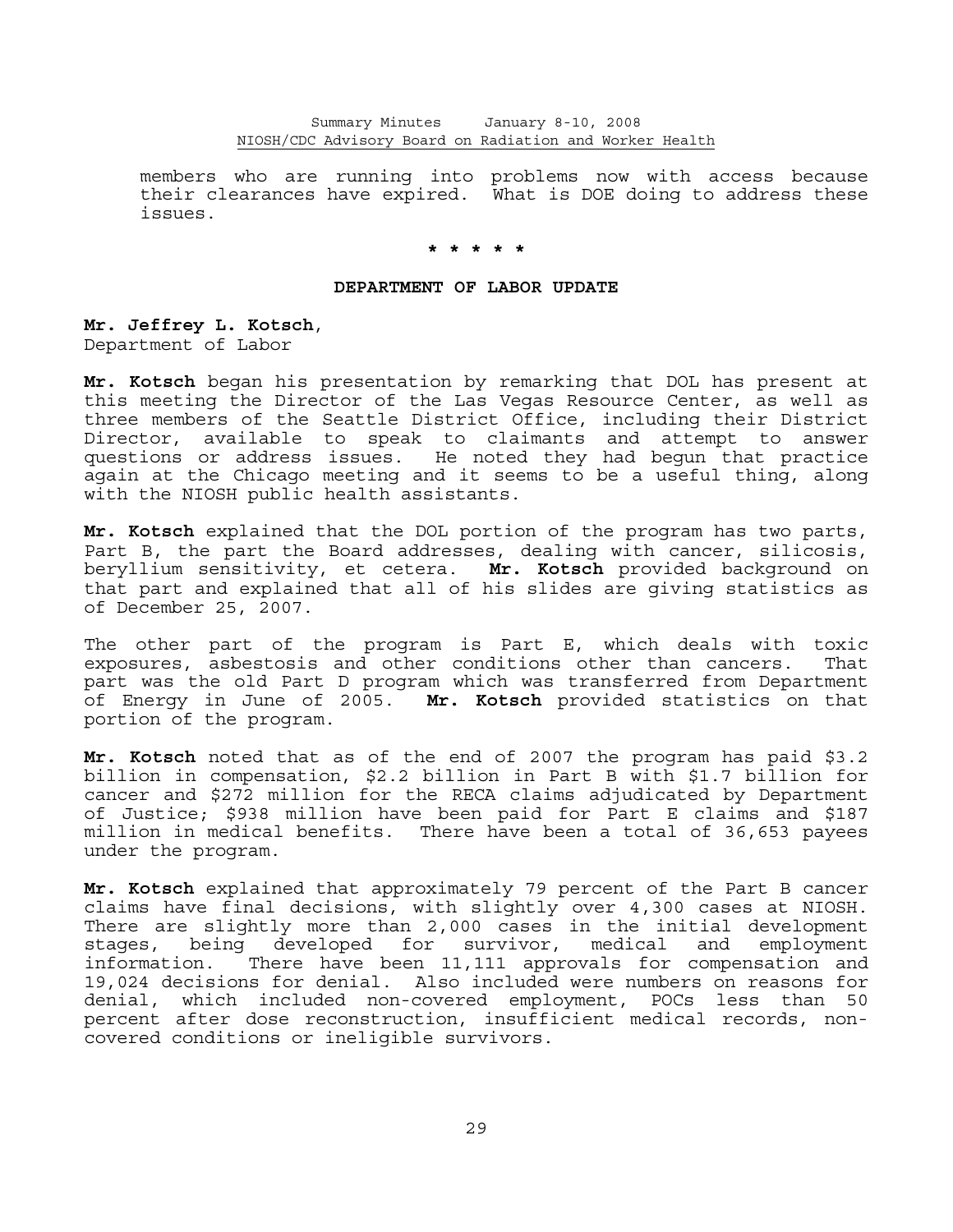Over 26,000 cases have been referred to NIOSH for dose reconstruction, with 19,656 returned. A little more than 2,000 were withdrawn, not requiring dose reconstruction for various reasons. The percentage of referred cases having completed dose reconstructions is approximately 74 percent. There have been 1,495 cases pulled for review to determine their status under newly-added SEC classes; 1,326 of those cases have received final decisions, 59 have recommended but not final decisions, 43 are pending, and there have been 67 closures. There has been \$917 million paid in compensation in NIOSH-related cases, \$748 million on dose reconstructed cases and \$169 million on added SEC classes.

**Mr. Kotsch** also provided information on the sites having SEC petitions to be discussed at this meeting. The information included cases in Parts B and E, dose reconstructions completed, final decisions, approvals for Parts B and E, and total compensation paid.

## Discussion Points:

- #In December the Linde site was redesignated from an AWE site to a DOE site; why was that done and is the decision final;
- #Forty-four of the claims remaining at NIOSH were among the first 5,000 claims submitted and five or six years seems an unacceptable amount of time for a claim to be pending, so would DOL have any comment on that.

#### **\* \* \* \* \***

## **FISCAL YEAR '08 TASKS FOR SANFORD COHEN & ASSOCIATES**

**Dr. Lewis Wade** led the Board through a discussion of tasking the Board's contractor for this fiscal year. He remarked that this has been discussed at the last two Board meetings and that progress is being made. He indicated he wanted to discuss each task under the contract; in some cases there are decisions to be made by the Board and in others there are not.

One of the simpler issues is under Task IV, the review of individual dose reconstructions. The subcommittee met yesterday and offered the potential of 60 cases to be reviewed this year. **Dr. Wade** discussed the options available under the circumstances of those cases and the additional need for blind review cases and whether more proposed cases would need to be developed based upon Board consensus as to acceptance of all or part of those 60 cases recommended. The contractor is close to being fully tasked on that category.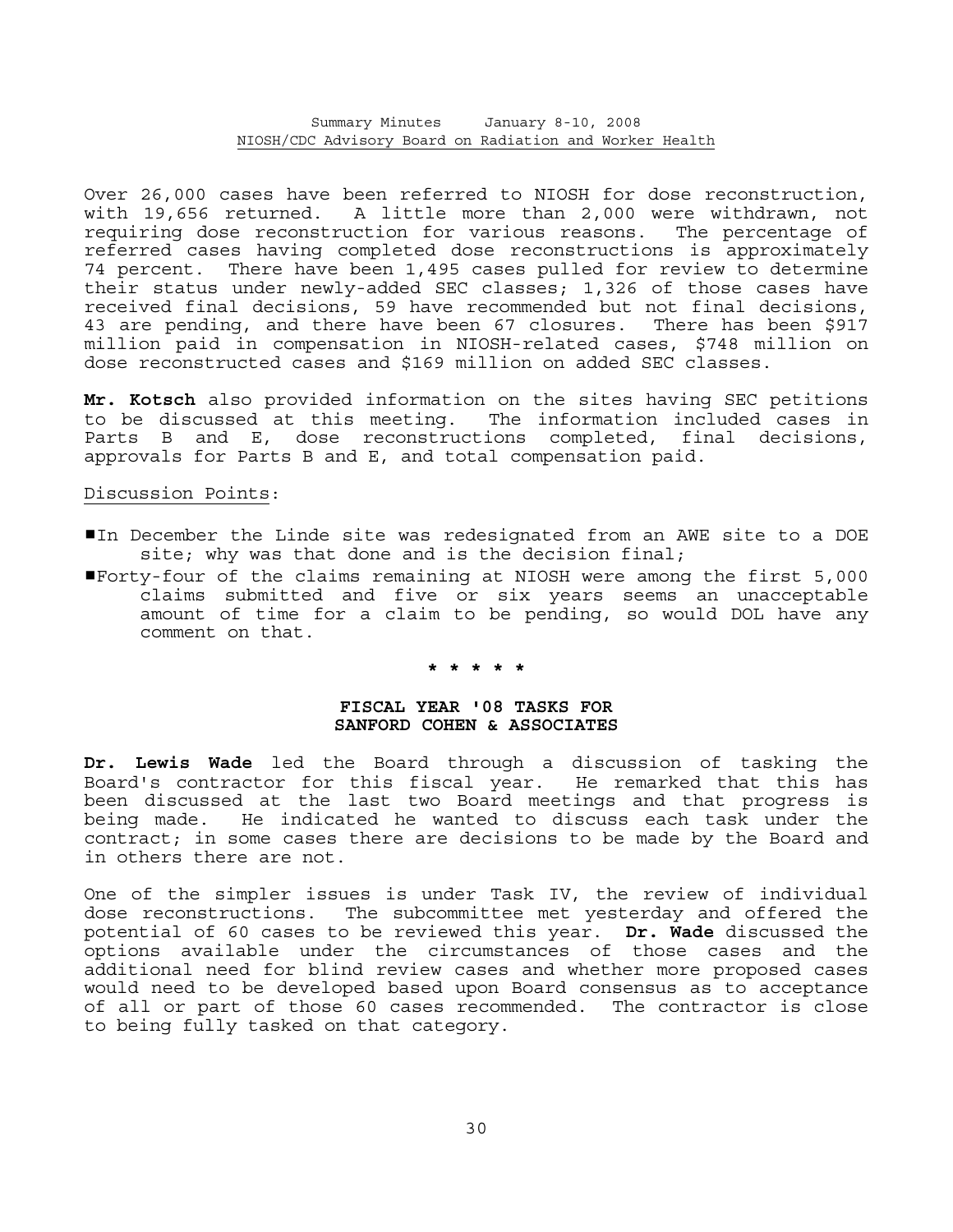There are two lists involved in the recommendations of those cases. One is a list of all cases and then a list of best estimate cases. Those are available to Board members and discussion of that is on the agenda for 10:45 a.m. the following day.

Next is Task III, the procedures review. There is an ongoing workgroup<br>associated with that task. There is a possibility of up to five There is a possibility of up to five additional procedures to be reviewed, but assignment on that will be held to see how things unfold. There will be reports from all workgroups tomorrow and a status report on procedures reviews will be presented at that time.

Task V is the SEC task for review of the NIOSH evaluation reports. There may be six reviews to be done this year. The NTS petition is under review at this time. A Mound review was assigned yesterday. When this was last discussed the Board had decided to wait on additional assignments to see what is before them. Tomorrow **Mr. Rutherford** will present a report on the SEC petition status, so there may be some information gleaned from that report that the Board may use to decide how to task the contractor. **Dr. Wade** remarked that it's not necessary that they do that, it's just that it should be kept in mind during **Mr. Rutherford**'s presentation.

There was a discussion on the differences between the SEC review task and the site profile review task, Task I, and how those tasks work together. Suggestions were made for potential site profile reviews. Under Task I SC&A was told to expect four new site profiles to be reviewed this year, and they have been assigned Sandia and Argonne East. They are also reviewing TBD 6000, 6001 and Appendix BB under that task.

**Dr. John Mauro** from SC&A indicated that work will largely consume the resources for the year. He explained the money he holds in reserve to address the closeout portion of site profile reviews done by SC&A but not completed by the Board. There is currently about \$800,000 being held. The question for the Board now is whether to give SC&A new site profiles to review and spend into the reserve or wait and see how things progress.

Another issue is with the end of SC&A's contract approaching, in the event a new contractor is put in place, how the old contract could be continued or overlap to allow the closeout process on items already delivered. The reason site profiles have been reviewed but not closed out is because there simply are not enough workgroups to work on everything. There is a backlog, and either through the Board's priorities or through priorities that have been thrust upon it politically, there are pressures to get certain sites done and that's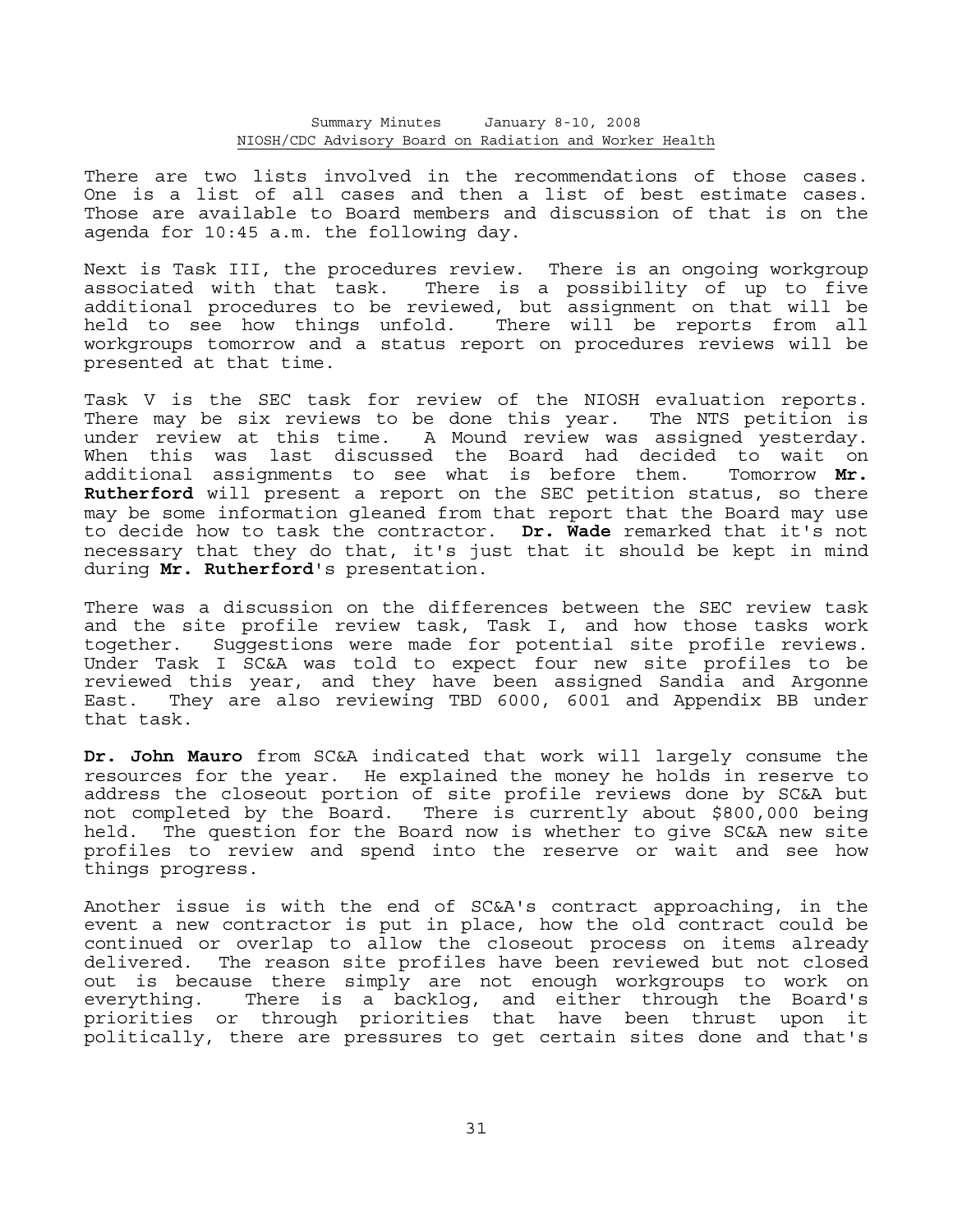just the way things have developed. That is the reason the ability to track those reviews has become an issue, and that will be discussed during tomorrow's session.

There are currently 12 site profile reviews completed and delivered, but there has been no action on working through a workgroup and closing them out. This is also a reason some have suggested additional Board members may be necessary in the future to help share the load, because all the members are on multiple workgroups. Limited resources of NIOSH also play into the building of backlog with their contractor, staff and funding.

A major issue with site profile closeouts is that site profiles continue to change. A possibility of segmenting site profile reviews was discussed to potentially provide more flexibility in dealing with issues as they arise. Consideration of whether to maintain the two and a half percent of completed cases to be reviewed by the Board is still a reasonable number. With 20,000 completed dose reconstructions, that would be 500 reviews and the Board has just completed 200. The pace was slow to begin with and now things move somewhat faster.

**Mr. Mark Griffon** is in the process of preparing a review of the first 100 cases, which he's shared with the subcommittee, so that's another issue to be considered and discussed. The subcommittee is finding it difficult to come up with enough best estimate cases to warrant review, and there have already been enough over- and underestimates so the subcommittee doesn't feel it's productive to continue to do those.

The contractor might be asked to give alternative ways to conduct the site profile reviews. There is the capability under the project management task of the SC&A contract to have SC&A do some strategic thinking beyond site profile issues.

A discussion ensued relative to the types of issues that recur in site profile reviews, such as the 250 workday issue, radionuclides, badging, that come up at various sites and might be removed from the general site profile reviews because they can get lengthy and a lot of time and money can be spent on that.

Also floated as a topic for consideration is the likelihood of having more subcommittees and a reliance on them for taking action to reduce the amount of time the full Board has to deal with specific issues. There might be developed a better way for workgroups to report back to the Board on not only their recommendations, but how they arrived at those recommendations. The requirement of a *Federal Register* notice for a subcommittee meeting could add a bit of rigor and time to announcing those meetings, but it isn't a major issue. Workgroups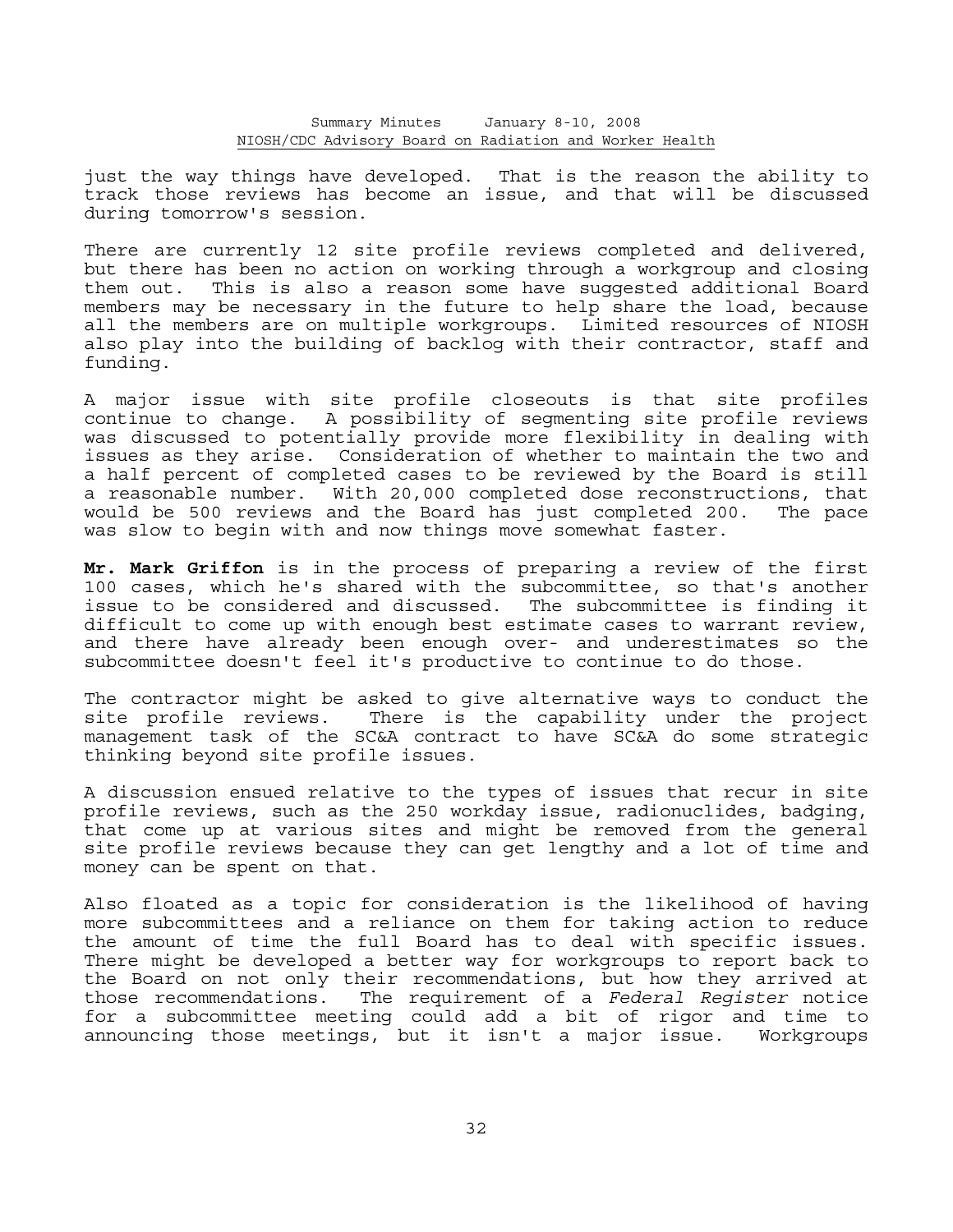don't have that requirement, but subcommittees can also have workgroups, if needed. Subcommittees can have consultants, but subcommittee members have to also be members of the Board. A federal advisory board can have subcommittee members that do not sit on the main board; however, they have to go through the appointment process and be appointed by the President and confirmed by the Secretary. Workgroups can ask ad hoc people to support their efforts and would not be required to be members of the Board; they wouldn't be voting members.

# **\* \* \* \* \***

#### **UPDATE ON SELECTION OF THE BOARD CONTRACTOR**

**Mr. David Staudt** from the CDC Procurement Office explained that they're at the point now where the Board has had the opportunity to review the draft Statement of Work and evaluation criteria, and he's now ready to ask the Board to allow him to go ahead and proceed with the normal procurement process. He explained it is about a six-month process, and he anticipated there will be several Board members to sit on the technical evaluation panel. **Mr. Staudt** remarked that there will be no need for a pre-proposal conference since there is a huge amount of information available for any bidder to review. At this point nothing further is needed from the Board, and he could provide an update in a couple of months as they go through the process.

**Dr. Wade** commented that there is a draft Statement of Work and an evaluation plan. He has received one comment from a Board member which goes to the Q clearance requirement for the contractor. He added that if there are other things the Board members would like to suggest, this is an opportunity to do that.

Discussion Points:

- $\P$ The Board should be sensitive to the situation that NIOSH is letting a contractor review their own work. That is mandated by Congress and the review is supposed to be independent of the Agency, so it's important for transparency to the process, recognizing the need for layers of review;
- If individual Board members are submitting comments or suggestions, those should be shared;
- It would be helpful if the Procurement Office could say the Board member input has been heard and describe its effect;
- **It would also be important for the Subcommittee on Dose Reconstruction** Review to have input into the Statement of Work;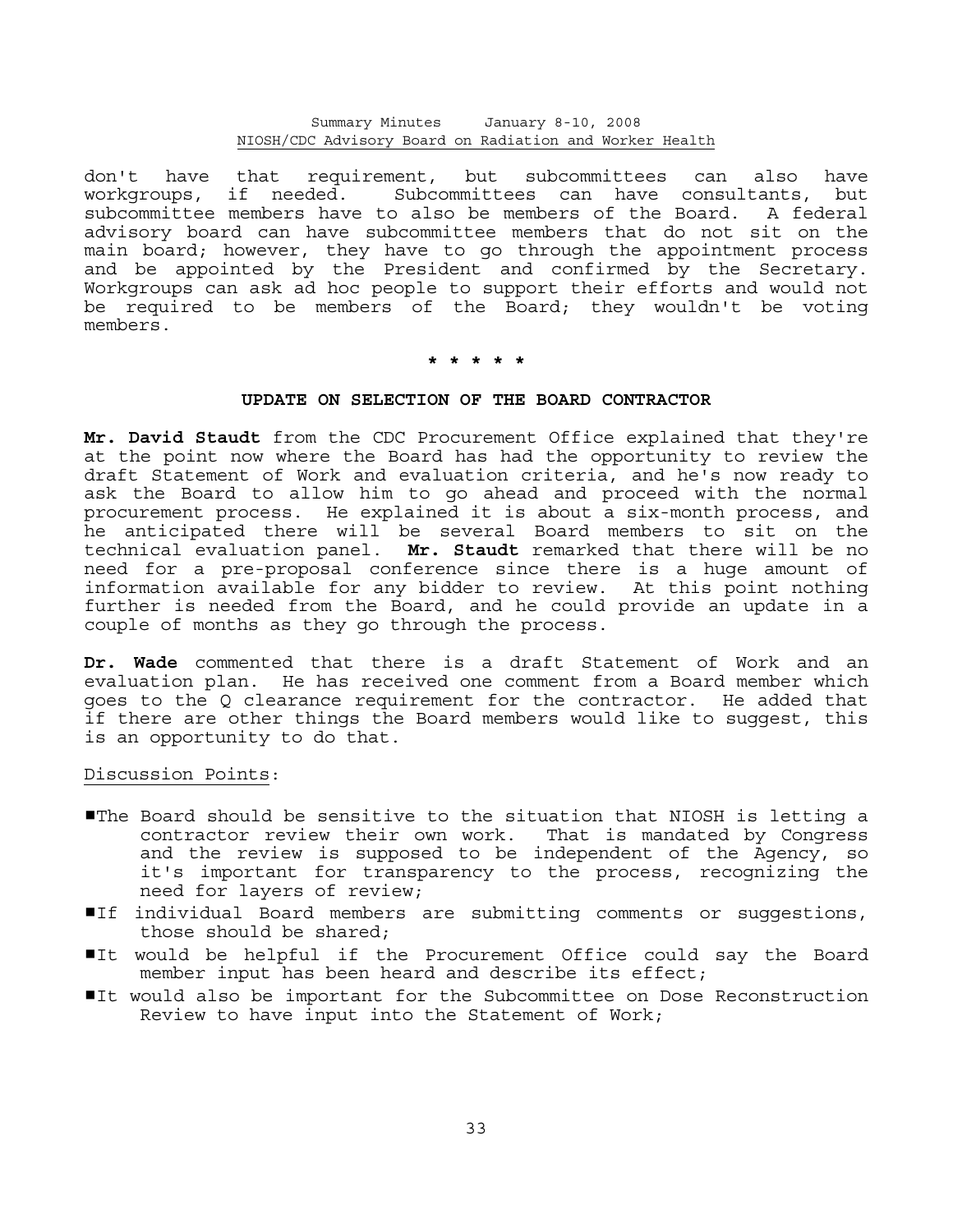- A suggested change that there be some method in the Statement of Work in terms of site profile review and SEC evaluation report review that would allow those to be done in an incremental fashion rather than a specific number each year;
- An observation that the more instructive this type document becomes, the more difficult it becomes for the individuals attempting to meet requirements;
- $\P$ The idea is to inform the contractor what needs to be done rather than telling them how to do it;
- #Call for an explanation of corporate experience in the evaluation criteria;
- #The four Board members having expressed interest in being on the technical evaluation panel were Phillip Schofield, Bradley Clawson, Mark Griffon and Dr. Paul Ziemer.

## **\* \* \* \* \***

## **SEC PETITION STATUS UPDATE**

#### **Bethlehem Steel Company**

The issue of the surrogate data had been assigned to a workgroup for review. **Dr. James Melius**, as workgroup chair, reported that SC&A had produced two reports for his workgroup. He indicated he was to produce a report for review by the workgroup, and eventually by the Board, discussing the criteria to be utilized in evaluating the use of such data, a set of guidelines. **Dr. Melius** commented it was not yet ready, but he hoped to have it circulated by the end of the month for discussion at the February conference call or the April Board meeting.

**Dr. Ziemer** observed that although **Dr. Melius**' report is intended to be somewhat generic, it has direct implications on Bethlehem Steel. Until it is in hand, there is no action to be taken regarding the petition.

A letter from **Senator Charles Schumer** was read into the record. It urged the Board to approve the petition.

**Mr. Ed Walker**, petitioner, commented by telephone that when he began his journey through the process, he understood the site profile was to be completed for use in dose reconstruction and site experts were to be consulted. That was never done. He discussed various shortcomings in the TBD for the site and the lack of cleanup, and that Simonds Saw was not a good surrogate for Bethlehem Steel.

 **\* \* \***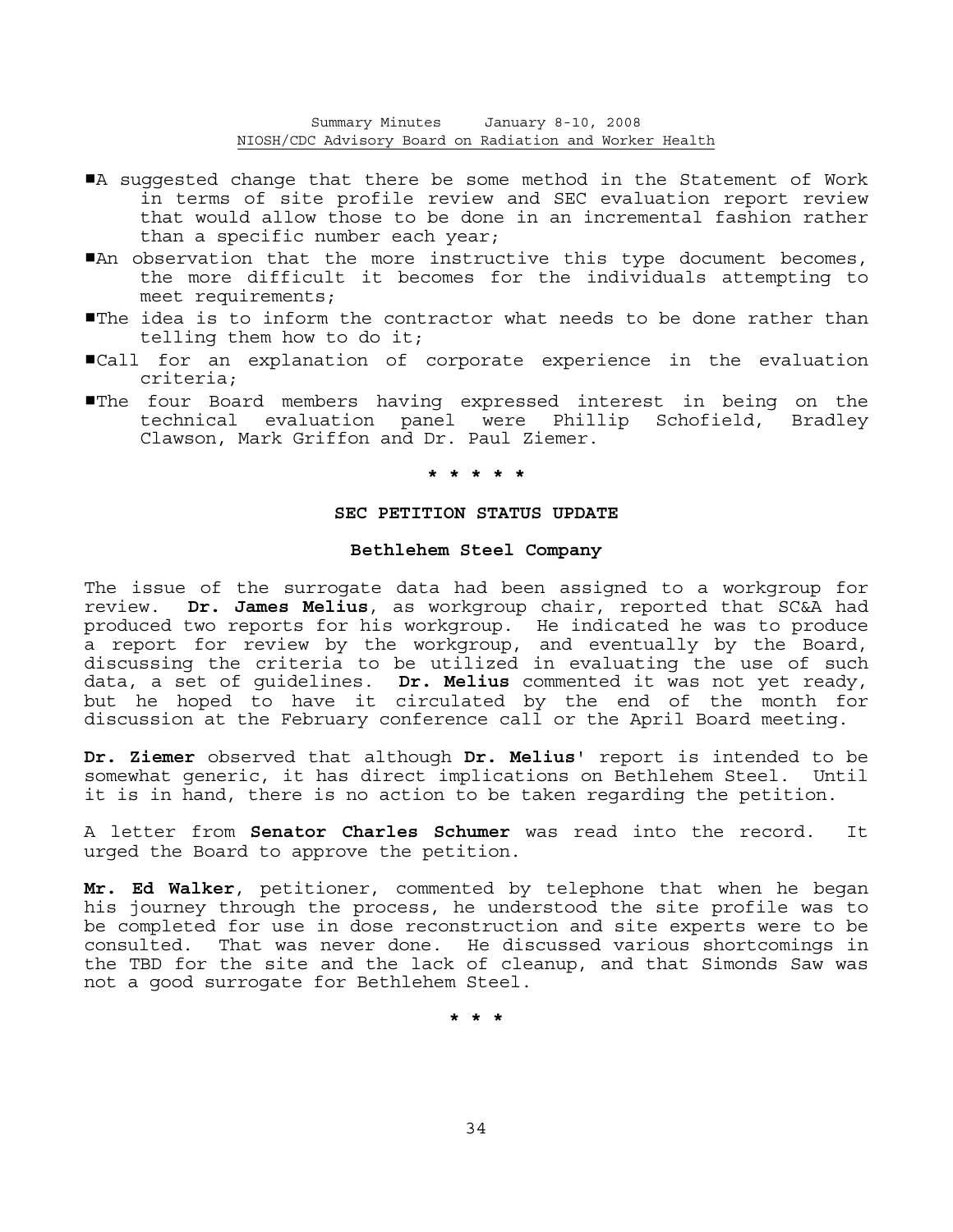### **Blockson Chemical Company**

**Ms. Wanda Munn**, chair of the Blockson workgroup, discussed the fact that two petitions from the site were merged into one and qualified in 2006, and gave a general history on the petition. The technical contractor reviewed the evaluation report and provided six technical items at issue. The workgroup quickly closed on four, with interaction between NIOSH and SC&A people. **Ms. Munn** described the two remaining issues as revolving around what happened to thorium in the site's process, and the lack of written data as to how the process was performed. Based on expert advice from chemists familiar with the process to reassure themselves that their information was accurate, they asked that NIOSH present white papers on their review of the documentation and a final report from SC&A with respect to any outstanding issues. This was provided in December 2007, leaving no unresolved issues.

**Ms. Munn** explained she had assumed at that time that the group would be recommending the Board accept the NIOSH recommendation on the petition. However, at this point she understands **Dr. Melius**, a member of the workgroup, has reservations with respect to the data, so she is unable to make that statement. She requested that **Dr. Neton** from NIOSH give a quick review of the NIOSH recommendation.

**Dr. Neton** commented that NIOSH was in agreement with SC&A on all issues related to Blockson Chemical evaluation report, and the only outcome resulting in a change to the site profile was modification to allow for existence of solubility class M and S for thorium in Building 55. That modification was reissued in late November and has been available to the Board and petitioners. Petitioners have also been provided with a copy of SC&A's final report.

In July of 2007 the NIOSH opinion was that monitoring records, process description and source term data available are sufficient to estimate radiation doses with sufficient accuracy for the proposed class of employees, and that is still the NIOSH opinion. NIOSH believes internal exposure calculations can be done for uranium and associated progeny, as well as radon, thorium and progeny, and dose reconstruction for external exposure to beta-gamma and occupational medical X-rays. The NIOSH position has not changed since last July.

**Ms. Kathy Pinchetti**, petitioner, inquired if there would be a vote today. She indicated she had submitted a petition on behalf of [identifying information] coworkers in Building 55. She related information on his work history, his illness, the lack of monitoring, et cetera. She contended that there are references to estimations,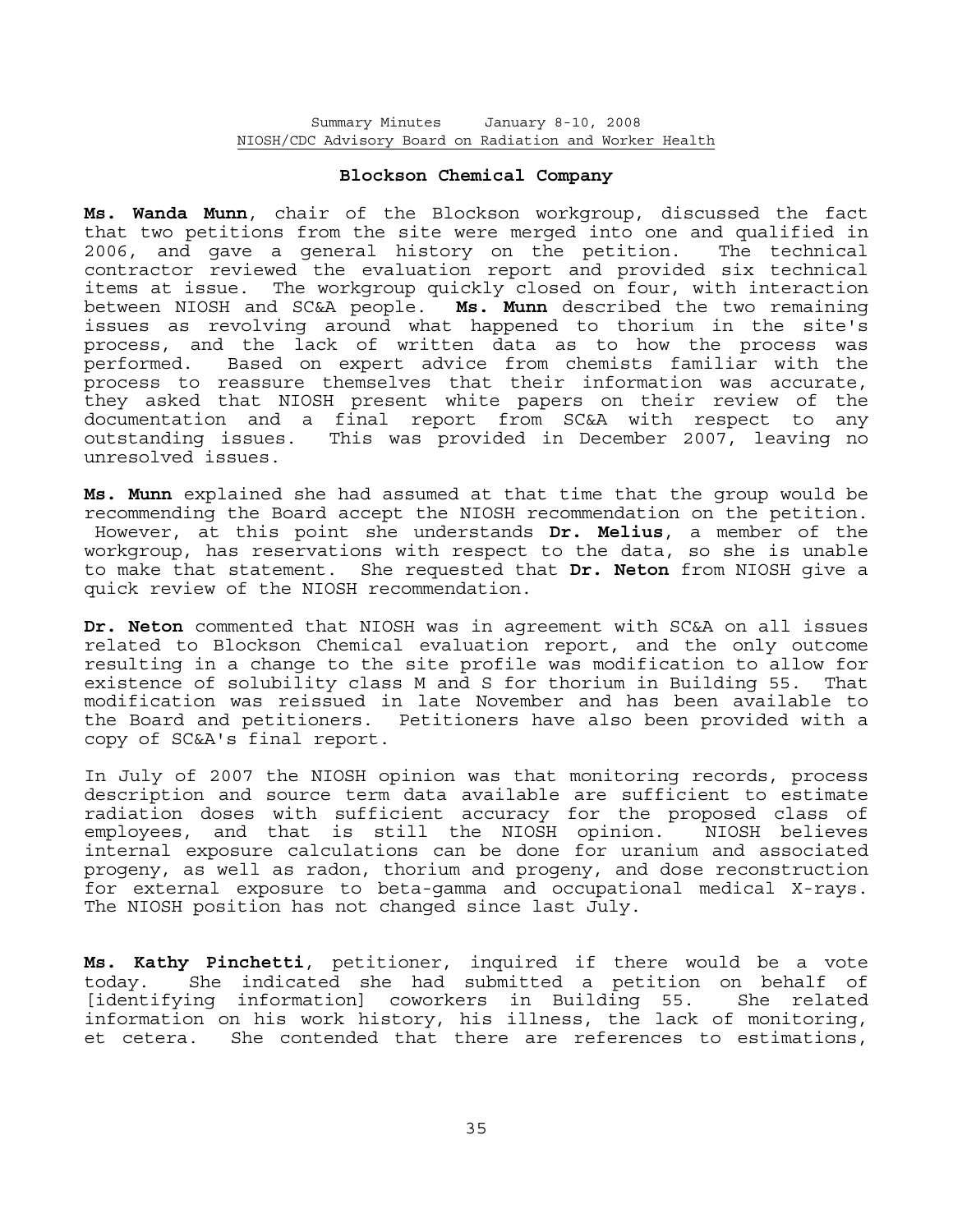probabilities and assumptions, and that the compensation program has morphed into something it wasn't intended to be.

**Dr. Ziemer** acknowledged the lack of unanimity in the workgroup in terms of path forward, and invited **Dr. Melius** to share his concerns. His unease was with the robustness of the available sampling data and the methods used for estimating radon exposures.

**Dr. Genevieve Roessler**, a workgroup member, commented that it was her understanding at their last meeting that all issues were cleared. **Dr. Melius**' expression at this point comes as a surprise to her.

**Dr. Melius** explained the radon issue was a concern raised by **Mr. Mark Griffon**. **Dr. Melius** had asked him to look at the issue again to see if he is satisfied, but **Mr. Griffon** was not on the call at the moment.

**Ms. Munn** announced that, as she sees the issue now, the workgroup has fulfilled its charter and the contractor has done as they have been asked. The resolution of issues raised, as presented by NIOSH, has been accepted and at this point she has no feel for how the workgroup can go further. Her instinct would be to recommend accepting the NIOSH position, and she's prepared to make a motion to that effect if the Board wishes to hear it and vote on it at this time. If not, she would request at least some concept of when a response might be expected from **Dr. Melius** and **Mr. Griffon.**

## Discussion Points:

- #Did SC&A address the two points raised and say the data is robust and the radon issue has been addressed;
- A call for an opportunity to review some of the work from the workgroup, with a comment that when there's an issue within the workgroup it's important to have the information upon which to make a decision;
- Agreement to provide the Board with full record of the documents, transcripts of workgroup meetings and all the information they have before it is discussed on the record, potentially leading to a vote;
- #Discussion as to how the materials would be provided, described, how to indicate everybody had read the materials, et cetera, with the goal being a vote at the April meeting.

 **\* \* \***

**Dr. James Lockey** made a detailed, three-part proposal that would involve NIOSH and SC&A in an intensive statistical review of badge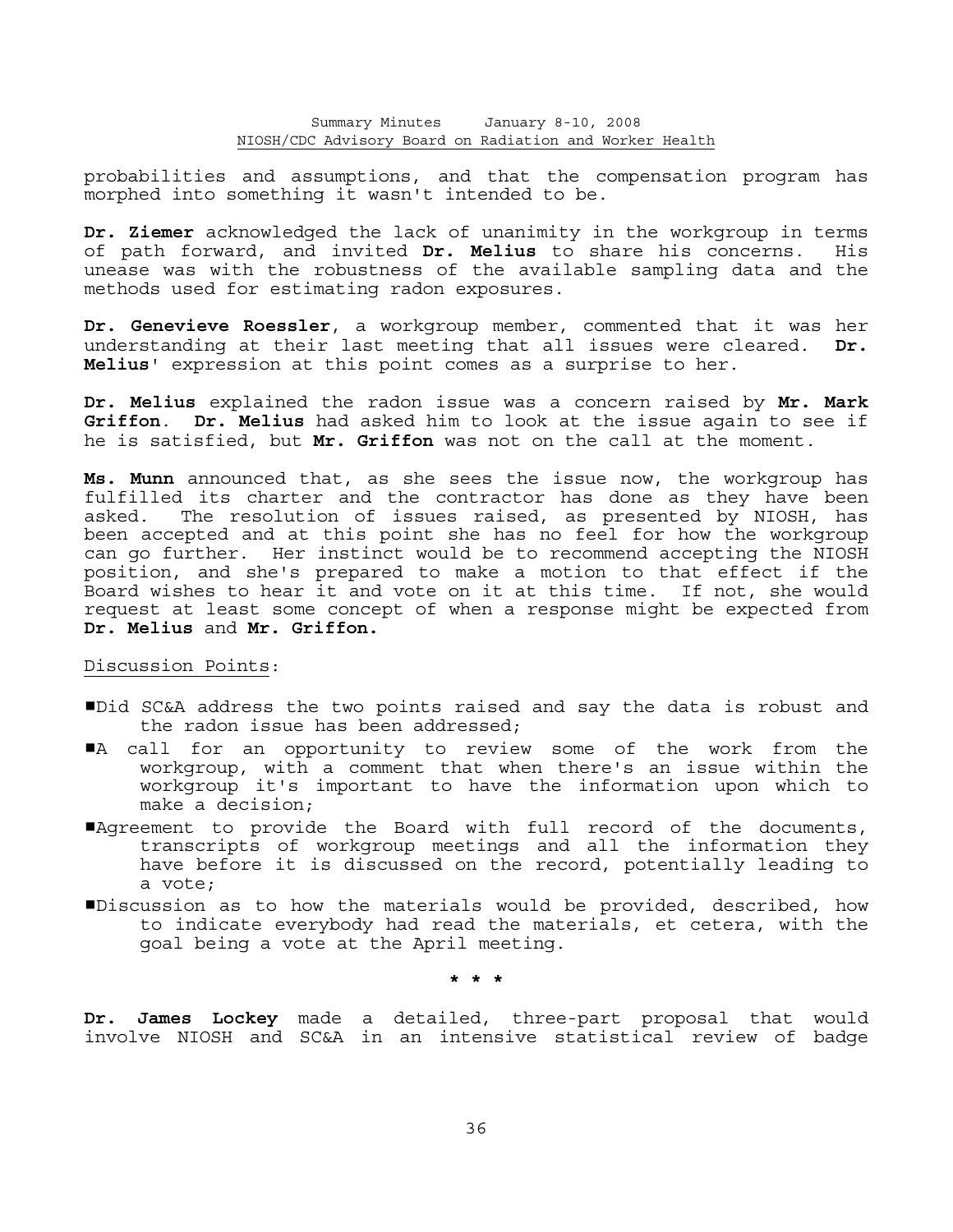samples, et cetera, relative to Nevada Test Site. A discussion ensued among **Dr. Ziemer**, **Dr. Mauro** and **Dr. Neton** as to the time and effort that would be involved in such a proposal.

### **\* \* \* \* \***

### **PUBLIC COMMENT**

Public comment was solicited on the first two days of the meeting. The members of the public who spoke on the second day are listed below. A full transcript of their remarks is available on the NIOSH/OCAS web site at www.cdc.gov/niosh/ocas.

Ms. Doris Gyorody, NTS survivor; Ms. Andrea Matson-Morse, NTS survivor; Ms. Brenda Sieck, for Mr. Robert Lemons, former NTS worker (statement read) and her mother, an NTS survivor; Ms. Deb Jerison, for her mother, a Mound survivor; Dr. Dan McKeel, SINEW; Mr. John Taylor, NTS claimant; Ms. Carol Pittaro, NTS survivor (statement read); Mr. William Vasconi, former NTS worker; Mr. John Ramspott, for GSI workers; Ms. Rosemary Hoyt, Hanford petitioner.

 **\* \* \* \* \***

 **With no further public comment offered, the Board officially recessed until 8:30 a.m.**

### **\* \* \* \* \***

## **Thursday, January 10, 2008**

**Dr. Ziemer** called to order the final day of the meeting, commenting that **Dr. John Poston** had had to leave and that **Dr. Genevieve Roessler** and **Mr. Mark Griffon**, who were participating by telephone, were expected to join shortly.

**Dr. Christine Branche** announced that she would be serving as Designated Federal Official for this day.

### **\* \* \* \* \***

### **SEC PETITION UPDATE**

**Mr. LaVon B. Rutherford**, NIOSH Health Physics Team Leader

**Mr. Rutherford** presented an update on upcoming SEC petitions, reporting that as of mid-December NIOSH had received 104 petitions, with four in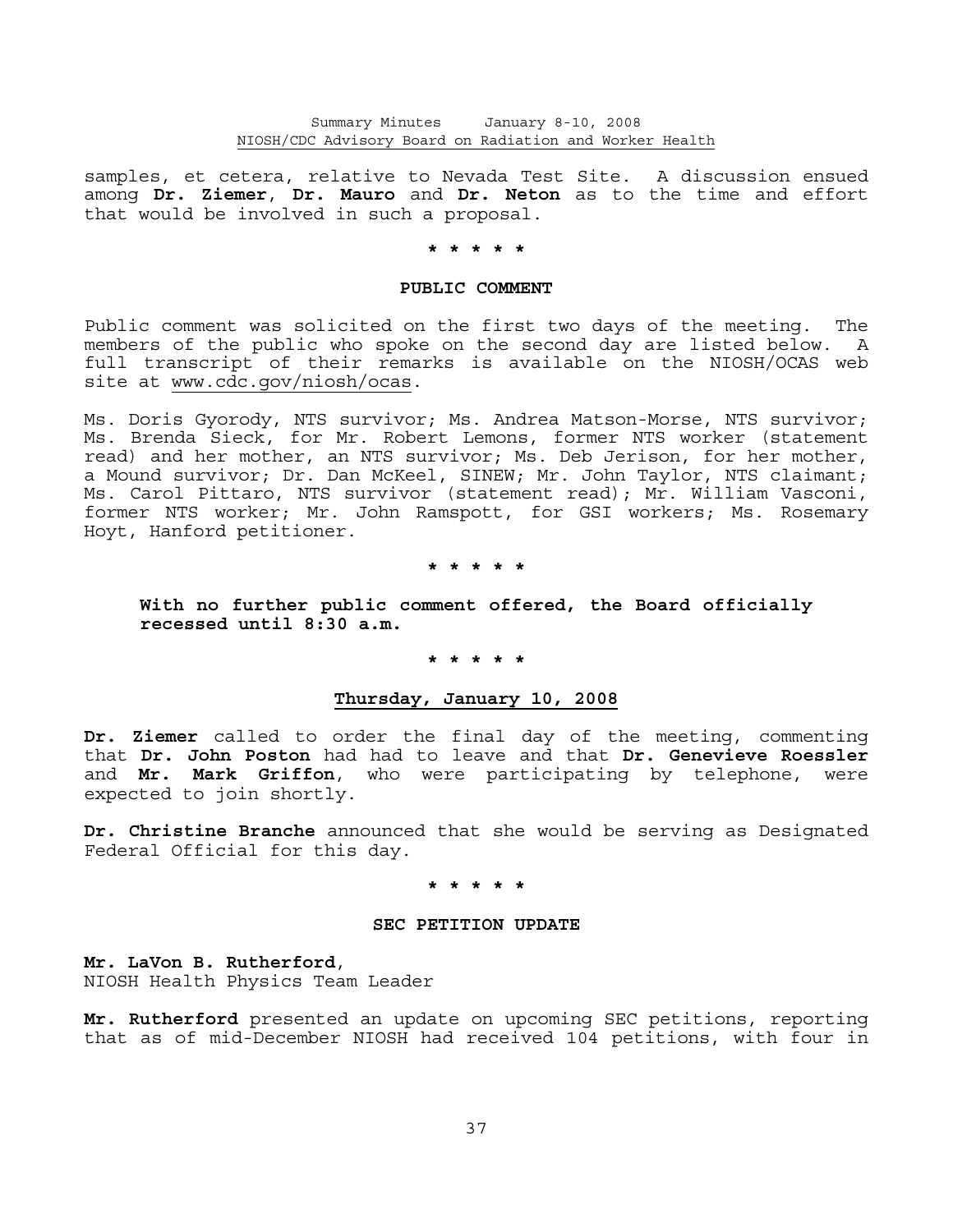the qualification process; 51 have been qualified to date, of which 39 evaluations have been completed, with 12 in progress; 49 of the submitted petitions were not qualified.

The evaluation reports currently with the Advisory Board for their recommendation were listed, with **Mr. Rutherford** explaining the background and history of each and providing their current status. Those petitions included Chapman Valve, with DOE to provide an update at this meeting. Blockson Chemical has a couple of issues being looked into by **Dr. Melius** for the workgroup. Feed Materials Production Center workgroup review is ongoing. Bethlehem Steel update was provided earlier in this meeting. Sandia National Laboratory Livermore, an update is scheduled for this meeting. Hanford Part 2 petition and evaluation report are with the Advisory Board and SC&A for review. Nevada Test Site ('63 through '92) evaluation report has been sent to the workgroup for review. Lawrence Livermore National Laboratory ('50 through '73) action was taken during this meeting to recommend addition of that class to the SEC. Mound Plant (1949 to present), Advisory Board agreed with the NIOSH recommendation to add a class for the earlier years during this meeting, and agreed that work should continue on the later years. Combustion Engineering (1965 to 1972), Board concurred with the NIOSH recommendation to add a class to the SEC during this meeting.

**Mr. Rutherford** announced the SEC petitions currently in the evaluation process and the dates those evaluation reports are expected to be completed. They are: Pantex, with expected completion in April, but not in time for presentation at the April meeting; Texas City Chemicals, on hold awaiting Board decision on Blockson Chemical; Santa Susana Field Laboratory, expected completion in January; Horizons, Inc., expected completion in February. The last three will be completed for presentation at the April meeting, along with Westinghouse Power Development.

There are three 83.14 petitions where NIOSH has identified through an existing claim that dose reconstruction is not feasible. Those include Kellex Pierpont, the Massachusetts Institute of Technology, and SAM Laboratory, all of which are anticipated to be presented in April.

**Mr. Rutherford** also explained there are seven additional sites in the early phases of the 83.14 process, with a bit more work to be done. However, one of them, the NUMEC Parks petition, is expected to be ready to present at the April meeting.

Discussion Points: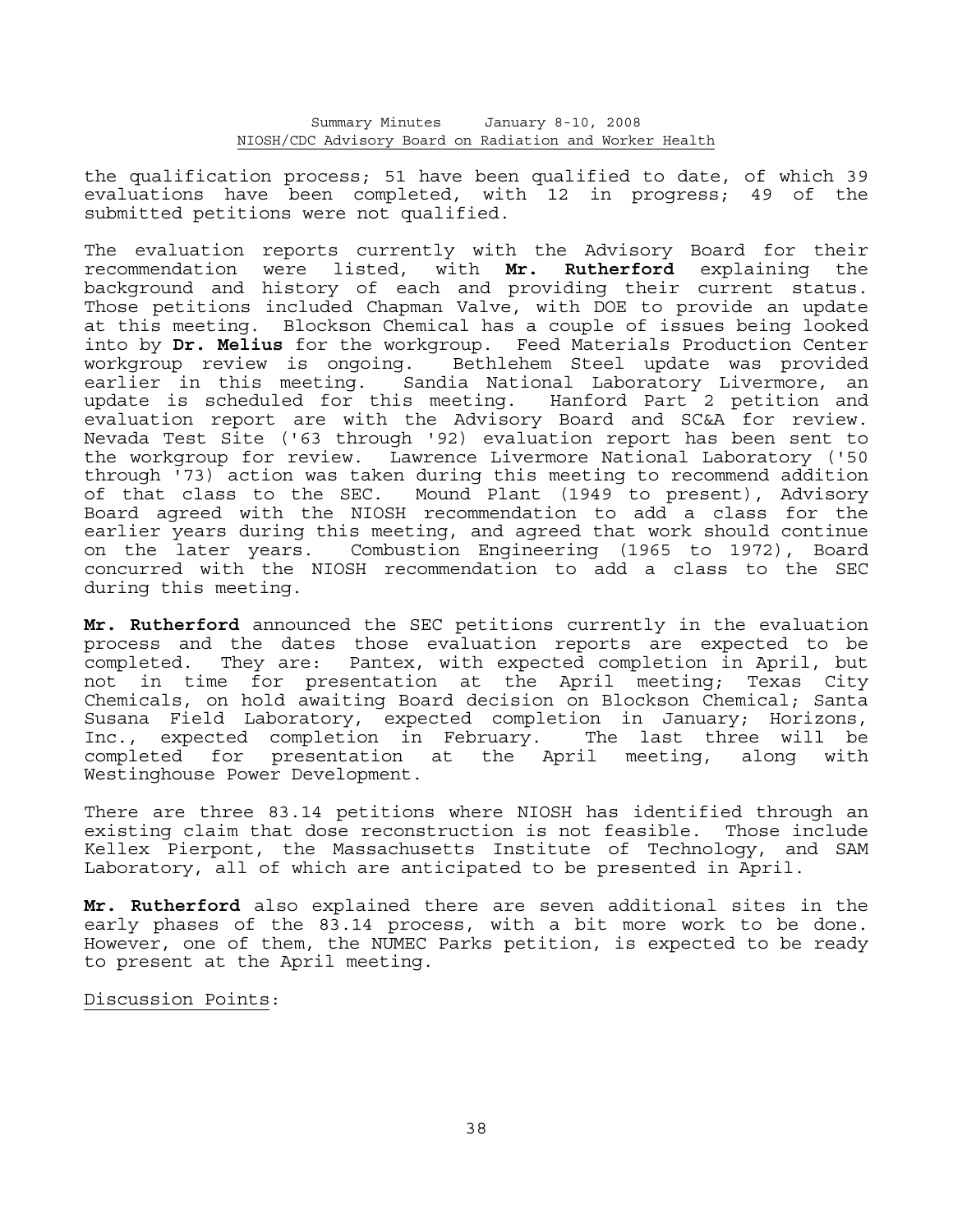- If the Pantex report isn't going to be ready for the April meeting, the Board's schedule should be reconsidered relative to location;
- #The SEC evaluation workgroup has been reviewing 83.14 petitions prior to their presentation, and it would be helpful to have those provided to the workgroup ahead of the April Board meeting.

#### **\* \* \* \* \***

#### **STATUS REPORT ON SPECIFIC SEC PETITIONS WITH ONGOING ISSUES**

### **Chapman Valve**

**Dr. Patricia Worthington** from DOE commented that DOE will come to the Board with updates and final decisions as soon as possible, and they do recognize the need to be timely. She cautioned that a quick response is not necessarily a complete one, so they make an effort to follow all leads.

**Dr. Worthington** explained the Chapman Valve facility is covered as an AWE for the period 1948 to 1949 for work with uranium for the Brookhaven National Lab. NIOSH asked DOE to research whether there were any additional sources of radioactive material which may have contained enriched uranium. DOE tasked research specialists to look into the relationship between Chapman Valve's Dean Street location and work done with AEC. **Dr. Worthington** described the research efforts, including document searches, public testimony, and employee interview.

**Dr. Worthington** commented she would give the results in two parts. One is that, based on research, DOE recognizes the Chapman Valve building on Dean Street was part of the parent Indian Orchard facility. DOE will update their facility list database to reflect that determination.

As to the search for additional radiation sources, DOE was unable to substantiate that work involving additional sources of radioactive material was conducted on behalf of the AEC. Those findings have been forwarded in a letter report to DOL and NIOSH.

#### Discussion Points:

What are the next steps to occur;

- #This report has just been provided to NIOSH, and the official change in designation by DOL has probably not occurred yet;
- If DOE research did not identify additional sources of radiation exposure, nothing will change in the NIOSH evaluation report;
- **There may be a slight modification of the class definition;**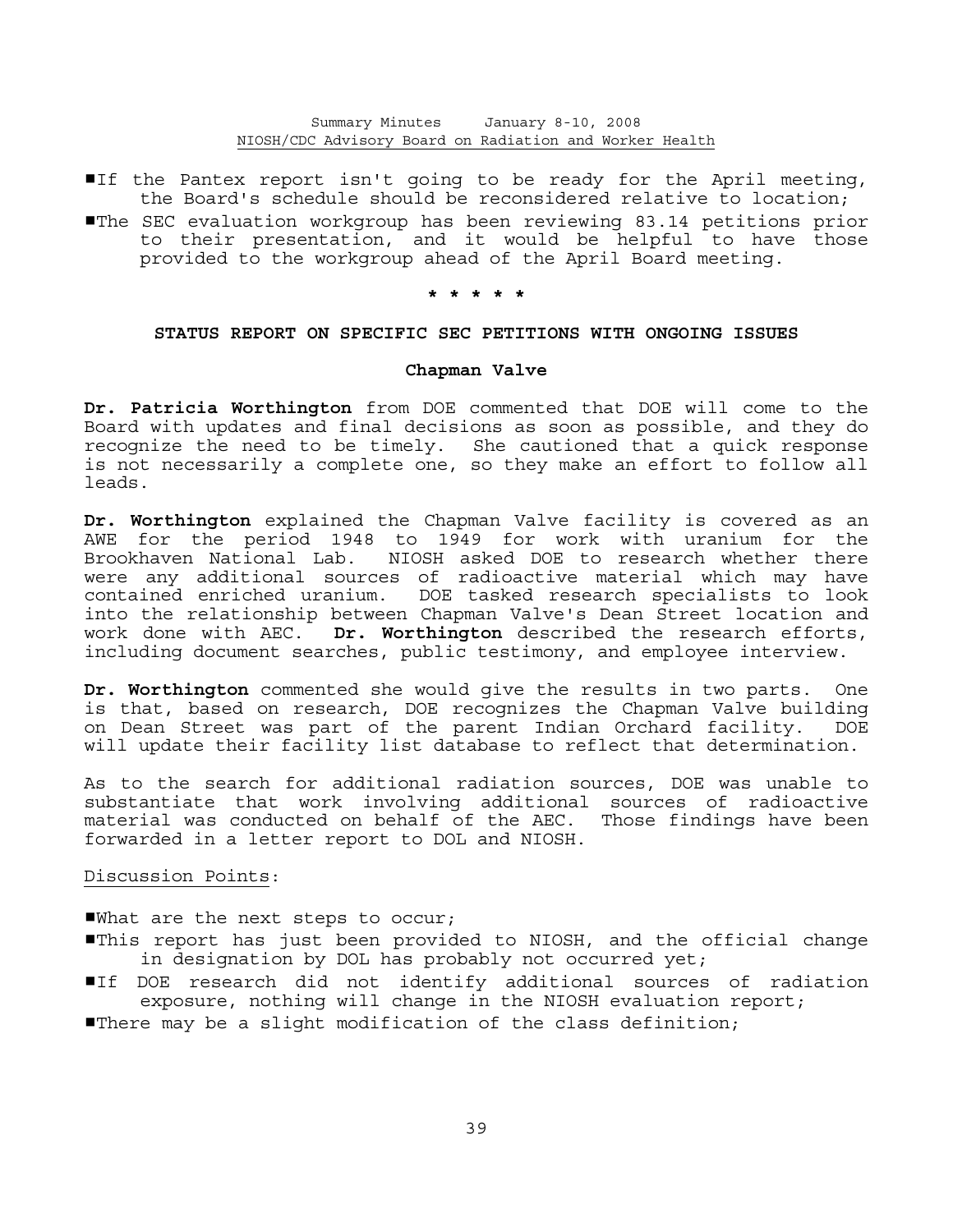- The fact that, of three uranium samples, one was enriched, can be a part of deliberations, but it was covered by the NIOSH evaluation report;
- If another source of material is found it can be covered under an additional petition;
- #SC&A should follow up on this issue if the petition is going to be dealt with at the April meeting;

#Chapman Valve workgroup can follow up on what's needed.

# **\* \* \***

## **Dow Chemical, Madison**

**Dr. Patricia Worthington** announced this is a final report from DOE. There have been a number of questions raised as to whether the facility sold magnesium/thorium alloys to AEC; and if so, whether that would be a sufficient basis to satisfy the statutory requirement for additional coverage as an AWE under EEOICPA.

**Dr. Worthington** explained that DOE has determined that sheets and plates made from magnesium/thorium alloys went directly into atomic weapons from 1956 to 1969, and that Dow Madison produced and sold such sheets and plates to the AEC during the late 1950s. The selling of magnesium/thorium alloy sheets and plates to the AEC required an AEC license and meets the definition of an AWE, as defined by EEOICPA. DOE will update the description of the covered facility to state that Dow Madison supplied magnesium/thorium sheets and plates to the AEC from 1957 to 1958.

**Dr. Worthington** thanked workers and interested parties for providing information that helped DOE come to their decision, noting that cooperation and shared information is very helpful. DOE feels there was enough information available to render a fair decision. She discussed requirements for designation as an AWE, and described investigations conducted in order to determine those requirements had been met.

## Discussion Points:

- **IFormal action necessary by the Department of Labor;**
- **Action required by NIOSH in terms of class designation;**
- The cleanup period may now come into play;
- #NIOSH will have to determine if they can reconstruct doses for thorium exposure during the residual contamination period, which hasn't been attempted yet because up until now it was not required under the Act;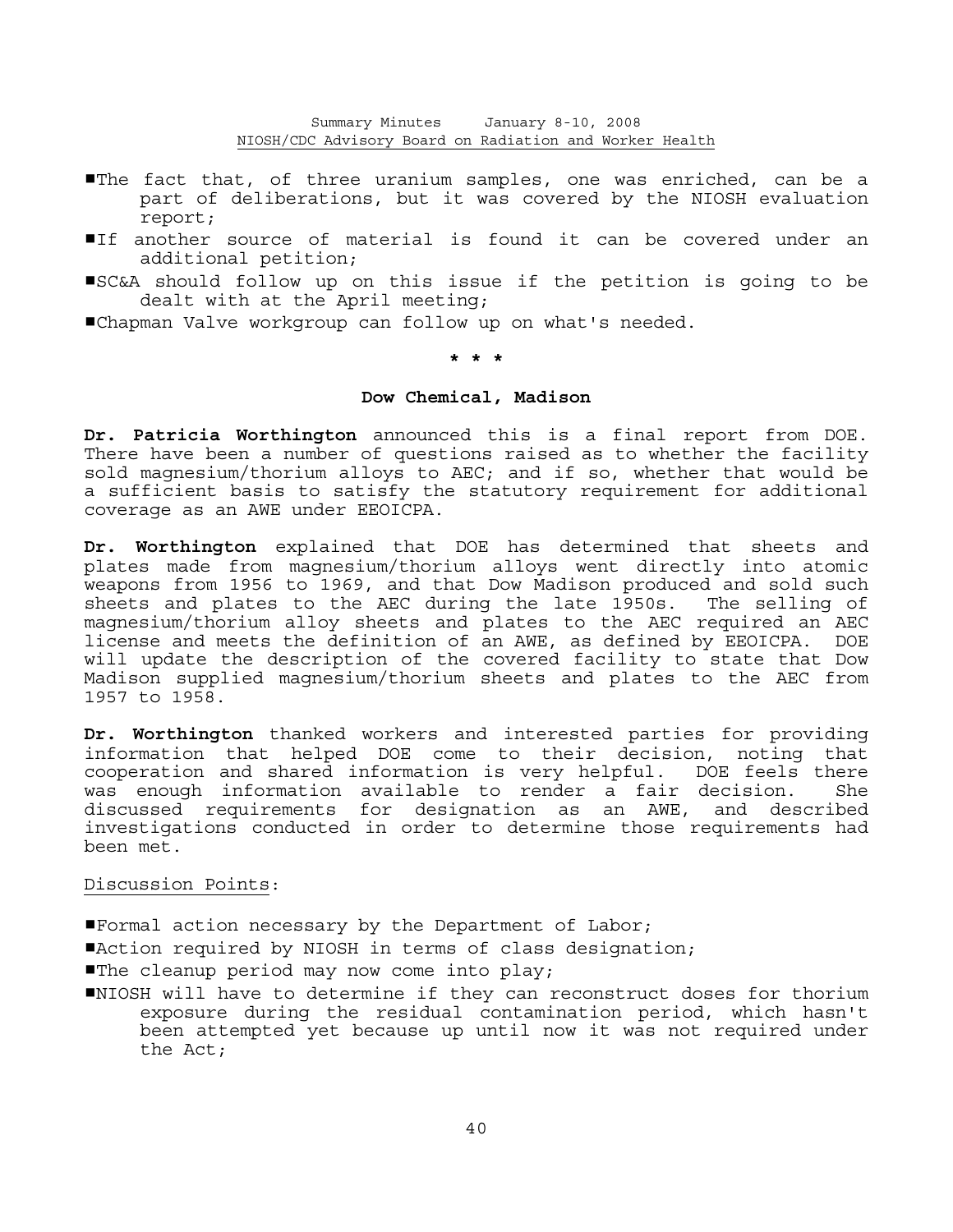- #NIOSH will give this issue a very high priority in research efforts to arrive at an answer as soon as possible;
- #This issue will affect approximately 100 workers, so it would be good to have the meeting perhaps in St. Louis when this petition is ready for action;
- #Discussion surrounding whether petitioners will have to prove the magnesium/thorium alloy went into nuclear weapons;
- A call from petitioner to ask SC&A to review information they submitted on this issue;
- $\blacksquare$ The resolution should be handled as expeditiously as possible;
- #NIOSH has not yet developed a methodology for, or even determined if they can, reconstruct the thorium dose, which would need to be done before SC&A could review their product;
- #Perhaps by the phone meeting NIOSH will know where they are and the Board can determine at what point they can ask SC&A to assist;
- The SEC workgroup was asked to follow the Dow situation, and perhaps with this development perhaps the workgroup can get involved again and keep things moving, and have a mechanism to report back to the Board;
- **INIOSH** can keep the workgroup informed;
- #Additional discussion regarding the length of time, accepting statements from workers, sharing information with petitioners;
- Has the SC&A report of August 2007 been provided to the Board;
- #Clarification that the report has been provided, but it has not been formally addressed.

 **\* \* \***

## **Fernald**

A letter from **Senator Sherrod Brown** was read into the record expressing his support for the Fernald petition. He discussed creation of the compensation program in 2000. Workers at Fernald were involved in important work and dangers were frequently unknown. Lack of available information prevents full and accurate dose reconstructions. The SEC was created so workers and survivors would not be denied benefits due to incomplete information. Granting SEC status would fulfill the intent of EEOICPA. **Senator Brown** urged the Board to make a prompt decision in favor of the petition.

**Mr. Bradley Clawson**, workgroup chair, added that SC&A had established a matrix of their findings which the workgroup has completed reviewing. They are dealing with several issues in order to work through the process, and hope to have another meeting in late January or mid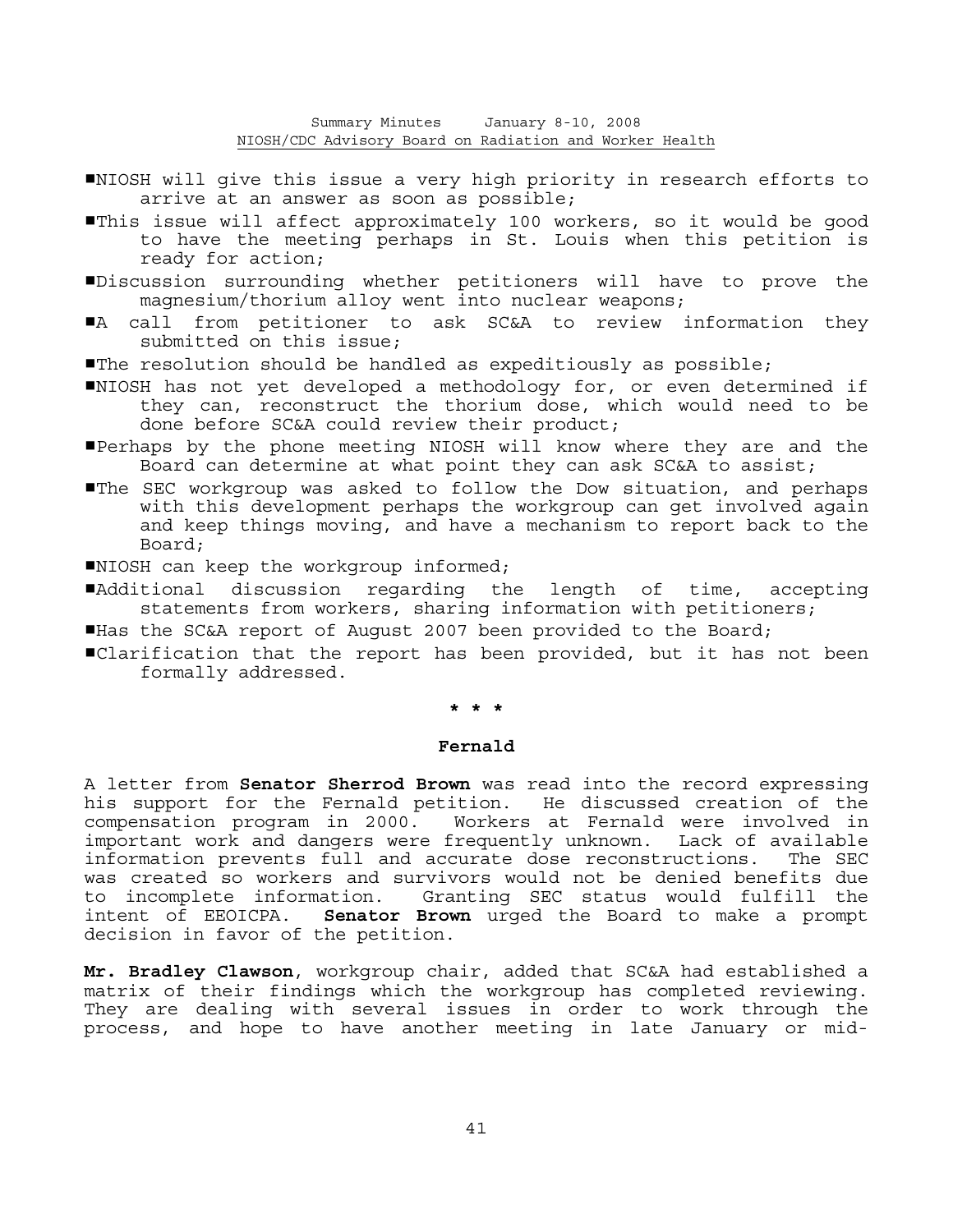February. They are awaiting some documentation that will have to be reviewed.

## Discussion Points:

 $H$ as there been progress in the preparation of site profile revisions;

- #The SEC evaluation discussion and ultimate decision will probably result in several chapter revisions;
- #When a dose reconstruction approach is changed, NIOSH has to reevaluate completed cases, and they would like to have the impact of as many changes as possible evaluated before publication of revisions;
- **The petitioner will be kept abreast of changes as they come about;**
- Effect of changes on the timeliness issue was discussed;
- #NIOSH would like to minimize any further delays.

 **\* \* \***

## **Sandia National Laboratory, Livermore**

**Mr. Rutherford** indicated he didn't have any additional material, all documents have been provided to the Board. If anyone has a technical question concerning the evaluation and the NIOSH decision, **Dr. Sam Glover**, who is the lead on this petition, is available for those answers.

# **\* \* \* \* \***

## **SUBCOMMITTEE AND WORKGROUP REPORTS**

Hanford site profile and SEC petition workgroup chairman **Dr. James Melius** indicated he didn't have anything additional to report. The main issue has been the holdup on access to records and there will be reports to circulate among the group shortly. **Dr. Melius** and **Dr. Arjun Makhijani** from SC&A had a conference call with NIOSH and he reported briefly on that discussion.

# **\* \* \***

Savannah River Site site profile workgroup report was given by **Mr. Bradley Clawson** in chairman **Mr. Mark Griffon**'s absence. The group had gone to the site and reviewed some data in the incident database and have been working through that. They plan to set up a meeting to process some of that information, but no time has been set yet.

 **\* \* \***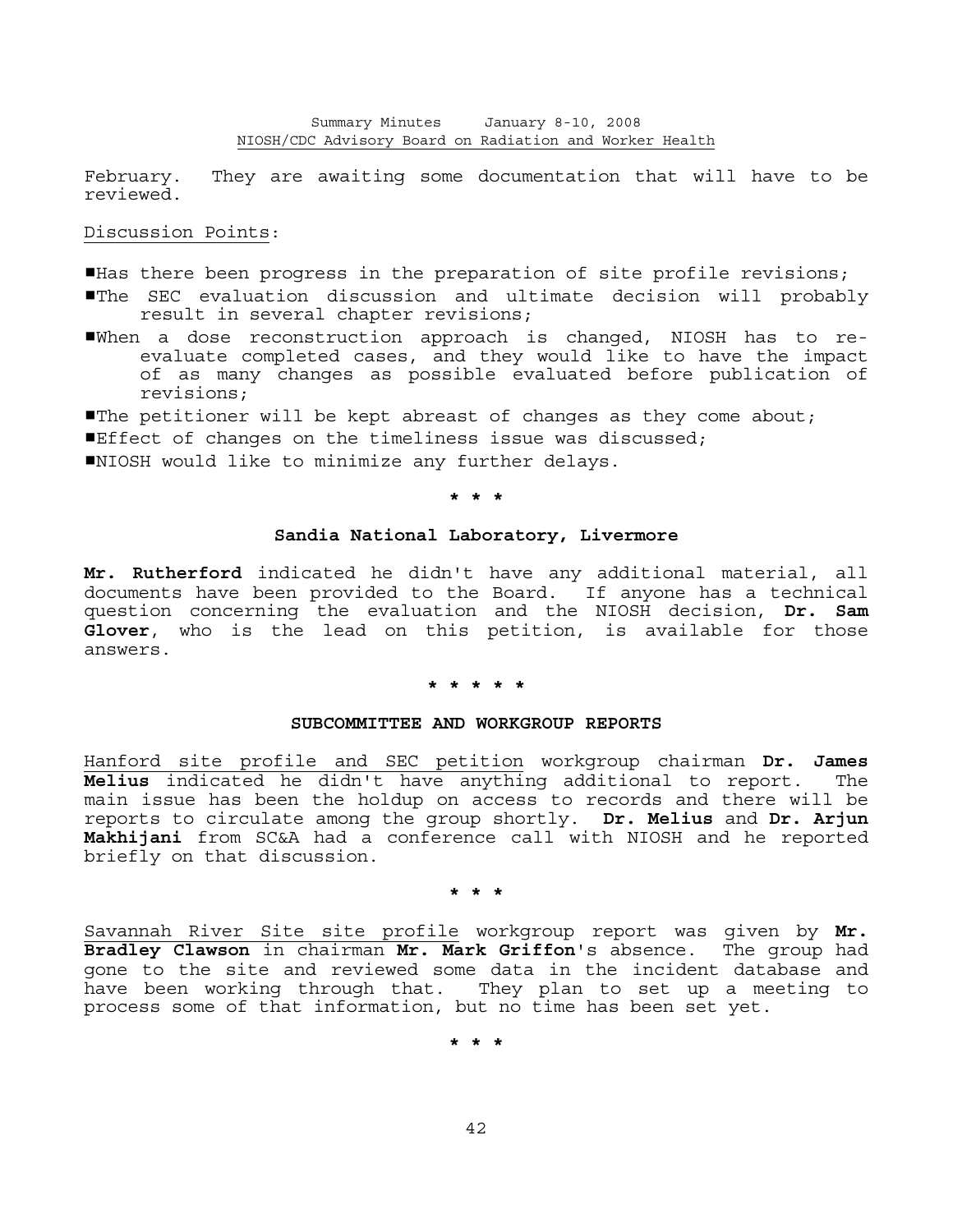SEC Issues, including 250-day issue and preliminary review of 83.14 petitions workgroup chairman **Dr. James Melius** reported the workgroup met a couple of months ago. They have been discussing NTS and Ames Laboratory regarding the 250-day issue. They have decided the approach to dealing with the Ames issue is as a dose reconstruction issue rather than an SEC issue. **Dr. Neton** is looking into the feasibility of doing that. As to NTS, the workgroup has reached out to DTRA for some information. SC&A is working on that ongoing issue. There will probably be a workgroup meeting sometime in the next month.

 **\* \* \***

Procedures review workgroup chairman **Ms. Wanda Munn** reported that the workgroup had met this week. They have a number of items approaching closure. They've spent a considerable amount of effort working with SC&A to revise the format being used for review. The new method for reporting may become more widely used by the Board and other groups because it provides a method for archival retrieval. After they have finished what they're working on, they are able to follow through stepby-step what was done. Problems in setting up the database have been resolved. Population of data is the major issue and will take a considerable amount of input.

The group anticipates that before their next meeting NIOSH will have at least one white paper regarding OTIB-17. **Ms. Munn** described additional issues under consideration and review by the workgroup, and when they anticipate completion of those issues.

## Discussion Points:

- It would be useful to have some sort of process where the Board could reach closure on procedures reviews, similar to that with dose reconstruction reviews;
- #With all those procedures in the first set of reviews nearing completion, that would be an appropriate time to make a report to the Board highlighting issues that were of primary concern and the nature of the closeout;
- $\blacksquare$ In the new format there will be a sheet that gives complete information and description of what transpired, what instructions were given, action taken and closure received;
- #Perhaps a summary report could be presented at the April meeting on the first group of reviews;
- It might also be helpful to have an introduction to the new access database this workgroup is using, and how the Board can look at items there and track them;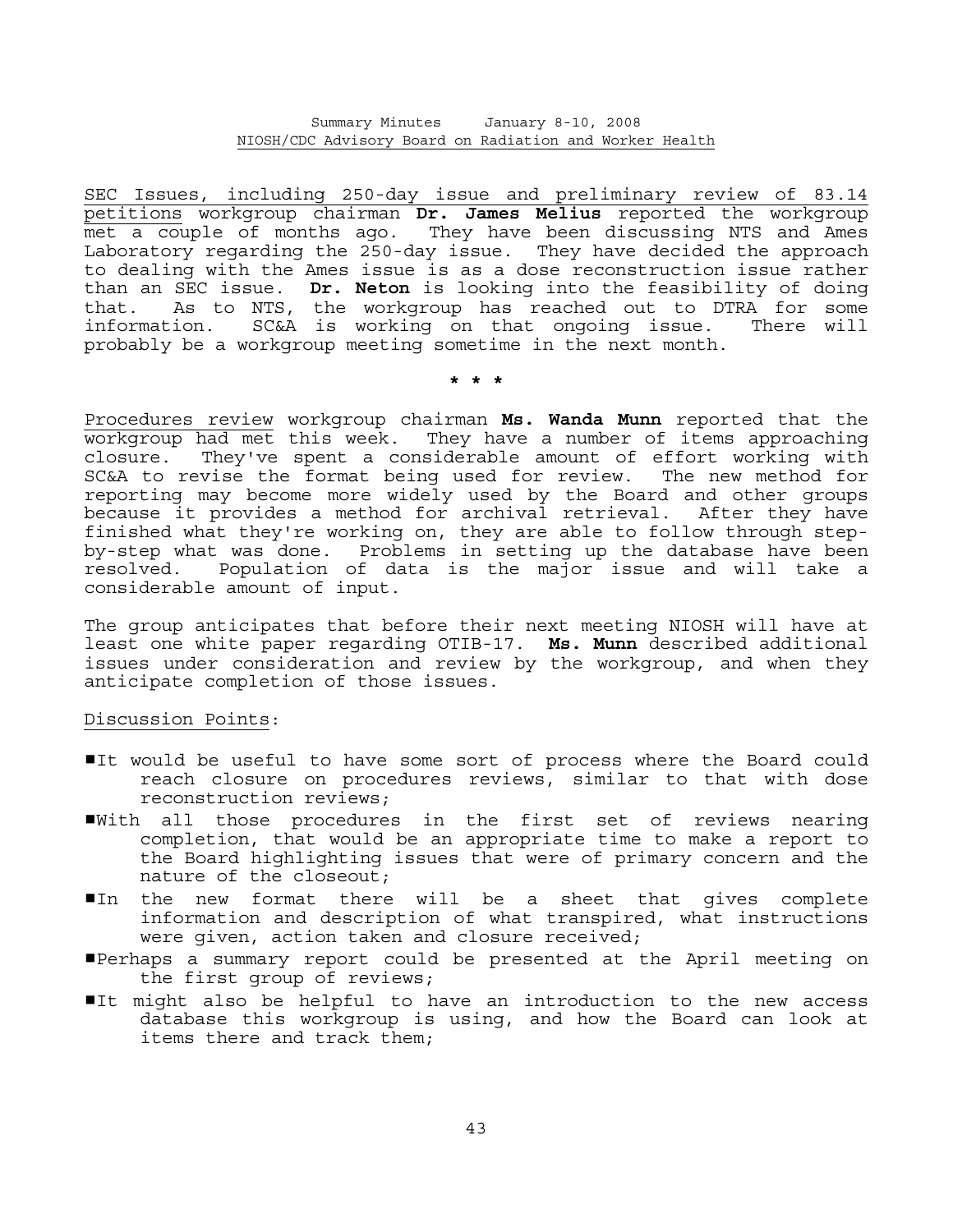- #Do members of the Board have access to individual procedure reviews from SC&A through the web site;
- #Three major reports have been delivered to Board members in large 3 ring binders, along with 3 or so smaller special deliverables such as the OTIB dealing with construction workers;
- #Discussion surrounding how things are reported to the Board and whether they should be reported to the Secretary;
- #The Board has no natural mechanism to bring procedures reviews to closure.

 **\* \* \***

Worker outreach workgroup chairman **Mr. Michael Gibson** reported there was nothing new since the last conference call. Workgroup members have gotten some common dates together and will try to have a meeting later in the month.

 **\* \* \***

Linde Ceramics site profile workgroup chairman **Dr. Genevieve Roessler** reported that the group met this week, with people from NIOSH and SC&A and others present. **Dr. Roessler** provided a written report for Board members, but commented on some pertinent things. This week was the second meeting of the workgroup. At the first meeting in March of 2007 22 issues were raised by SC&A. **Dr. Steve Ostrow** presented the SC&A matrix of those issues. There was agreement this week that 16 of those issues are now closed. The six remaining open issues were discussed among the workgroup, **Dr. Ostrow**, **Mr. Joe Guido** from NIOSH, and others. **Dr. Roessler** explained those issues were summarized in her report, but commented that resolution was reached five of the six. The one remaining open issue has to do with the burlap bags used to bring unprocessed uranium ore to the site. After being emptied they were stored behind Building 30. A site expert had stated workers would sit on the bags, resting or eating lunch, on into the 1950s. NIOSH has documentation to indicate bags had been removed by 1946. The petition covers the time period from October 1, 1942 through October 31, 1947. When the bags were there and when they were removed is important.

The workgroup determined there was not enough information to evaluate the validity of the site expert's statement and the documented information from NIOSH. NIOSH, in consultation with SC&A, was asked to summarize the facts as soon as possible and present it to the workgroup. At that time a technical call will be set up to discuss the issue, with workgroup members participating.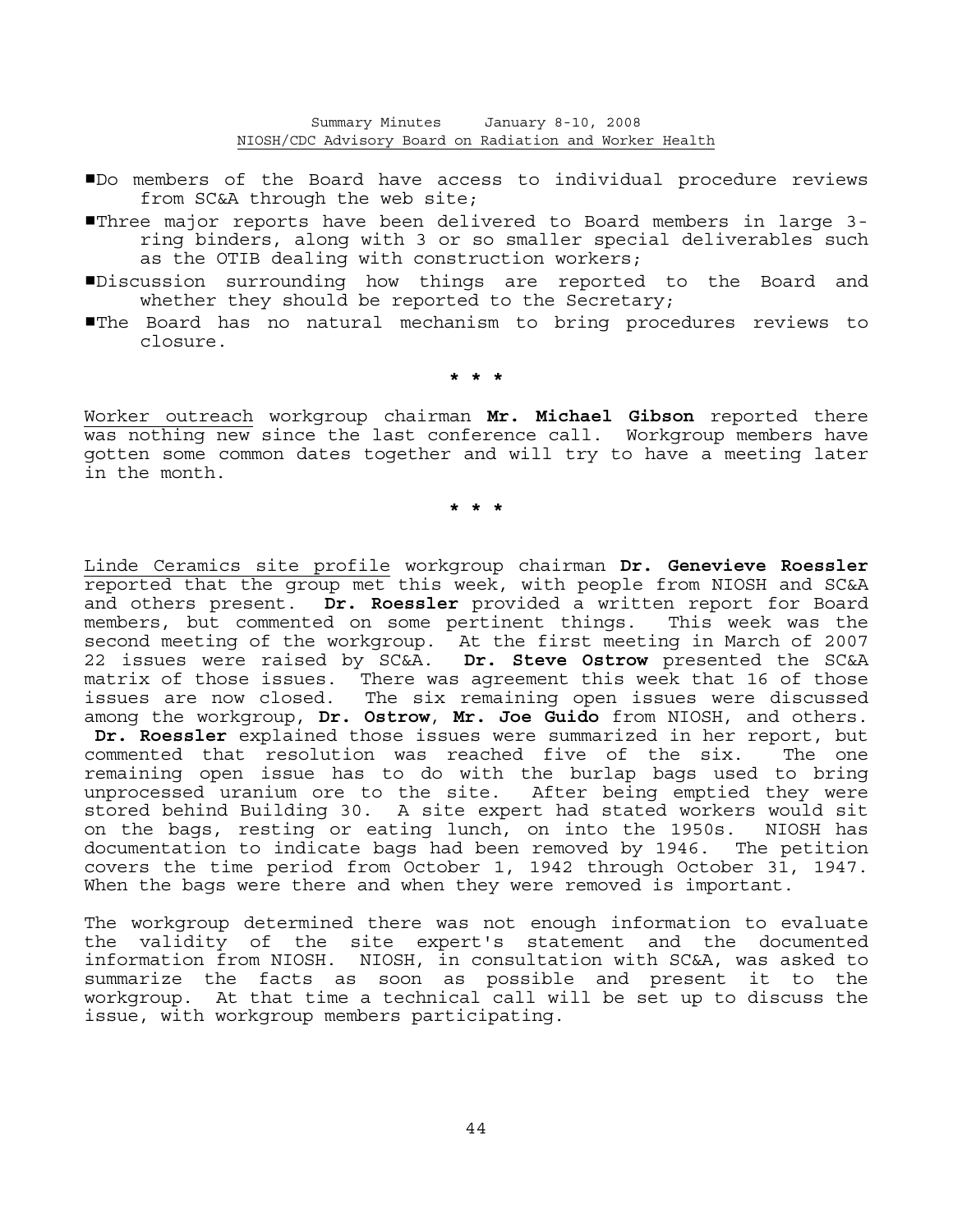A letter from **Senator Charles Schumer** regarding the Linde Ceramics site profile and dose reconstructions was read into the record. **Senator Schumer** explained he understood there was no petition to have later periods added as classes of the SEC, due in part to ongoing difficulties former employees have had in obtaining documents from NIOSH. He asked the Board to direct NIOSH to cooperate fully with people representing the Linde workers so their cases could be decided on the merits. He encouraged the Board to expedite the privacy review of the ORAU document so it could be made public. He acknowledged that other difficulties were outside the scope of the Board's authority. He remarked on the heroic efforts of the men and women at Linde Ceramics and that the country owed its safety to their work and sacrifices. He contended a way to show a share of what is owed to them is by supporting their appeals for restitution.

## Discussion Points:

#Discussion surrounding the document the Senator called to be made available.

 **\* \* \*** 

Rocky Flats workgroup chairman **Mr. Mark Griffon** was not available by telephone but had provided a written report which **Dr. Branche** read in part. He reported there had been a workgroup conference call in which the issue of DOL implementation of the SEC class was discussed, initiated by concerns raised in stories reported in the *Rocky Mountain News*. The data referenced in the articles was from the University of Colorado research, specifically **Ms. Margaret Ruttenber**. The workgroup asked NIOSH to discuss the issues with **Ms. Ruttenber**. The call took place just before the holidays and **Mr. Griffon** had indicated he took minutes from the call and will provide a draft of those for later review. As a result of the meeting NIOSH is to work with **Ms. Ruttenber** to obtain the database developed by the University. NIOSH and **Ms. Ruttenber** believe the data are the same and that the Board has access to it.

The second action is that the workgroup will have another conference call to discuss implementation of the class by DOL. The primary problem is workers with work history cards indicating they worked in a non-neutron building, yet the analysis in the newspaper articles indicates you can't be sure the worker didn't go into other areas. That makes it difficult to base the determination on buildings.

 **\* \* \***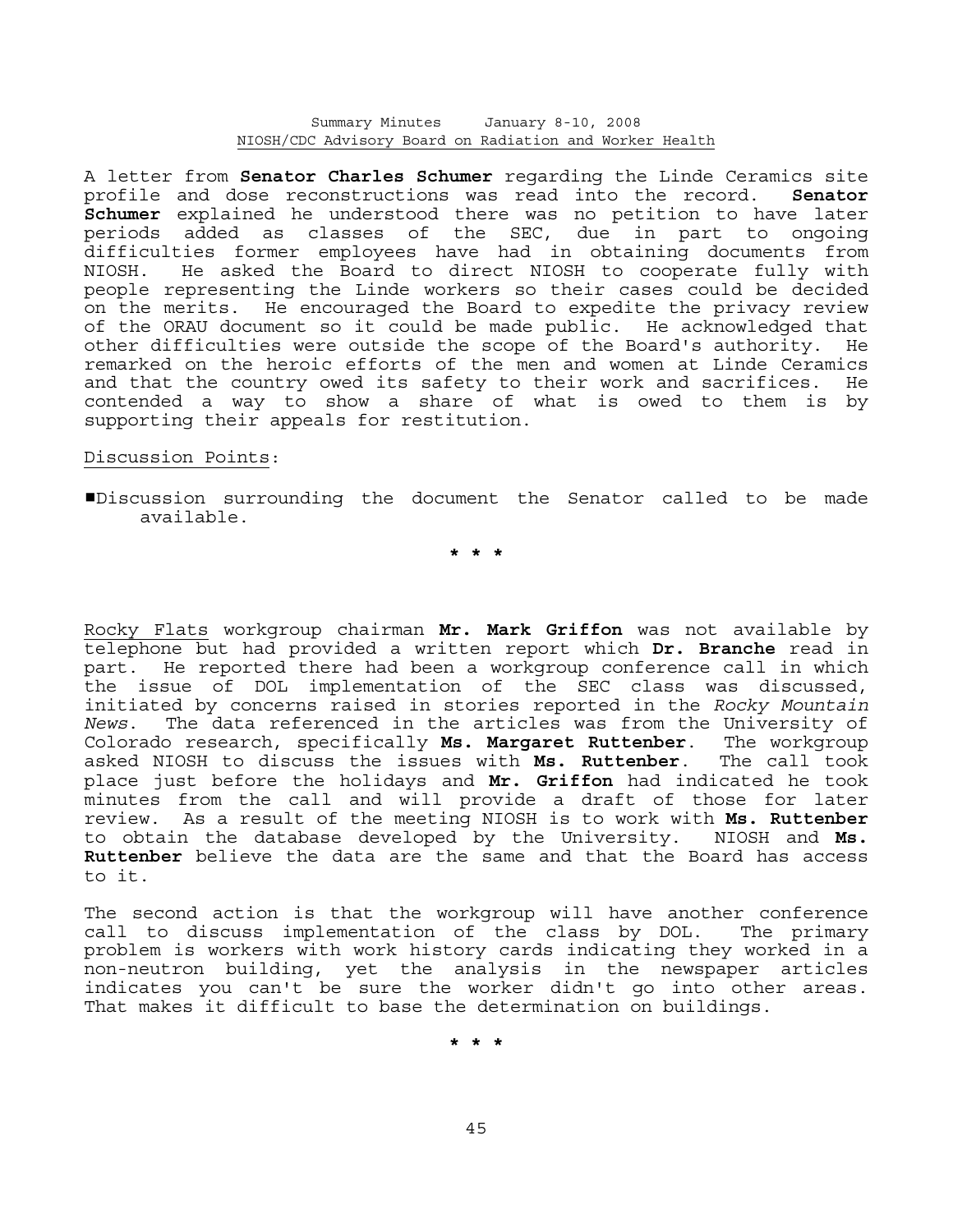Los Alamos National Laboratory workgroup is also chaired by **Mr. Griffon.** He had not provided a report, but **Dr. Ziemer** commented he didn't believe the group had met since the last Board meeting.

 **\* \* \***

Subcommittee on Dose Reconstruction Reviews is also chaired by **Mr. Griffon**. **Dr. Ziemer** explained the subcommittee had met earlier in the week and identified a list of suggested cases for the next 60 dose reconstruction reviews. He understood **Mr. Griffon** is not asking the Board to approve them, but is providing the list for information because there is a possibility some may drop off.

**Dr. Branche** noted that **Mr. Griffon** had written that the list is preliminary and that **Mr. Stu Hinnefeld** from NIOSH will provide more detailed information for these cases to allow the subcommittee to understand what procedures were used for dose reconstruction. **Mr. Griffon** had indicated he expected the Board should be able to take action on the list at the Board call in February.

 **\* \* \* \* \***

## **BOARD WORKING TIME**

#### **Review of SEC Petition Write-ups**

The SEC petition write-ups on actions taken earlier in the week were circulated. These were hard copy drafts of Board recommendations to the Secretary for Mound and Lawrence Livermore. With some minor editing discussed and approved, **Dr. Ziemer** indicated he would follow his usual practice of sending each Board member of what he planned to send to **Dr. Howard** for transmittal to the Secretary so they would have a final look at the formal language within the next three weeks.

# **\* \* \***

## **Board Redaction Policy**

With questions having been raised about unredacting some things that were already redacted, **Ms. Liz Homoki-Titus** from the Office of General Counsel explained that the documents will be redacted for third-party personal information. Unredacted documents will have to be re-reviewed and something may still be redacted. Names of presenters would appear, however.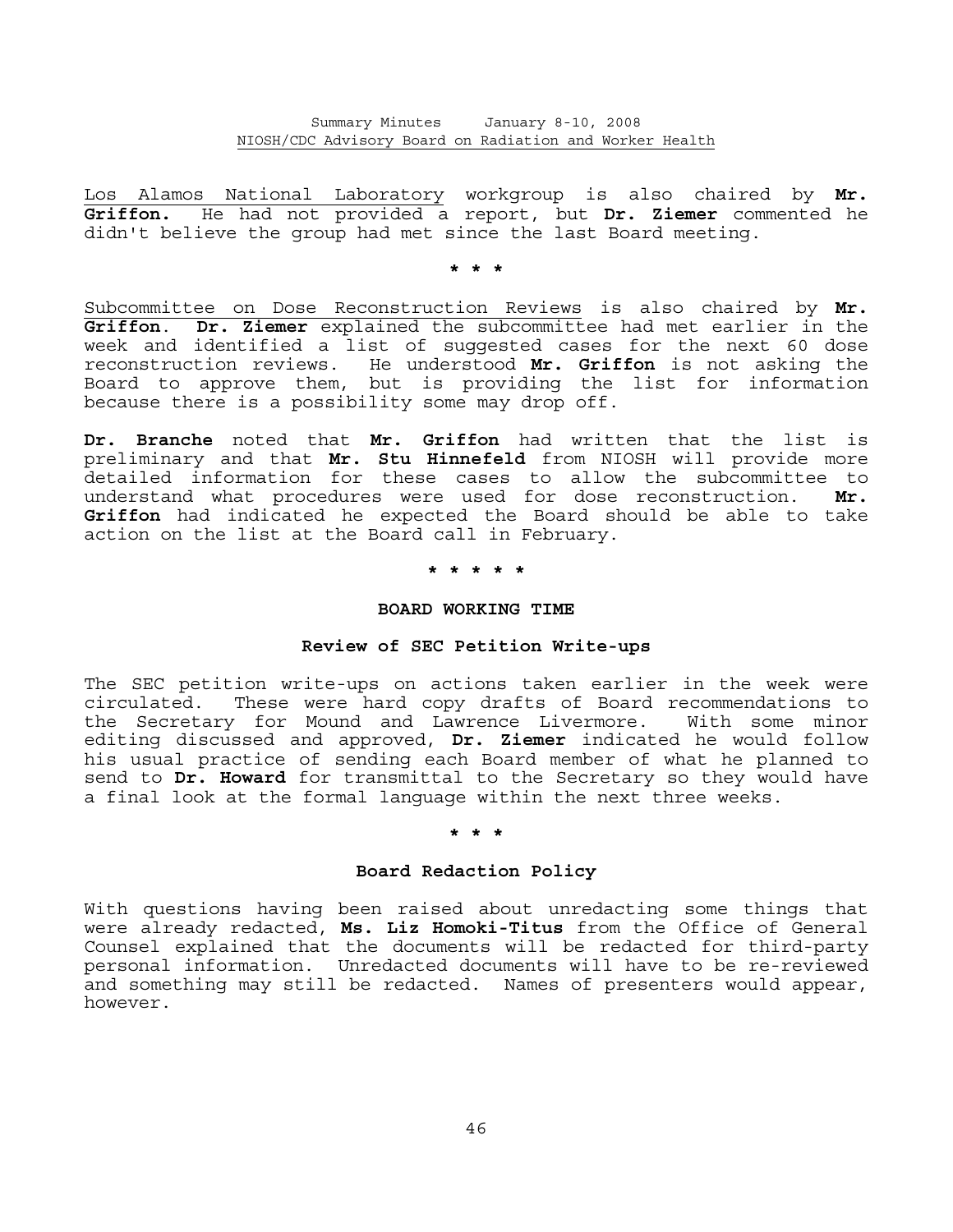**Dr. Branche** remarked that they appreciated the comments people made about the policy. It appears in *Federal Register* notice. The new policy will be applied to transcripts from a period of time when a more stringent policy was in place, but that will take some time getting those transcripts posted as it imposes additional work.

# **\* \* \***

## **Tracking of Transcripts**

**Dr. Wade** reminded the assembly that there had been discussion on how quickly things could get posted on the web site. His analysis is that NIOSH can commit to having Board meeting transcripts on the web site in 45 days. They are required in 30 days from the court reporter. With the streamlined redaction policy, cleared transcripts should be on the web site within 45 days. In the confusion of changing policies, however, the July transcript was not handled within that time period but will be fixed immediately. **Dr. Wade** commented forty-five days is the proposal back to the Board and he is ready to hear concerns about that. It is a reasonable compromise and doable.

## Discussion Points:

- #Increased SEC petitions makes this more critical than it has been in the past;
- **I** There are limitations, both for the court reporter and staff;
- **I**This report will be provided before every meeting;

 $\blacksquare$ Workgroup transcripts are a different issue;

- #Workgroup chairs should not go directly to the court report to request expedited transcripts but should coordinate their requests through Dr. Branche and/or Dr. Wade;
- There are no new resources being put to this effort, so it should be understood that any special request for a workgroup transcript will delay other work in the stream.

 **\* \* \***

A question was raised as to whether someone will be responsible for assuring appropriate documents are distributed to Board members and petitioners for items on the agenda. **Dr. Branche** announced she would be responsible for the agenda, and discussed issues involving appropriate timing of topics, *Federal Register* announcements, notices, and getting agenda items identified as early as possible. She explained they were trying to use the web site or the O drive to get information to Board members. She observed that often workgroup meetings have a very short lead time and, what with staff and travel,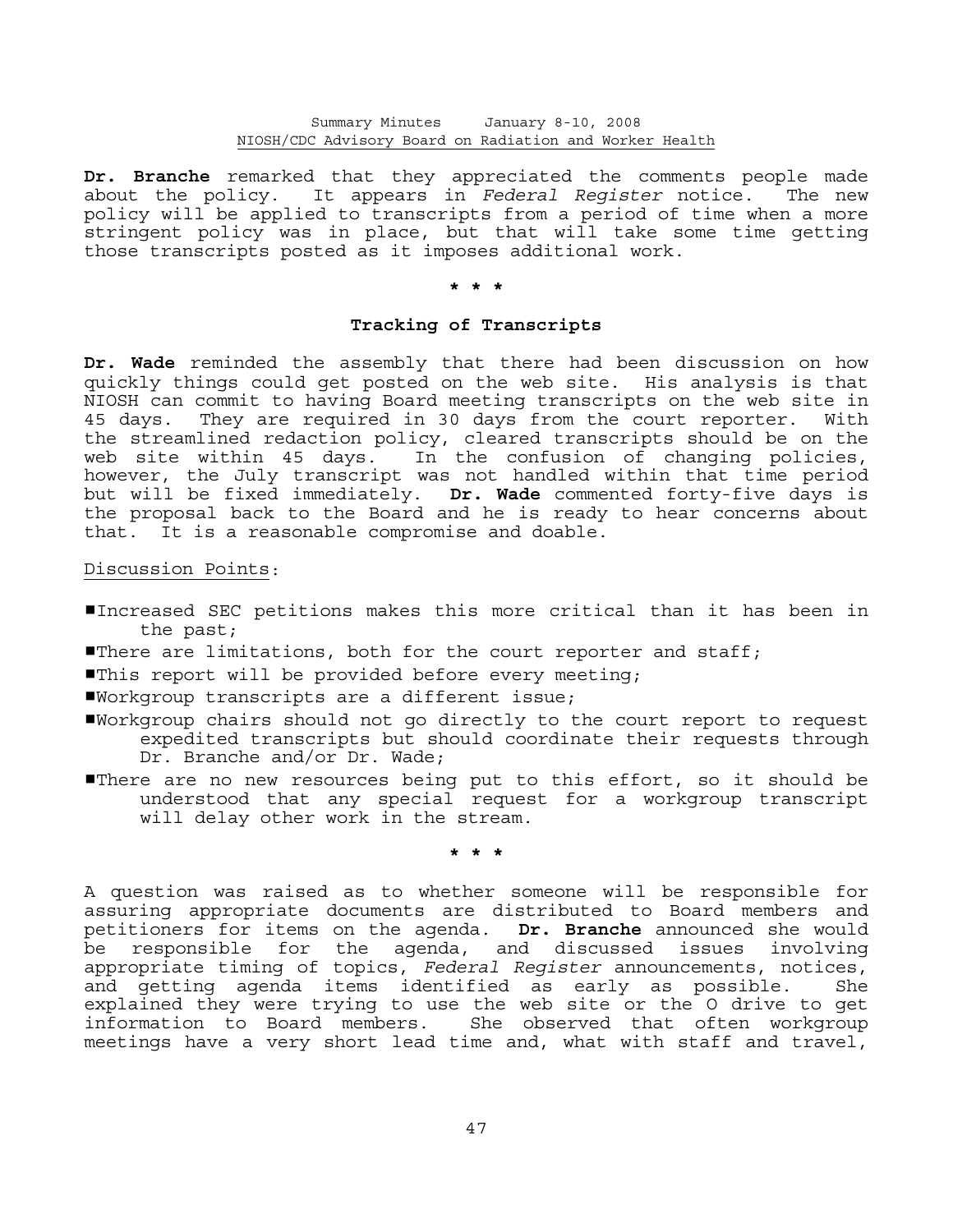there are a lot of things that have to fall into place. She asked that workgroup chairs use their calendars with as much sensitivity as practical when scheduling their meetings.

There was an observation that it would be helpful to Board members if agenda items could indicate whether an issue is an action item or a report.

# **\* \* \***

#### **Tracking of Board Actions**

**Dr. Ziemer** observed this is the master document currently under development. **Dr. Wade** suggested it would be effective to make that presentation when **Ms. Munn** reports to the Board about the tool, because it will become the substance of the overall tracking activity.

 **\* \* \***

## **Appointment of Mound Workgroup**

Board members **Ms. Josie Beach**, **Mr. Phillip Schofield**, **Mr. Robert Presley**, **Mr. Bradley Clawson**, **Mr. Mark Griffon** and **Dr. Paul Ziemer** had expressed interest in this group. **Dr. Ziemer** announced he would leave **Mr. Griffon** off this workgroup since he has an overload at the moment. He added that since only four were needed, he would take the alternate position. If **Ms. Beach** is willing to chair the group, he will appoint her to do so.

 **\* \* \* \* \***

#### **FUTURE PLANS AND MEETINGS**

**Dr. Ziemer** remarked there has already been an indication of a high likelihood the Pantex SEC evaluation report will not be ready for the April meeting tentatively scheduled for Amarillo, Texas. He called for suggestions for alternate locations for the April meeting.

Suggestions included Pinellas, at Tampa or Clearwater, Florida. Sandia Albuquerque was suggested, as well as Los Alamos. Lawrence Livermore, Fernald, northern California as opposed to southern California were also discussed. It was agreed that effort would be made to accommodate a meeting in either Clearwater or Tampa for the April 7 through 9 meeting; St. Louis for the June 24 through 26 meeting; and either Livermore or Los Angeles, California for the September meeting. If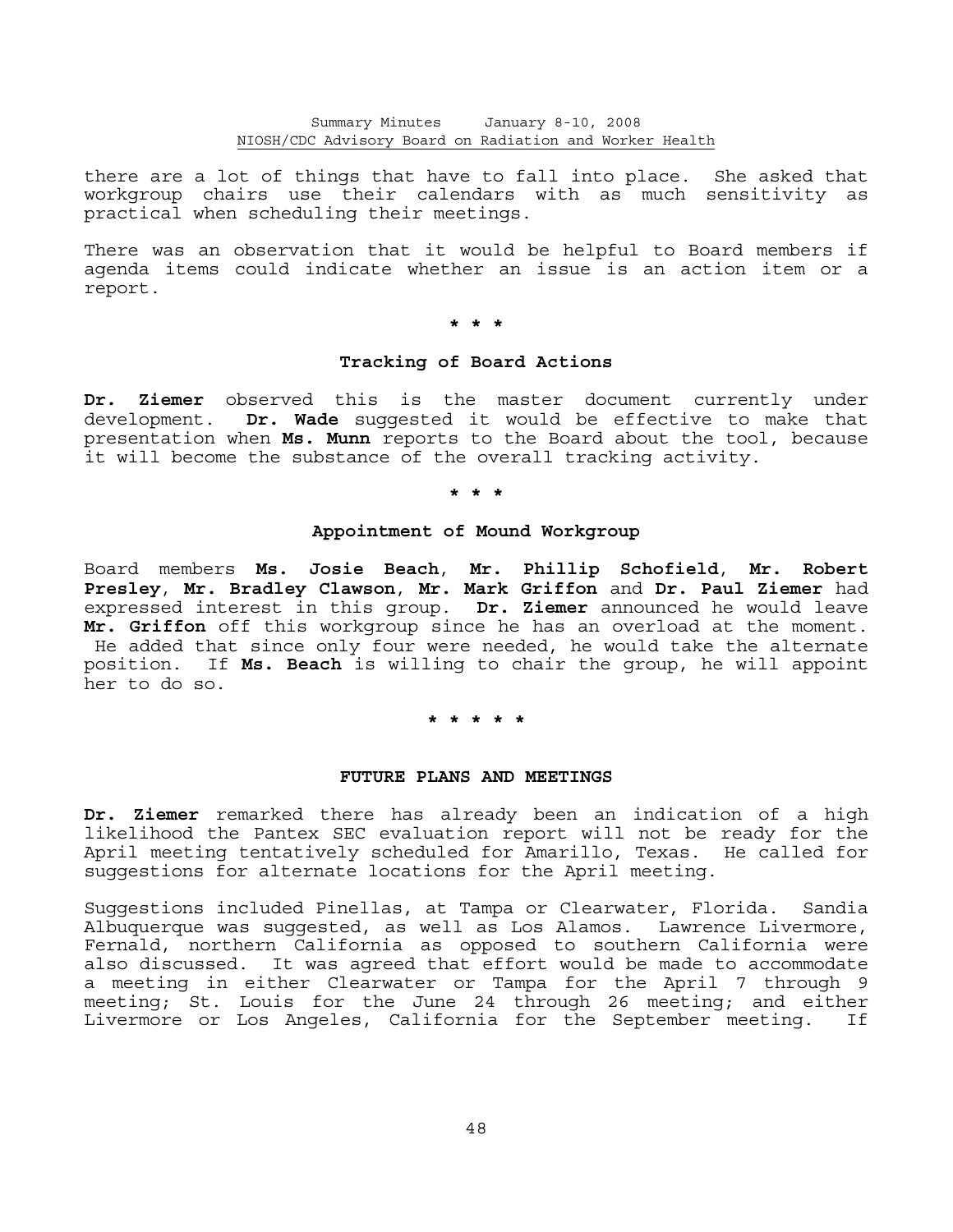there is difficulty scheduling the Florida venue for April, the venue will be switched with the one for September.

**Dr. Branche** enumerated the schedule of meetings and conference calls through February of 2009, and indicated that in the February 2008 conference call she planned to propose additional dates for the remainder of 2009 and into January of 2010.

Discussion evolved around meetings scheduled in the first week of September and the effect of Labor Day, start of school, et cetera.

 **\* \* \* \* \***

## **CONTINUATION OF DISCUSSION OF SC&A TASKS**

**Dr. Ziemer** commented he was going to go through the list, which will not be in order. Beginning with Task IV, the Board is in the process of assigning 60 cases for review for next year, and there will also be a selection by the subcommittee of two cases for blind reviews.

Task V is the SEC task. The NTS SEC petition evaluation report review assignment is being done under the funding for this year. Mound has been assigned for review of the petition evaluation report.

Under Task I, SC&A has been authorized to proceed on site profile reviews for Argonne National Laboratory East and Sandia National Laboratory Albuquerque. It was agreed that Santa Susana and Weldon Spring could be added as a part of this year's assignment.

It was agreed that under Task III, procedures reviews, there was adequate work already scheduled.

Under the project management task it was discussed that SC&A might be asked to think about ways in the future of accomplishing reviews of site profiles in a way that would focus on a specific aspect or aspects of the site profile.

It was agreed **Dr. Wade** and **Mr. Staudt** would work together to very quickly develop language to assign such a task. It will be e-mailed to the Board as a matter for an action of approval by the Chairman. Since the Board has previously expressed their interest in the task, it would enable SC&A could begin work at that time.

 **\* \* \* \* \***

**With no further business to come before the Board, the meeting was adjourned at 11:50 a.m.**